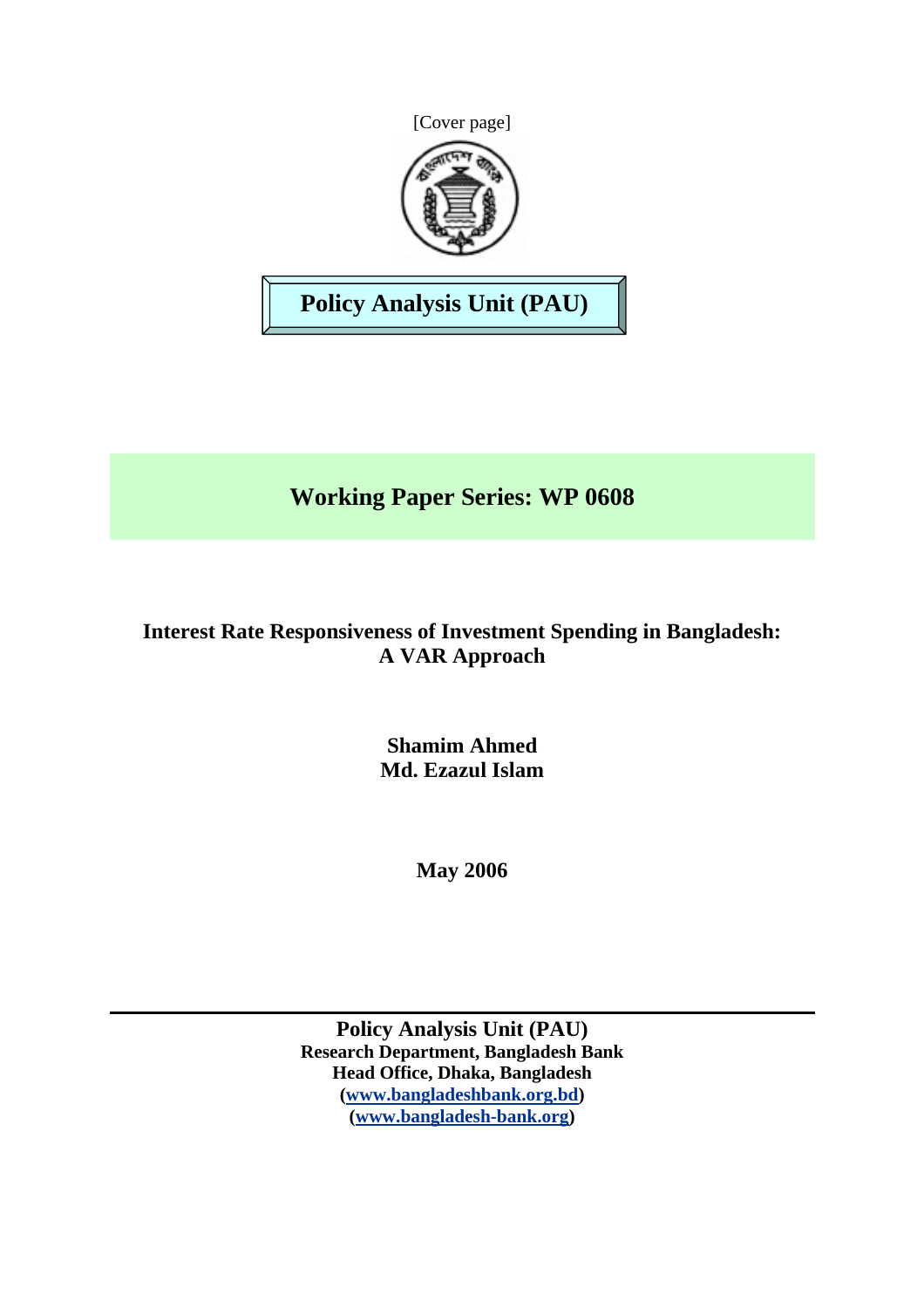

**Policy Analysis Unit\* (PAU)** 

# **Working Paper Series: WP 0608**

# **Interest Rate Responsiveness of Investment Spending in Bangladesh: A VAR Approach**

## **Shamim Ahmed Md. Ezazul Islam**

## **Research Economist, Policy Analysis Unit Research Department Bangladesh Bank**

# **May 2006**

## **Copyright © 2006 by Bangladesh Bank**

*\* The Bangladesh Bank (BB), in cooperation with the World Bank Institute (WBI), has formed the Policy Analysis Unit (PAU) within its Research Department in July 2005. The aim behind this initiative is to upgrade the capacity for research and policy analysis at BB. As part of its mandate PAU will publish, among other, several Working Papers on macroeconomic research completed by its staff every quarter. The precise topics of these papers are chosen by the Resident Economic Adviser in consultation with the PAU members. These papers reflect research in progress, and as such comments are most welcome. It is anticipated that a majority of these papers will eventually be published in learned journals after the due review process. Neither the Board of Directors nor the management of the Bangladesh Bank, nor WBI, nor any agency of the Government of Bangladesh or the World Bank Group necessarily endorses any or all of the views expressed in these papers. The latter reflect the judgement based on professional analysis carried out by the staff of the Policy Analysis Unit, and hence the usual caveat as to the veracity of research reports applies.*

**[An electronic version of this paper is available at [www.bangladeshbank.org.bd](http://www.bangladeshbank.org.bd/research/pau.html)]**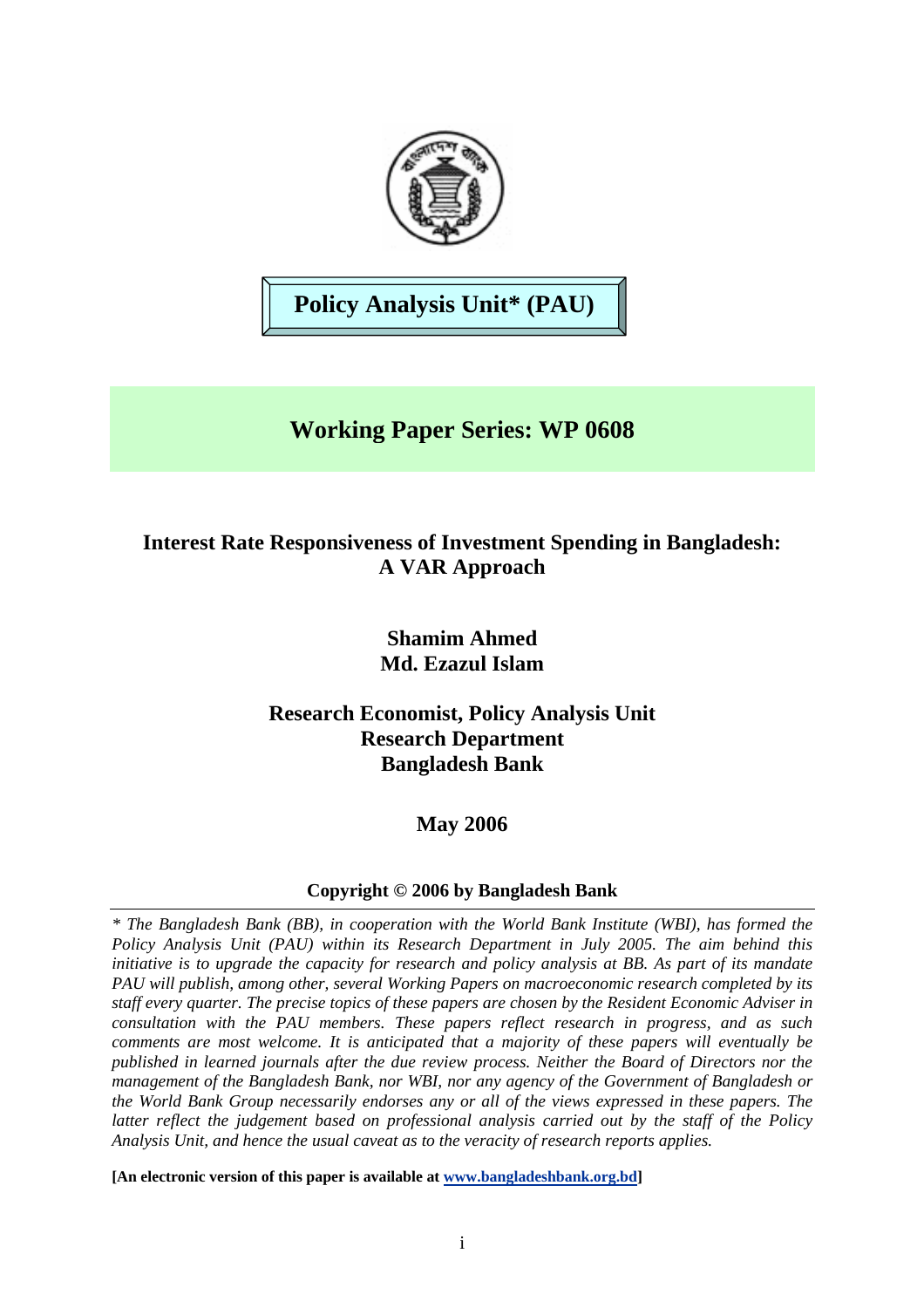#### **Interest Rate Responsiveness of Investment Spending in Bangladesh: A VAR Approach**

## **Shamim Ahmed & Md. Ezazul Islam**[∗](#page-2-0)

May 2006

#### **Abstract**

Bangladesh initiated the Financial Sector Reform Programs (FSRPs) at the beginning of the 1990s. One of the objectives of this comprehensive program was to provide better return on deposits and allocate credits efficiently in the financial market by moving towards a market based interest rate regime from an administered interest rate regime, thereby promoting economic growth through increased investment spending. In this connection, the paper empirically investigates whether interest rate liberalization pursued under the FSRP has been able to create a competitive environment in the financial market where investment spending at the aggregate level as well as in disaggregate terms is responsive to the respective lending rates. Using quarterly data set for the period of October-December 1979 to April-June 2005, an assessment of empirical evidence has been established through the unrestricted vector autoregressions (VARs) approach. The results of the empirical analysis suggest that investment spending at the aggregate level is non-responsive to interest rates. Besides, investment spending at the disaggregate level is still not responsive to interest rates except for *private sector investment* category which is only moderately responsive from the lenders' point of view in the short-run. These results have important policy implications for both domestic policy makers and the development partners in assessing the achievement of the objectives of the FSRP and taking further policy actions.

Keywords: Interest Rate, Investment, and Vector autoregressions (VARs).

JEL Classification: E43, E22, 023.

 $\overline{a}$ 

<span id="page-2-0"></span><sup>∗</sup> Research Economist, Policy Analysis Unit (PAU), Research Department, Bangladesh Bank, Dhaka, Bangladesh. The authors would like to thank World Bank Institute (WBI) Resident Economic Adviser at the Bangladesh Bank Prof. Syed M. Ahsan and Dr. Md. Habibur Rahman, Senior Research Economist, PAU, Bangladesh Bank for their helpful suggestions and comments.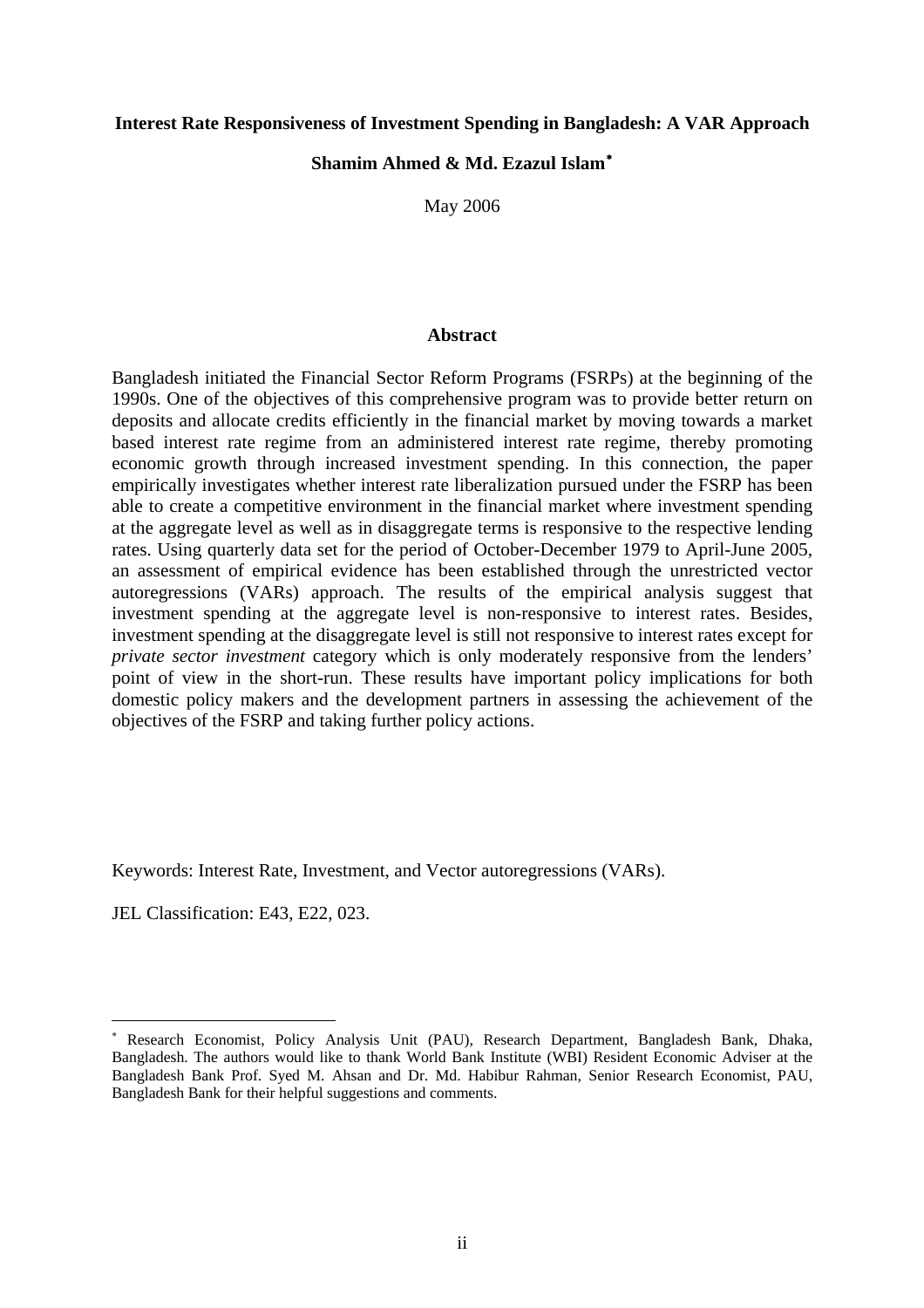#### **Interest Rate Responsiveness of Investment Spending in Bangladesh: A VAR Approach**

#### **Shamim Ahmed & Md. Ezazul Islam**

#### **1. Introduction**

 $\overline{a}$ 

Economic theory often suggests that changes in either nominal or real interest rates transmit a direct effect on the level of investment spending which, in turn, affects the real economy.<sup>[1](#page-3-0)</sup> In particular, the traditional Keynesian framework suggests that a decrease in the lending rate reduces the cost of investment, particularly, the cost of capital which in turn, increases the profit margin of investors. Therefore, investment spending increases since the investors react positively to this fall in lending rates and ultimately economic growth is accelerated. $2$  On the other hand, to supply adequate funds to potential investors for spending, savings mobilization is necessary which mainly depends on deposit rates. In other words, increase in deposit rates encourages depositors i.e., savers to accumulate enough savings for financing investment spending in an economy and vice versa (e.g., Mckinnon (1973) and Shaw (1973)). Therefore, lower financial intermediation costs with reasonable lending and deposit rates are essential for counterbalancing ample savings mobilization, investment spending and finally, higher economic growth of a country.

In the above context, interest rate *spread* characterizes a critical feature of the financial intermediation process in the economy. It is basically the difference between lending and deposit rates, a crude measure of the cost of efficient resource intermediation in the financial system. Historically, least developed countries (LDCs) with financial market imperfections have been characterized by higher *spreads* due to factors such as absence of competition, burden of non-performing loans (NPLs), high administrative costs, etc. (Islam and Begum, 2004).

To reduce the financial intermediation cost and achieve higher economic growth through increased investment spending, the developing countries of Latin America (e.g., Argentina, Brazil, Columbia, Mexico, Uruguay, and Chile) and Asia (e.g., Malaysia, Indonesia, Philippines, South Korea, Thailand, India, Pakistan, and Sri Lanka) have implemented various Financial Sector Reform Programs (FSRPs) beginning from the mid-1970s. In this connection, Bangladesh is not an exception which initiated the FSRP at the beginning of the 1990s. One of the objectives of this comprehensive program was to provide better return on deposits and allocate credits efficiently in the financial market by moving towards a market based interest rate regime from an administered interest rate regime, thereby promoting economic growth (Islam and Begum,  $2004$ ).<sup>[3](#page-3-2)</sup> In this backdrop, it is timely that one investigates the lending interest rate responsiveness of investment spending in the country in

<span id="page-3-0"></span><sup>&</sup>lt;sup>1</sup> Investment is a spending devoted to enhancing or maintaining the existing stock of capital consisting of factories, machinery and equipments, offices, and other durable products used in the process of production (Dornbusch and Fischer, 2001). Besides these, capital stock includes residential housing as well as inventories held by the firms.

<span id="page-3-1"></span> $2\degree$  The theory of investment suggests an inverse relationship between lending rates and investment spending from the borrower's point of view.

<span id="page-3-2"></span> $3$  The other objectives were institutional reforms which included the revision of legal structure, strengthening Bangladesh Bank's supervision, introduction of new policies for loan classification, implementation of capital adequacy requirement of commercial banks, development of capital market, etc.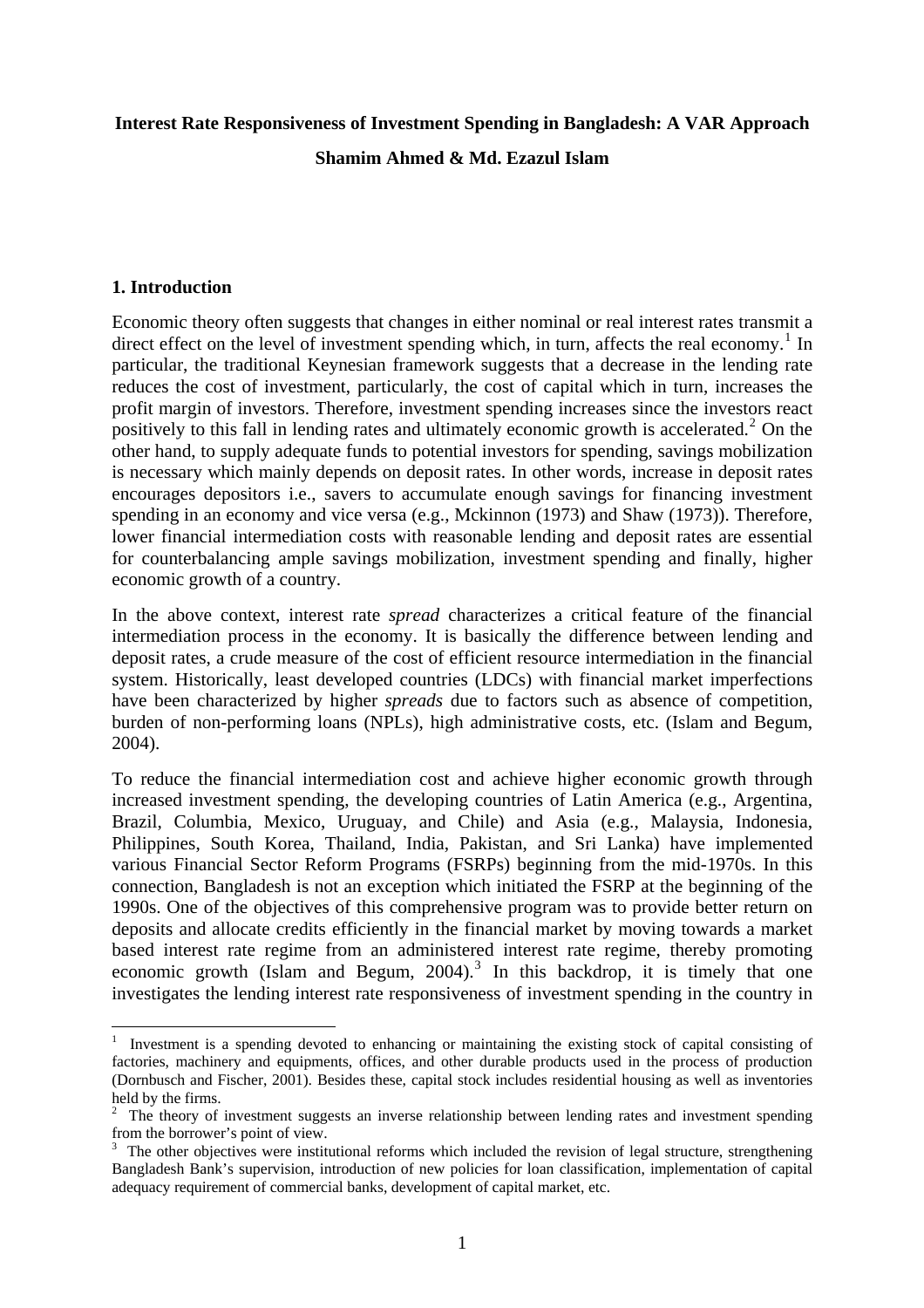a comprehensive way. Particularly, it is important to evaluate whether interest rate liberalization pursued under the FSRP has been able to create a competitive environment in the financial market where investment spending at the aggregate level as well as in disaggregate terms is responsive to the respective lending rates. Besides, high lending rates in Bangladesh have recently been claimed to impede the financing of investment spending, a major debatable issue for policy purposes requiring careful investigation.

Until recently, there has hardly been any empirical study that attempted to investigate the relationship between investment spending and lending interest rate in Bangladesh, especially, the extent to which lending rates affect investment spending. What has been done so far mostly address the issue of high lending interest rates (e.g., Coats and Alam (2003), Choudhury (2003), and Mahmud (2004)). In this regard, Islam and Begum (2005) have attempted to explore whether investment spending in aggregate level is sensitive to the lending rate in Bangladesh. Using annual data set for the period between 1973 to 2004 and employing ordinary least squares (OLS) method, they find that investment spending is weakly sensitive (i.e., -0.36 percent) to lending rates.

However, in the context of developing countries, several empirical studies explore the interest rate responsiveness of investment spending. Morisset (1991) investigates the effect of interest rate policies on *private sector investment* spending in Argentina. Using 3-stage least squares (3SLS) technique over the period between 1961 to 1982, he finds a very weak effect (i.e., -0.047 percent) of changes in interest rates on *private sector investment*, although the total impact is perhaps stronger on the quality of investment than on the quantity. A related empirical study has been carried out by Emran et al (2003) where they estimate investment function for India by following the autoregressive distributive lag (ARDL) approach covering data for the period of 1953 to 1999. They found that the response of aggregate private investment with respect to the relative cost of capital increased at least 4.6 times after the dismantling of all pervasive interventionist policy regimes, the so-called *License Raj*.

The purpose of this paper is to empirically investigate the interest rate (i.e., lending rate) responsiveness of investment spending at the aggregate level (i.e. total investment spending) as well as the disaggregate level i.e., specific categories: *private sector*, *residential*, and *business fixed investment*. This has been motivated by the recent work of Islam and Begum (2005). Unlike Islam and Begum (2005), all empirical analysis presented in the paper has been conducted by a sophisticated macro-econometric framework namely, unrestricted vector autoregressions (VARs) approach using quarterly data set for the period of October-December 1979 to April-June 2005. The results of the empirical analysis suggest that although the country adopted the FSRP in the 1990s, particularly, interest rate liberalization, investment spending at the aggregate level is non-responsive to interest rates. Besides, investment spending at the disaggregate level is still not responsive to interest rates except for *private sector investment* category which is only moderately responsive from the lenders' point of view in the short-run. Finally, the results provide guidance for both domestic policy makers and development partners in assessing the achievement of the objectives of the FSRP in the 1990s and taking further policy actions.

The remainder of the paper is organized as follows: Section 2 provides some basic features of the financial system, the evolution of interest rate policy, and the investment spending in Bangladesh. Section 3 discusses the respective unrestricted VAR models and methodology used to obtain the empirical findings reported in the paper. Section 4 provides data specification and estimated results on lending interest rate responsiveness of investment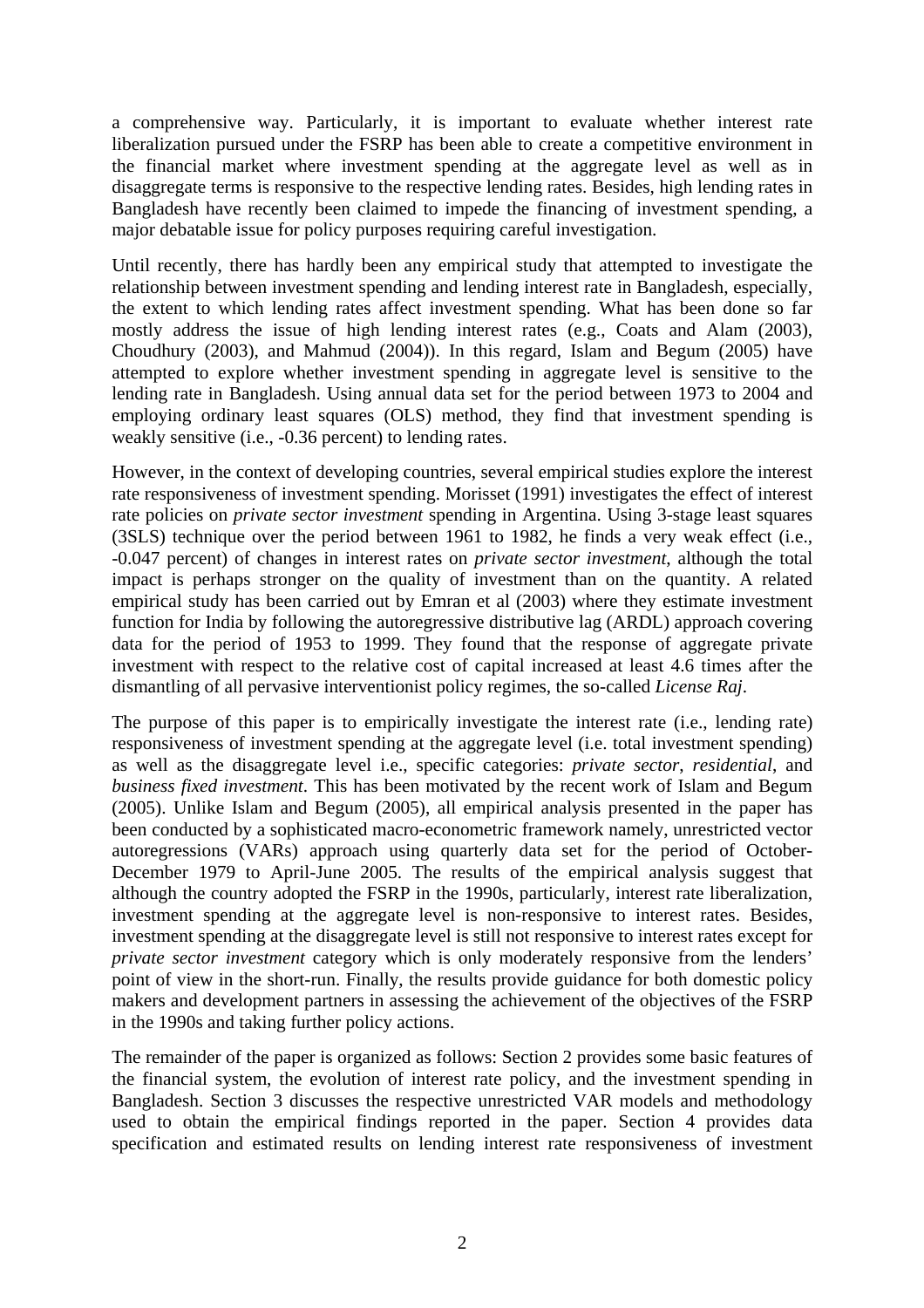spending, and finally, section 5 presents a summary of the main conclusions and policy implications, limitations of the paper, and discusses a possible future extension.

#### **2. Financial System, Interest Rate Policy, and Investment Spending in Bangladesh**

#### **2.1 Financial System in Bangladesh**

The financial system of Bangladesh comprises of 4 nationalized commercial banks (NCBs), 5 government owned specialized banks (SpBs), 30 domestic private commercial banks (PCBs) including 6 Islamic banks (IBs), 9 foreign banks (FCBs), 28 non-bank financial institutions (NBFIs), and a large number of microfinance institutions (e.g., Bangladesh Rural Advancement Committee (BRAC), Grameen Bank, Proshika, and Association of Social Advancement (ASA)) and 62 insurance companies (e.g., Jiban Bima Corporation, Shadharan Bima Corporation, and American Life Insurance Company (ALICO)). Besides, the financial system includes 2 stock exchanges (i.e., Dhaka and Chittagong) and a number of co-operative banks. Out of the 5 SpBs, Bangladesh Krishi Bank (BKB) and Rajshahi Krishi Unnayan Bank (RAKUB) have been launched in order to meet the credit demands of the agricultural sector, while Bangladesh Shilpa Bank (BSB) and Bangladesh Shilpa Rin Sangtha (BSRS) are for extending term loans to the industrial sector, and finally, Bangladesh Small Industries and Commerce (BASIC) Bank Limited provides loans to the small scale and cottage industries of the economy.

Table 1 reveals that PCBs (including IBs) dominate the banking system in terms of total deposits by holding  $46.47$  $46.47$  percent at the end of December  $2005$ <sup>4</sup>. In this connection, it is important to mention that, although NCBs' share in total deposits has been dominant since 1970s, it has been declining continuously in recent years. Even as late as December 2002, NCBs held 50.32 percent of total deposits. Moreover, if credit (i.e., sum of advances and bills) of individual bank groups as a share of total credit is considered, it can be observed that PCBs (including IBs) has the highest share, 54.11 percent, at the end of December 2005. Again, it is notable that although NCBs' share of total credit has declined in recent years, it had the highest share of 41.41 percent at the end of September 2003. This in turn, demonstrates increasing domination of PCBs (including IBs) in the financial market.

| Bank<br><b>Groups</b> | <b>Deposits</b> | % of Total<br><b>Deposits</b> | <b>Credits</b><br>(Advances & Bills) | % of Total<br><b>Credits</b> | <b>Credit-Deposit</b><br><b>Ratio</b> |
|-----------------------|-----------------|-------------------------------|--------------------------------------|------------------------------|---------------------------------------|
| <b>NCBs</b>           | 627.74          | 40.52                         | 493.67                               | 32.91                        | 0.79                                  |
| <b>SpBs</b>           | 92.41           | 5.97                          | 111.55                               | 7.44                         | 1.21                                  |
| <b>PCBs</b>           | 719.83          | 46.47                         | 811.79                               | 54.11                        | 1.13                                  |
| <b>FCBs</b>           | 109.09          | 7.04                          | 83.15                                | 5.54                         | 0.76                                  |
| Total                 | 1549.06         | 100.00                        | 1500.16                              | 100.00                       | 0.97                                  |

| Table 1: Position of Deposits and Credits in the Banking System |  |  |
|-----------------------------------------------------------------|--|--|

 Notes: 1. All figures regarding deposits and credits are in billion BDT (outstanding amounts) at the end of December 2005.

2. PCBs also include IBs.

Source: Banking Statistics Division, Statistics Department, BB, Head Office, Dhaka and authors' calculation.

<span id="page-5-0"></span> $\frac{1}{4}$  The scheduled banking system governed by the BB is a major segment of the financial system which comprises NCBs, SpBs, PCBs (including IBs), and FCBs.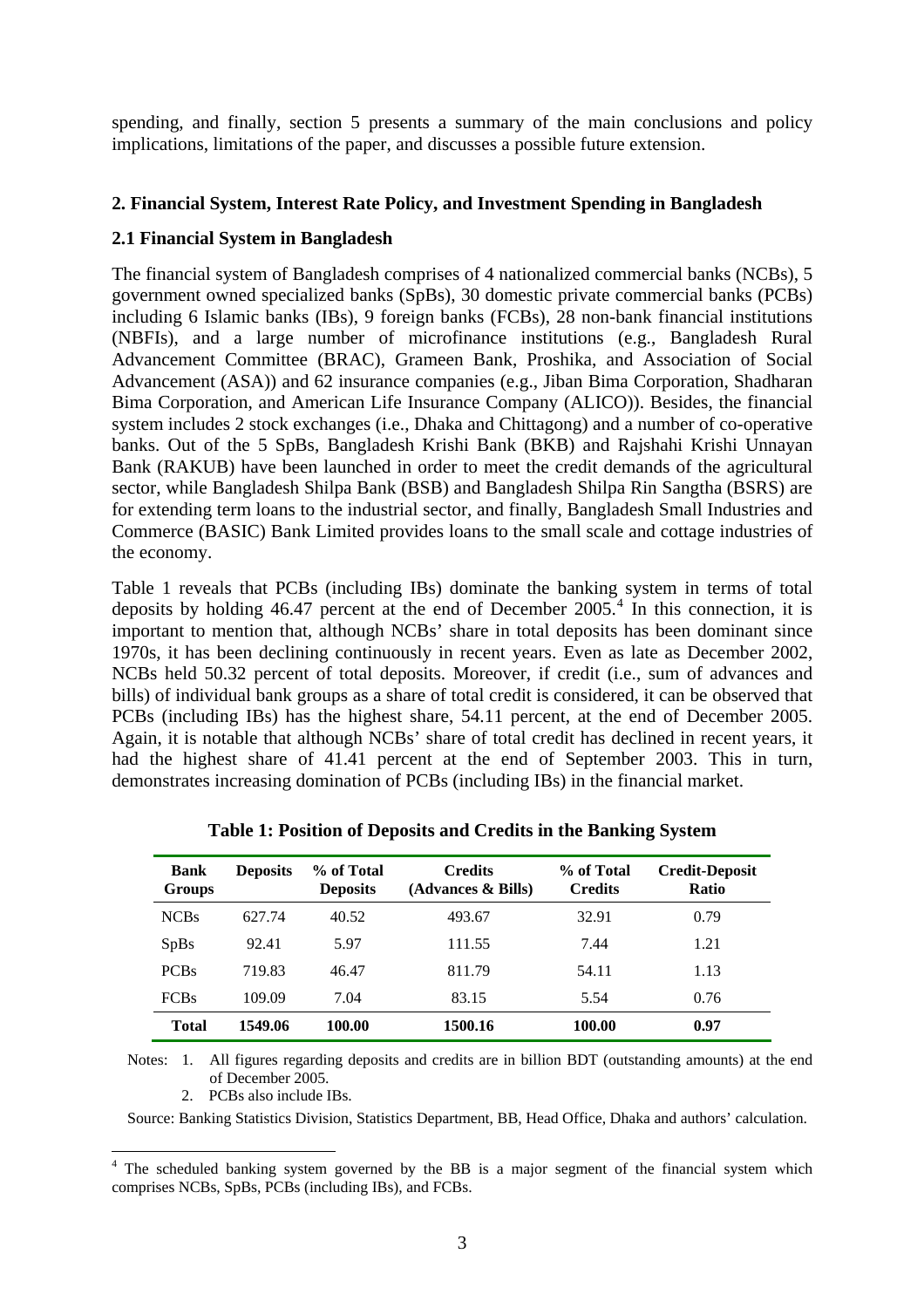## **2.2 The Evolution of Interest Rate Policy** [5](#page-6-0)

Shortly after independence in 1971, Bangladesh Bank (BB) implemented a controlled interest rate policy which continued up to the end of the 1980s. The objective of this comprehensive policy of controls on the level as well as the structure of interest rates was to limit the costs of financial intermediation and thus enforcing reasonable lending and deposit rates in general as well as for the priority sectors. In particular, BB deliberately fixed both lending and deposit rates where rates were generally kept at a low level in the 1970s (Table 2). Besides, rates on term deposits (except for FY76 and FY77) were below the rates of inflation. As a result, the real rates of return on term deposits were negative in most of the years during this decade. Considering this fact, the BB, in October 1980, revised the nominal rates on term deposits upward in order to provide positive real rates of return to the depositors. In this regard, it is important to mention that although nominal rates on term deposits were kept at a high level in the 1980s, the rate increase was not fully in line with changes in inflation rates, thereby causing real rates to be negative again in most of the years (except for FY89) during this decade (Table 2).

Similarly, more and more exceptions were introduced or special lending categories were identified for *directed credits* in the 1980s. Therefore, the structure of lending rates remained highly complex in nature where lending to selected prioritized sectors at different subsidized rates gave rise to proliferation of rates along with varied degree of subsidization among the sectors (Jahan, 2005). This was done in the belief that credit can be best allocated by the government's dictates (Mahmud, 2004). However, the regime of *directed credit* stimulated the shifting of investable funds from one use to another, distorting the use of resources (Jahan, 2005). Therefore, the interest rate as well as the credit structure was distorted and competition was totally absent, thereby allocation of resources was inefficient in the banking system.

The complexity and rigidity of controlled interest rates destabilized the role of interest rates in mobilizing savings to supply adequate funds for investment spending, and finally, allocating credits efficiently. Moreover, as the government attempt to provide positive returns to depositors failed due to its failure to effectively control inflation as the resulting negative and volatile real yield on deposits hurt the incentives to mobilize savings. Therefore, to overcome the above shortcomings, a market oriented interest rate policy was introduced in January 1990 as part of the FSRP of the 1990s. This was done in the belief that the new interest rate liberalization policy would encourage competition among scheduled banks and enable them to mobilize savings as well as allocate credits at rates of interest allowing for an appropriate *spread*.<sup>[6](#page-6-1)</sup> Besides, in the early 1980s the government allowed the setting up of commercial banks in the private sector.

Initially, interest rate bands were established for 11 exhaustive categories determined by the BB and scheduled banks were allowed to set their rates (both lending and deposit) freely as long as they remain within the prescribed bands.<sup>[7](#page-6-2)</sup> Particularly, interest rates on deposits were freed except that a floor and a ceiling for savings and fixed deposits were established. In addition, BB initiated a rediscount window essentially for lending to the scheduled banks at a

 $\overline{a}$ 

<span id="page-6-0"></span><sup>&</sup>lt;sup>5</sup> This section draws heavily from Ahmed and Islam (2006).

<span id="page-6-1"></span><sup>&</sup>lt;sup>6</sup> In this paper, *spread* has been interpreted as the difference between weighted average lending and deposit rates which is different from *net interest margin* (NIM). See Ahmed and Islam (2006).

<span id="page-6-2"></span>The categories include agriculture, industrial term lending, jute working capital, other working capital, jute exports, other exports, jute trading, other commercial lending, special programs-small industry term lending and other special programs, urban housing, and others (BB, 1989).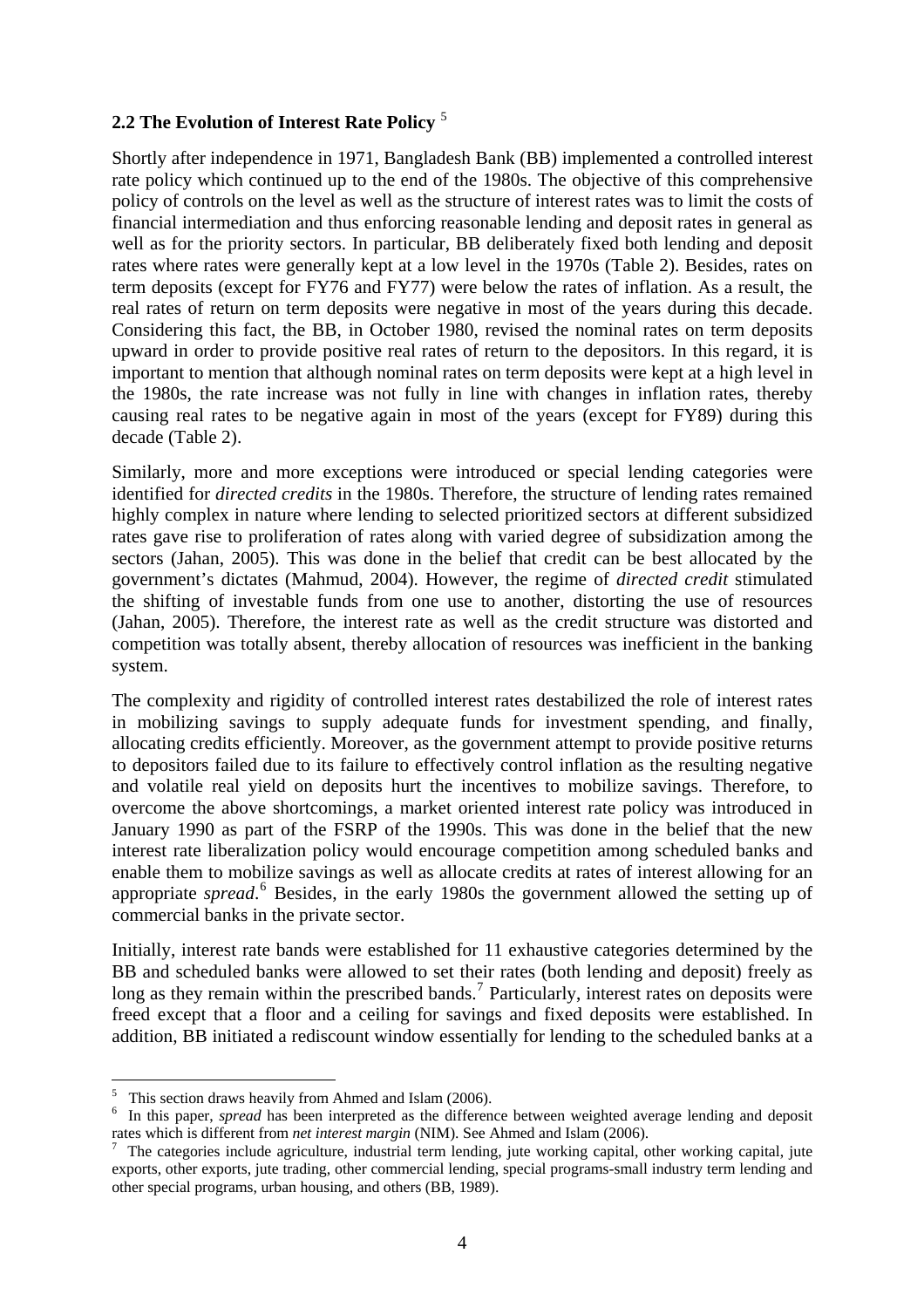uniform rate (Islam and Begum, 2004). Subsequently in 1992, the prescribed bands for lending rates were removed from all but three prioritized sectors: agriculture, export, and cottage industries. As a result, scheduled banks were allowed to set their lending rates along the lines of market conditions. Besides, ceiling on savings and fixed deposits were removed but floors were continued which were eventually removed in 1997. Finally, in August 1999, interest bands on credits to agriculture and cottage industries were removed. It is worth mentioning here that interest rate liberalization has effectively reduced the extent of direct control of BB on interest rates as well as providing greater flexibility to scheduled banks of the country (Islam and Begum, 2004).

| Year                         |                | <b>Nominal Interest Rates</b> |                  |          | <b>Real Interest Rates</b> |
|------------------------------|----------------|-------------------------------|------------------|----------|----------------------------|
|                              | <b>Deposit</b> | <b>Lending</b>                | <b>Inflation</b> | Lending  | <b>Deposit</b>             |
| 1974-75                      | 3.51           | 11.28                         | 67.17            | $-55.89$ | $-63.66$                   |
| 1975-76                      | 4.23           | 11.62                         | $-8.36$          | 19.98    | 12.59                      |
| 1976-77                      | 4.32           | 11.03                         | 2.42             | 8.61     | 1.90                       |
| 1977-78                      | 4.22           | 10.66                         | 12.62            | $-1.96$  | $-8.40$                    |
| 1978-79                      | 4.27           | 11.12                         | 8.24             | 2.88     | $-3.97$                    |
| 1979-80                      | 4.31           | 11.04                         | 18.46            | $-7.42$  | $-14.15$                   |
| Average (1974-75 to 1979-80) | 4.14           | 11.13                         | 16.76            | $-5.63$  | $-12.62$                   |
| 1980-81                      | 6.98           | 13.07                         | 12.54            | 0.53     | $-5.56$                    |
| 1981-82                      | 7.29           | 13.53                         | 16.29            | $-2.76$  | $-9.00$                    |
| 1982-83                      | 7.36           | 13.55                         | 9.93             | 3.62     | $-2.57$                    |
| 1983-84                      | 8.11           | 13.75                         | 9.67             | 4.08     | $-1.56$                    |
| 1984-85                      | 8.13           | 14.50                         | 10.94            | 3.56     | $-2.81$                    |
| 1985-86                      | 8.54           | 14.66                         | 9.95             | 4.71     | $-1.41$                    |
| 1986-87                      | 8.59           | 14.70                         | 10.35            | 4.35     | $-1.76$                    |
| 1987-88                      | 8.69           | 14.66                         | 11.42            | 3.24     | $-2.73$                    |
| 1988-89                      | 8.88           | 14.68                         | 8.00             | 6.68     | 0.88                       |
| 1989-90                      | 9.06           | 14.83                         | 9.30             | 5.53     | $-0.24$                    |
| Average (1980-81 to 1989-90) | 8.16           | 14.19                         | 10.84            | 3.35     | $-2.68$                    |
| 1990-91                      | 9.11           | 14.99                         | 8.31             | 6.68     | 0.80                       |
| 1991-92                      | 8.11           | 15.12                         | 4.56             | 10.56    | 3.55                       |
| 1992-93                      | 6.51           | 14.39                         | 2.73             | 11.66    | 3.78                       |
| 1993-94                      | 5.34           | 12.78                         | 3.28             | 9.50     | 2.06                       |
| 1994-95                      | 4.86           | 12.22                         | 8.87             | 3.35     | $-4.01$                    |
| 1995-96                      | 6.11           | 13.41                         | 6.65             | 6.76     | $-0.54$                    |
| 1996-97                      | 6.67           | 13.69                         | 2.52             | 11.17    | 4.15                       |
| 1997-98                      | 7.07           | 14.02                         | 6.99             | 7.03     | 0.08                       |
| 1998-99                      | 7.28           | 14.16                         | 8.91             | 5.25     | $-1.63$                    |
| 1999-00                      | 7.21           | 13.86                         | 3.41             | 10.45    | 3.80                       |
| Average (1990-91 to 1999-00) | 6.83           | 13.86                         | 5.62             | 8.24     | 1.20                       |
| 2000-01                      | 7.03           | 13.75                         | 1.58             | 12.17    | 5.45                       |
| 2001-02                      | 6.74           | 13.16                         | 2.36             | 10.80    | 4.38                       |
| 2002-03                      | 6.29           | 12.78                         | 5.14             | 7.64     | 1.15                       |
| Average (2000-01 to 2002-03) | 6.69           | 13.23                         | 3.03             | 10.20    | 3.66                       |

**Table 2: Interest Rates Structure in Bangladesh (weighted average in percent)** 

 Note: Real interest rates have been calculated by subtracting inflation (12-month moving average) from the respective nominal rates.

Source: *Economic Trends* (various issues), BB and authors' calculation.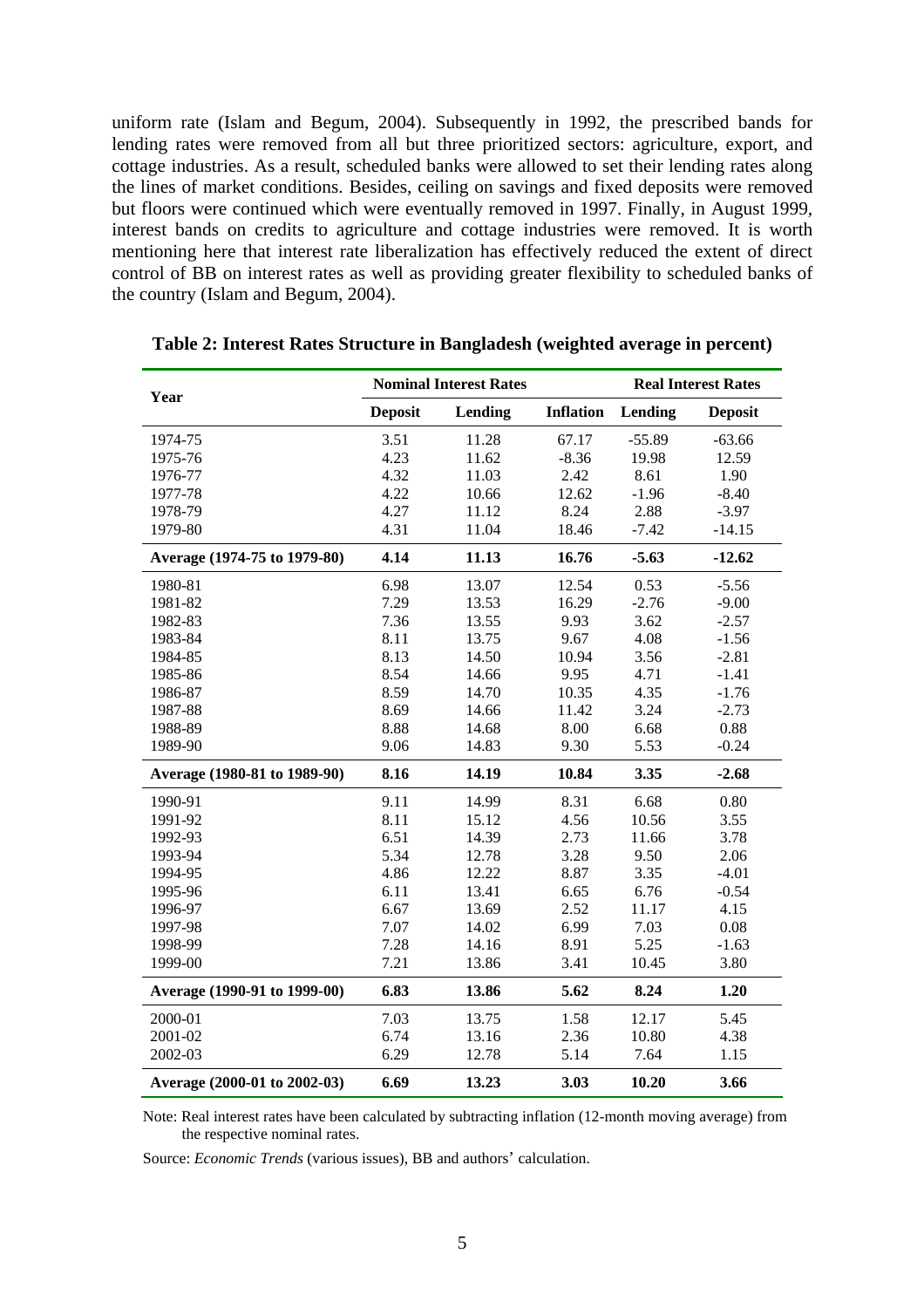Although most of the restrictions on interest rates have been gradually removed since the 1990s, state control remains significant even after the government's strong commitment to reduce serious financial disorder in the NCBs and SpBs. It is also notable that the *spread* in the banking sector has been persistently high over the years (Table 3), which basically indicates the high cost of intermediation in the banking industry of Bangladesh.<sup>[8](#page-8-0)</sup> In this connection, Mahmud (2004) mentions that the resulting high cost of borrowing not only tends to discourage private investment but also puts strains on the government by increasing the cost of servicing public borrowing.

| <b>Ouarter</b> | <b>All Banks</b> | <b>NCBs</b> | <b>SpBs</b> | <b>PCBs</b> | <b>FCBs</b> |
|----------------|------------------|-------------|-------------|-------------|-------------|
| June $'03$     | 6.48             | 6.14        | 6.00        | 6.63        | 7.61        |
| September '03  | 6.23             | 5.90        | 5.67        | 6.45        | 7.43        |
| December '03   | 6.11             | 5.77        | 4.71        | 6.55        | 7.32        |
| March '04      | 5.40             | 4.79        | 4.29        | 5.89        | 6.94        |
| June $'04$     | 5.36             | 4.88        | 3.64        | 5.85        | 7.22        |
| September '04  | 5.22             | 4.70        | 3.66        | 5.67        | 7.36        |
| December '04   | 5.27             | 4.87        | 3.70        | 5.54        | 7.46        |
| March '05      | 5.16             | 4.80        | 3.66        | 5.29        | 7.82        |
| June $'05$     | 5.31             | 5.14        | 3.58        | 5.25        | 7.93        |
| September '05  | 5.24             | 5.08        | 3.56        | 5.10        | 8.34        |
| December '05   | 5.38             | 5.42        | 3.66        | 5.08        | 7.87        |

**Table 3: Interest Rate Spread based on Weighted Average Lending and Deposit Rates (in percent)**

Note: IBs are included in PCBs group.

Source: *BB Quarterly* (various issues) and authors' calculation.

## **2.3 Investment Spending in Bangladesh** [9](#page-8-1)

The Bangladesh economy embarked on a path of robust economic growth in the early 1990s from the backdrop of deep macro-economic crisis of the period since independence (Bhattacharaya, 2004). Particularly, the country has experienced remarkable economic growth on average i.e., around 5.13 percent during the period between 2001 to 2004 in comparison with 2.82 percent in the 1970s, and 3.85 percent and 4.73 percent in the 1980s and 1990s, respectively. The principal factor determining the rate of economic growth in Bangladesh is the rate at which the nation's capital stock is augmented, i.e., the rate of investment spending (GOB, 2005). It is notable that the investment-GDP ratio in Bangladesh compares poorly with that of the faster growing countries of South East Asia (e.g., Singapore, Malaysia, Hong Kong, and South Korea) where investment as a percentage of GDP is maintained within the range of 35 to 40 percent per annum (Islam and Begum, 2005). However, investment as a percentage of GDP at current prices in Bangladesh has steadily risen to 24.43 percent in FY05 as compared to 16.90 percent in FY91 (Table 4). Besides,

 $\overline{a}$ 

<span id="page-8-0"></span><sup>8</sup> Ahmed and Islam (2006) analyze in detail the issue of the lack of competition in the financial sector and the possible sources of the high *spread*. 9

<span id="page-8-1"></span>This section is based on Islam and Begum (2005).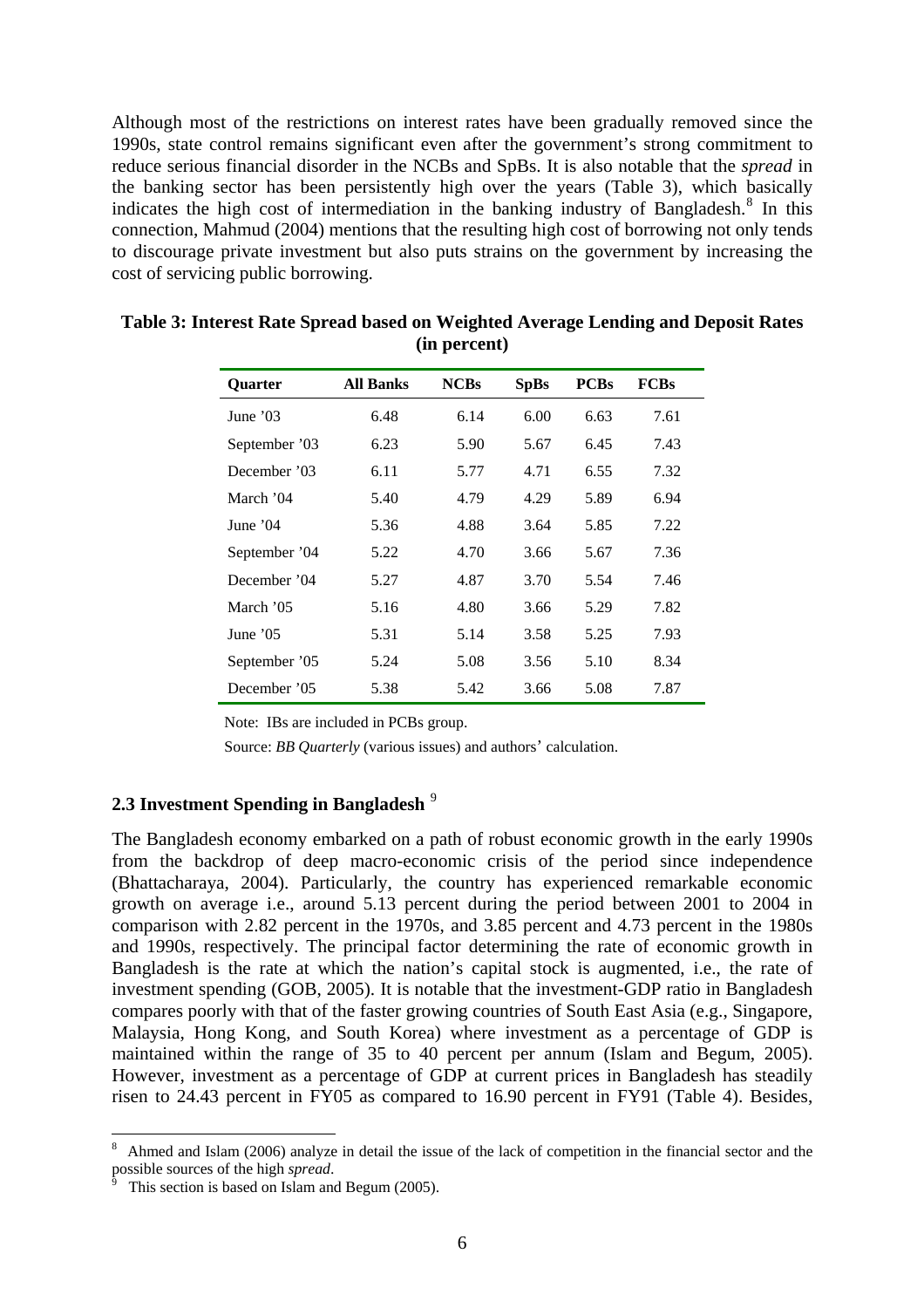*public sector investment* as a percentage of GDP remained within the range of 5 to 7 percent since the 1970s.[10](#page-9-0) Conversely, *private sector investment* at current prices has increased gradually to 18.53 percent in FY05 from 10.26 percent in FY91. It would thus appear that the private sector has taken the lead following the liberalization policies.

| <b>Fiscal Year</b> | <b>Constant Prices</b> |                          |      | <b>Current Prices</b> |                |               |
|--------------------|------------------------|--------------------------|------|-----------------------|----------------|---------------|
|                    | Total                  | Public<br><b>Private</b> |      | <b>Total</b>          | <b>Private</b> | <b>Public</b> |
| 1990-91            | 16.62                  | 10.12                    | 6.5  | 16.90                 | 10.26          | 6.63          |
| 1995-96            | 19.99                  | 13.58                    | 6.42 | 19.99                 | 13.58          | 6.42          |
| 1999-2000          | 23.81                  | 16.01                    | 7.80 | 23.02                 | 15.61          | 7.41          |
| 2001-02            | 24.78                  | 17.97                    | 6.82 | 23.15                 | 16.78          | 6.37          |
| 2003-04            | 26.09                  | 19.11                    | 6.98 | 24.02                 | 17.83          | 6.19          |
| 2004-05            | 27.04                  | 20.22                    | 6.82 | 24.43                 | 18.53          | 5.90          |

**Table 4: Investment as percent of GDP at Current and Constant (base: 1995-96) Prices** 

Note: Figures for constant prices are constructed using sectoral implicit deflators: 1995-96 base (e.g., construction material price index, machinery equipment, transport equipment, and other capital goods).

Source: BBS (2005).

 $\overline{a}$ 

Even though current investment spending in Bangladesh is considerably higher than earlier (Table 5), it is not enough to attain and maintain an economic growth of 8 to 9 percent per annum as would be consistent with the goals of poverty reduction.<sup>[11](#page-9-1)</sup> Therefore, the major challenge for Bangladesh is to raise investment to at least 30 percent of GDP.<sup>[12](#page-9-2)</sup> Although this might appear as a reasonable proposition, it could be difficult because there are various implications of additional investment financing from both domestic savings and foreign sources (Islam and Begum, 2005). In this regard, banks and financial institutions are, still, the major sources of financing investment spending in the country due to narrow based capital market as well as weak financial system. Besides, a survey report prepared by the *World Bank and Bangladesh Enterprise Institute* (WB & BEI) reveals that firms in Bangladesh, on average, collect around 55 percent and 60 percent of their working capital and investment capital respectively from their retained earnings, while about 30 percent of working and investment capital from scheduled banks and other financial institutions (Table 6). The survey report also indicated that many firms appear to have exhausted the bank credit available to them, while financing is primarily short term, and its cost is high where real borrowing rates have sometimes exceeded 10 percent in the past decade.

<span id="page-9-0"></span> $10$  Mahmud (2004) mentions that a short-lived episode of investment boom existed in the country from the late 1970s to the beginning of the 1980s where investment in both public and private sector grew at nearly 15 percent annually in real terms. He also added that it was made possible by depending on increased foreign aid and adopting privatization policy based on lavish dispensation of *directed cheap credit* and provision of other incentives such as highly protected markets for domestic industries.

<span id="page-9-1"></span><sup>&</sup>lt;sup>11</sup> According to the Poverty Reduction Strategy Paper (PRSP) document, an enhanced economic growth rate of 8 to 9 percent per annum is required to achieve the poverty reduction targets set by the Millennium Development Goals (MDGs) in Bangladesh (GOB, 2005).

<span id="page-9-2"></span><sup>&</sup>lt;sup>12</sup> Authors' own estimation by the well known capital-output  $(K<sub>K</sub>)$  ratio in the Harrod-Domar framework. This framework has been used extensively in developing countries like Bangladesh to examine the relationship between economic growth and capital requirement i.e., investment spending (Perkins et al., 2001).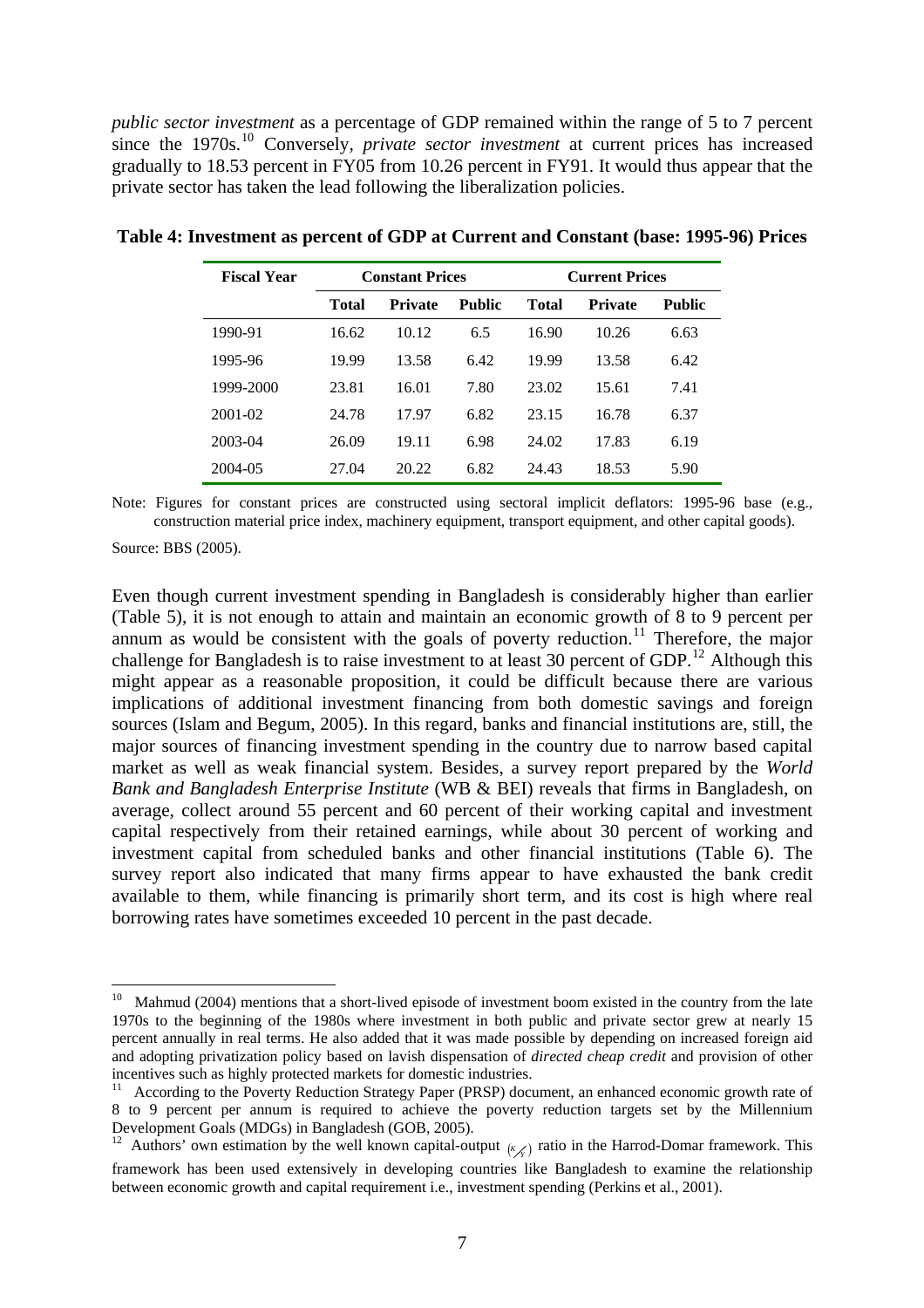| Year      | <b>Construction</b> | Plant and<br><b>Machinery</b> | <b>Transport</b><br>Equipment | <b>Others</b> | <b>Total</b><br>Investment |
|-----------|---------------------|-------------------------------|-------------------------------|---------------|----------------------------|
| 1999-2000 | 356.87              | 75.47                         | 53.38                         | 1.64          | 487.36                     |
| 2000-01   | 388.93              | 86.70                         | 36.92                         | 1.93          | 514.48                     |
| 2001-02   | 423.52              | 89.59                         | 33.09                         | 1.22          | 547.42                     |
| 2002-03   | 458.79              | 99.56                         | 41.05                         | 1.29          | 600.69                     |
| 2003-04   | 498.36              | 132.47                        | 40.71                         | 1.51          | 673.05                     |
| 2004-05   | 537.15              | 144.16                        | 40.71                         | 1.73          | 723.75                     |

**Table 5: Composition of Investment (BDT in billions) at Constant (base: 1995-96) Prices** 

 Note: Figures at constant prices are constructed using sectoral implicit deflators: 1995-96 base (e.g., construction material price index, machinery equipment, transport equipment, and other capital goods).

Source: BBS (2000, 2001, 2005) and authors' calculation.

|                                            | <b>Bangladesh</b> | <b>Small</b> | <b>Medium</b><br><b>Size</b>       | Large | <b>Exporter</b> | Non-<br>exporter | <b>Domestic</b> | Foreign        |
|--------------------------------------------|-------------------|--------------|------------------------------------|-------|-----------------|------------------|-----------------|----------------|
|                                            |                   |              | <b>Sources for Working Capital</b> |       |                 |                  |                 |                |
| <b>Retained Earnings</b>                   | 56.6              | 63.9         | 55.5                               | 52.2  | 53.9            | 56.8             | 55.8            | 50.3           |
| <b>Banks and Financial</b><br>Institutions | 33.5              | 25.8         | 35.5                               | 35.7  | 33.3            | 33.5             | 33.2            | 43             |
| <b>Trade Credit</b>                        | 4.2               | 2            | 3.9                                | 5.2   | 5.3             | 3.4              | 4.2             | $\overline{4}$ |
| Equity                                     | 0.5               | 0.3          | 0.3                                | 0.7   | 0.7             | 0.4              | 0.4             | 0.7            |
| <b>Informal Sources</b>                    | 0.5               | 1.1          | 0.2                                | 0.3   | 0.3             | 0.6              | 0.5             | 0.1            |
| All others                                 | 5.8               | 6.9          | 4.5                                | 5.8   | 6.5             | 5.3              | 5.9             | 1.9            |
|                                            |                   |              | <b>Sources for New Investments</b> |       |                 |                  |                 |                |
| <b>Retained Earnings</b>                   | 59.9              | 68           | 61.2                               | 55.9  | 55.5            | 62.9             | 59.6            | 62.8           |
| <b>Banks and Financial</b><br>Institutions | 29.7              | 20           | 30.1                               | 33.6  | 33              | 27.4             | 29.8            | 30.7           |
| <b>Trade Credit</b>                        | 2.6               | 2.7          | 2.1                                | 2.8   | 3               | 2.4              | 2.7             | 1.1            |
| Equity                                     | 0.4               | 0.2          | 0.2                                | 0.5   | 0.6             | 0.2              | 0.3             | $\Omega$       |
| <b>Informal Sources</b>                    | 0.3               | 1.1          | 0.2                                | 0.1   | 0.2             | 0.5              | 0.4             | $\Omega$       |
| All others                                 | 7.1               | 8.1          | 6.1                                | 7.1   | 7.7             | 6.7              | 7.3             | 5.5            |

**Table 6: Sources of Finance (in percent) by Type of Firms in Bangladesh**

Source: The World Bank and Bangladesh Enterprise Institute (2003).

Despite recent efforts, major factors continue to discourage investment spending in the country (GOB, 2005).<sup>[13](#page-10-0)</sup> The banking system characterized by 4 poorly functioning NCBs

<span id="page-10-0"></span> $13$ 13 To enhance overall investment, the government offers generous opportunities under its liberalised Industrial Policy and export-oriented private sector-led growth strategy. In particular, all but four sectors: (i) arms and ammunition and other defence equipment and machinery; (ii) forest plantation and mechanised extraction within the bounds of reserved forests; (iii) production of nuclear energy; and (iv) security printing and mining are open for private (both domestic and foreign) investment in Bangladesh. In this regard, the Board of Investment (BOI)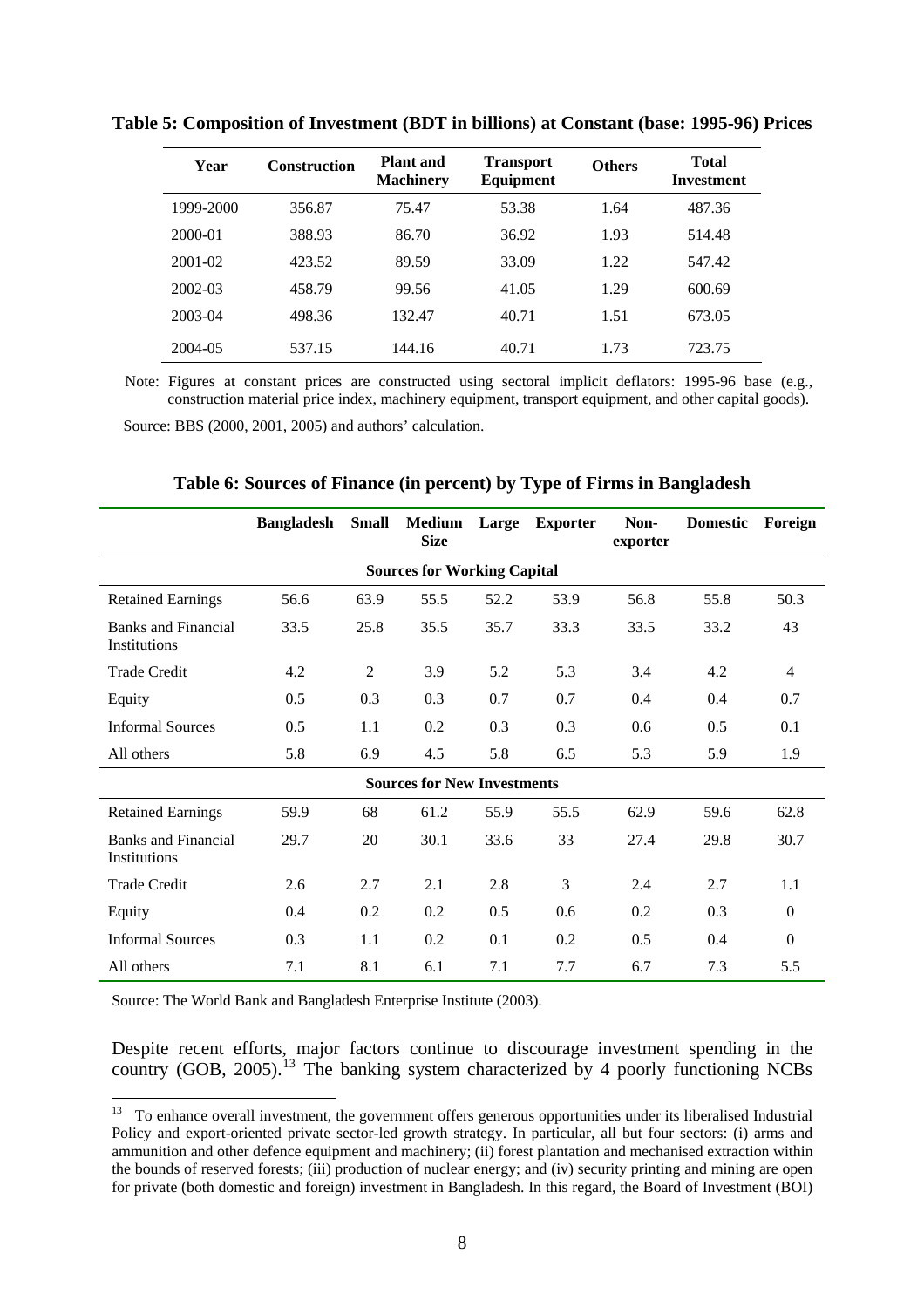along with 5 SpBs, which together still account for nearly half of all deposits in the system, creates instability and stifles competition, thus, has become the *Achilles heel* of the financial system. Access to financing and costs of financing is the most significant constraint to potential investors. Apart from these constraints, the factors that discourage investment spending in Bangladesh are the lack of adequate and reliable supply of electricity and gas, poor transportation network, inadequate telecommunication services, poor port facilities, official harassment, delays and corruption, collection of illegal protection money, an inadequate legal system, and finally, frequent political agitations  $(GOB, 2005)$ .<sup>[14](#page-11-0)</sup>

#### **3. The Model and the Methodology**

Macro-econometric models, in general, perform two basic tasks: providing macroeconomic forecasts and delivering structural inferences as well as guidance for appropriate policy prescriptions. In the early 1970s, these tasks were basically performed using diverse macroeconometric techniques ranging from large scale models to single-equation models which focused on interactions of a few variables to simple univariate time series models. Following the ground breaking *Lucas critique* (1976), almost all of these approaches appeared to be less reliable, especially in making forecasts with large non-structural models.<sup>15</sup> In this connection, Sims (1972, 1980) pioneered a new macro-econometric framework known as vector autoregressions (VARs), which provides a simple and systematic way to capture the rich dynamics that exist in the univariate or multivariate time series models engaged in forecasting and policy analysis. In general, an *n*-equation VAR is an *n*-variable linear system in which each variable is in turn explained by its own lagged values and past values of the remaining *n-1* variables. Furthermore, in an *n*-variable unrestricted VAR, each and every concerned variable in the system is assumed to be endogenous and no a priori restrictions are imposed (Enders, 1995).

Considering advantages of the VAR approach, the paper basically employs unrestricted VARs to comprehensively investigate the interest rate responsiveness of investment spending (i.e., investment demand) in Bangladesh. In general, investment spending can be disaggregated into three broad categories. The first one is the *business fixed investment* which is the spending on equipment, machinery, and structures such as factories. The second category is *residential investment*, consisting largely of investment in housing and finally, the third category is *inventory investment*, consisting of additions to the stock of inventories of firms. Therefore, the paper has attempted to explore the interest rate responsiveness of investment spending at the aggregate level (i.e., total investment spending) as well as disaggregate levels (i.e., specific categories): *private sector*, *residential*, and *business fixed* 

provides institutional support services to intending investors. The general facilities/incentives include: (i) tax holiday for 5 or 7 years depending on the location of the industrial enterprise; (ii) tax exemption on royalties, technical know-how fees received by any foreign collaborator, firm, company and expert; (iii) exemption of income tax up to 3 years for foreign technicians employed in industries specified in the relevant schedule of the income tax ordinance; (iv) tax exemption on income of the private sector power generation company for 15 years from the date of commercial production; (v) tax exemption on capital gains from the transfer of shares of public limited companies listed with a stock exchange; and (vi) concessionary duty on imported capital machinery. For an elaboration, visit www.bangladeshbank.bd.org.<br><sup>14</sup> Mahmud (2004) points that apart from the resource constraints on investment growth, the *desire to invest* 

<span id="page-11-0"></span>factors may have become important in the 1970s and 1980s because of the withdrawal of public sector investment from directly productive sectors.

<span id="page-11-1"></span><sup>&</sup>lt;sup>15</sup> The *Lucas critique* points out not only that conventional econometric models cannot be used for policy evaluation, but also that the public's expectations about a policy will influence the response to that policy (Miskin: 2004, p. 660).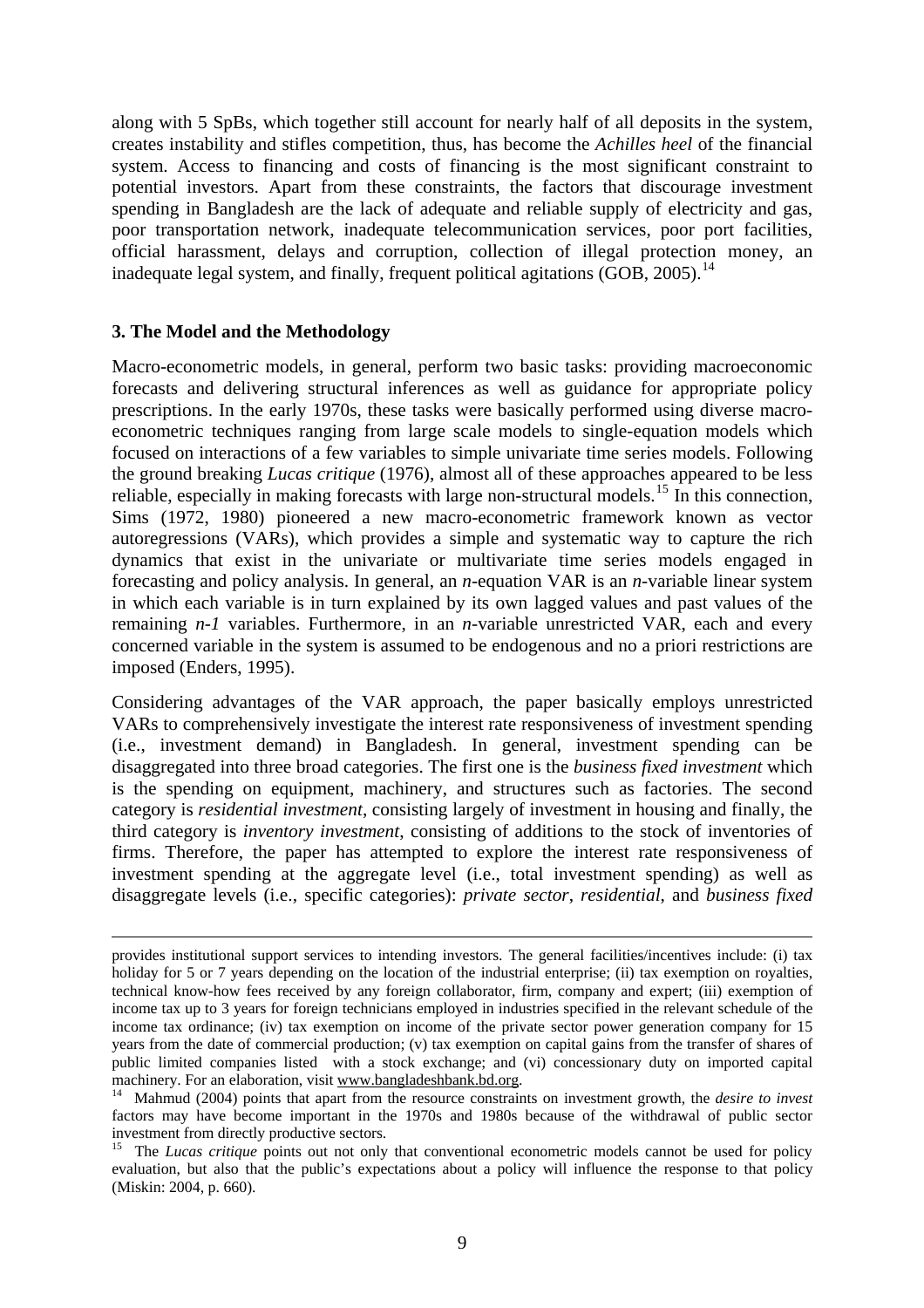*investment*. In this connection, it is important to mention that the *inventory investment*, an important category of investment spending has been excluded from the empirical analysis because of non-availability of relevant data in Bangladesh.

Before employing the data in the estimation of VARs, time series properties of all concerned macroeconomic variables have been identified by four most popular techniques: the Dicky-Fuller (DF, 1979) test, the Augmented Dickey-Fuller (ADF, 1981) test, the Phillips-Perron (PP, 1988) test, and the Kwiatkowski-Phillips-Schmidt-Shin (KPSS, 1992) test. All of these tests have been performed in the levels. The paper has estimated all of the unrestricted VAR models in levels; even though, some of the concerned time series variables in the respective models are likely to be non-stationary and contain unit roots, I(1). The motivation behind this originates from a considerable number of empirical literature (e.g., Sims (1980), Eichenbaum (1992), etc.) on unrestricted VARs that have been employed in levels. In particular, Sims (1980) argues that since the objective of VAR analysis is to explore the interrelationships that exist among the time series variables, first differencing the variables purges away relevant information concerning the comovements in the data even if the variables contain a unit root, I(1). Analogous to Sims' (1980) argument, Disyatat and Vongsinsirikul (2003) also mention that since economic theory is mostly based on the relationship between variables in levels; therefore, a VAR in first difference fails to capture such dynamics. The following unrestricted VAR models regarding the interest rate responsiveness of investment spending have been estimated in the paper with the order of given variables:

- Total Investment Spending: *RAIN, RTA, RGDP* [16](#page-12-0)
- Private Sector Investment Spending: *RAIN, RPSA, RGDP*
- Residential Investment Spending: *RHIN, RHA, RGDP*
- Business Fixed Investment Spending: *RINDIN, RINA, RGDP*

#### where

 $\overline{a}$ 

*RGDP =* real GDP;  $RTA$  = real total advances (i.e., sum of advances in the public and private sectors); *RPSA* = real private sector advance; *RHA =* real housing advance; *RINA* = real industrial advance; *RAIN* = real interest rate on advances: *RHIN* = real interest rate on housing advance; and *RINDIN* **=** real interest rate on industrial advance.

In all of the above specific 3-variable VAR models, investment spending at the aggregate level as well as disaggregate levels: *private sector*, *residential*, and *business fixed investment* have been proxied by the outstanding advances (in real terms) in the respective categories by

<span id="page-12-0"></span>
$$
RAIN_{t} = \varphi_{10} + \sum_{j=1}^{s} \varphi_{11j} RAIN_{t-j} + \sum_{i=1}^{q} \varphi_{12i} RTA_{t-i} + \sum_{k=1}^{l} \varphi_{13k} RGBP_{t-k} + e_{1t}
$$
\n
$$
RTA_{t} = \varphi_{20} + \sum_{j=1}^{s} \varphi_{21j} RAIN_{t-j} + \sum_{i=1}^{q} \varphi_{22i} RTA_{t-i} + \sum_{k=1}^{l} \varphi_{23k} RGBP_{t-k} + e_{2t}
$$
\n
$$
RGDP_{t} = \varphi_{30} + \sum_{j=1}^{s} \varphi_{31j} RAIN_{t-j} + \sum_{i=1}^{q} \varphi_{32i} RTA_{t-i} + \sum_{k=1}^{l} \varphi_{33k} RGBP_{t-k} + e_{3t}
$$

where  $e_{1t}$ ,  $e_{2t}$ ,  $e_{3t}$  are the random disturbance terms, and *s*, *q*, and *l* are the number of lag lengths.

<sup>&</sup>lt;sup>16</sup> The system of equations of the VAR model regarding total investment spending can be represented as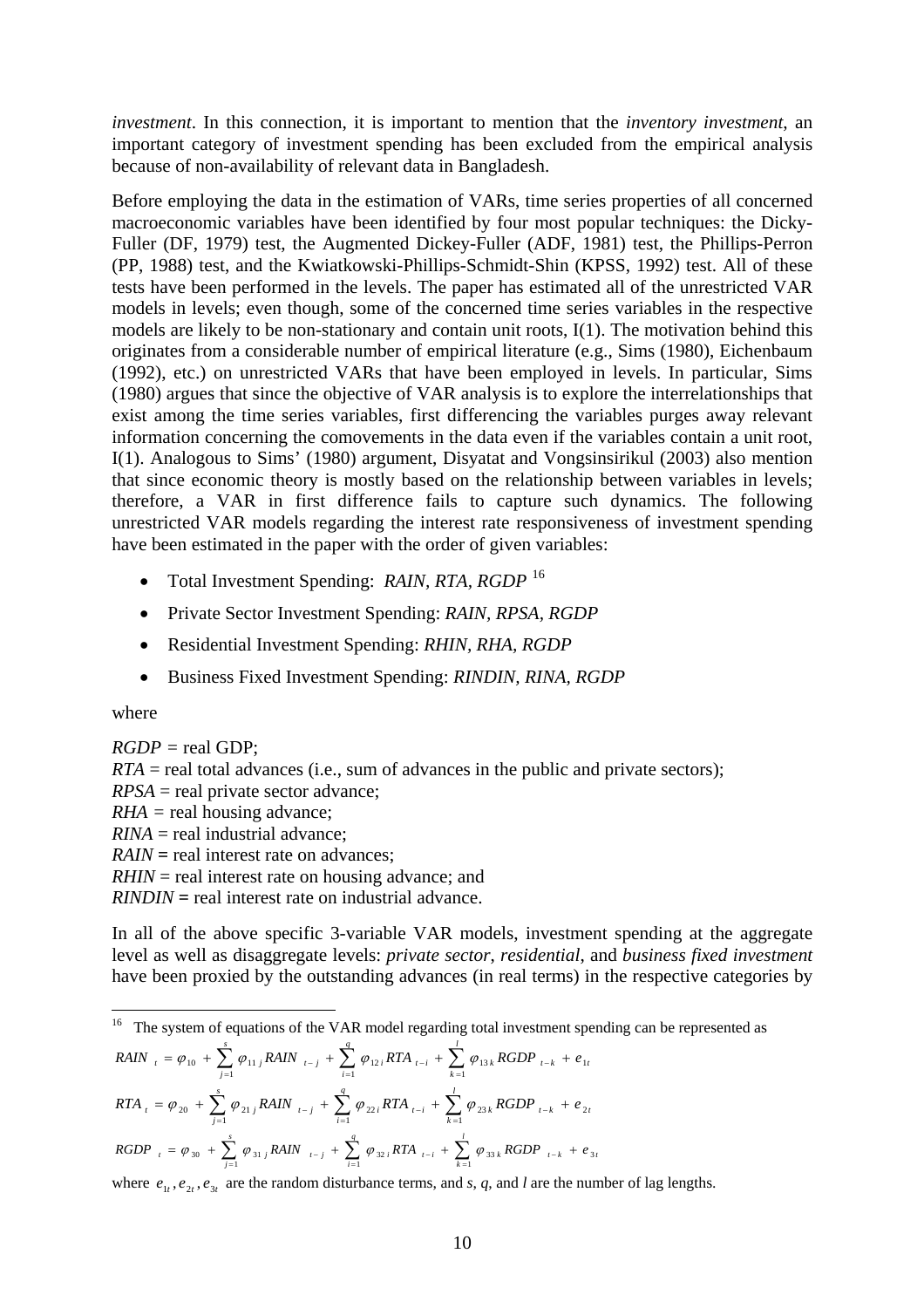all scheduled banks of the country. In this connection, it is important to mention that industrial advance (outstanding amount) has been used as a proxy for *business fixed investment* spending. These have been used as proxies for the whole sample period since the quarterly data set on investment at the aggregate level as well as specific categories is unavailable in the country. Besides, advances at the aggregate level as well as disaggregate levels comprise a significant portion of total credit (i.e., sum of advances and bills) and credit in the specific categories respectively (Annex Table 1). Finally, as there is no separate interest rate available for private sector advance, real interest rate on advances *(RAIN)* has been used as a proxy for real rate in the *private sector investment* spending. An elaborate description of all time series variables has been provided in the section ahead.

The VAR models in the paper have been identified using a Choleski decomposition, which isolates the structural errors by recursive orthogonalization. A Choleski decomposition requires that the concerned variables be placed on the basis of the speed at which the variables act in response to shocks. In particular, the variables placed higher in the ordering have contemporaneous impact on the variables lower in the ordering, but the variables placed lower in the ordering do not have contemporaneous impact on the variables higher in the ordering (Rahman, 2005). Since the main objective of the paper is to empirically investigate the relative impact of interest rates on investment spending at aggregate level as well as disaggregate levels, policy variable, i.e., real interest rates on different categories of advances have been placed in the first place of all the corresponding VAR models and the variable, real advances in the respective categories has been placed in the second position. As aggregate output, i.e., real GDP is influenced by the level of investment spending in the economy, the variable *RGDP* has been placed in the last position in the ordering of all the 3-variable VAR models.

Finally, variance decompositions (VDCs) and impulse response functions (IRFs) derived from VARs estimation has been used to look at the relative impact of interest rates on different categories of investment spending in the country.<sup>[17](#page-13-0)</sup> Basically, the IRFs show the response of each concerned variable in the linear system to a shock from system variables and the VDCs show the portion of the variance in the forecast error for each variable due to innovations to all variables in the system (Enders, 1995).

## **4. Data and Empirical Evidence**

## **4.1 Data Specification**

The VAR models in the paper have used quarterly data set on GDP, total advances, private sector advance, industrial advance other than working capital financing, housing advance; interest rates on advances, industrial advance, and housing advance in real terms for the period of October-December 1979 to April-June 2005 retrieved from the Bangladesh Bureau of Statistics (BBS) and the Banking Statistics Division, Statistics Department, BB. In particular, the VAR model regarding interest rate responsiveness of: (i) total investment spending has used quarterly data set on real GDP *(RGDP)*, real total advances *(RTA)*, and real interest rate on advances *(RAIN)*, (ii) *private sector investment* spending has used *RGDP*, real private sector advance *(RPSA)*, and *RAIN*, (iii) *residential investment* spending has used *RGDP*, real housing advance *(RHA)*, and real interest rate on housing advance *(RHIN)*; and (iv) *business fixed investment* spending has used *RGDP*, real industrial advance *(RINA)*, and

<span id="page-13-0"></span> $\overline{a}$ <sup>17</sup> Enders (1995) mentions that IRF analysis and VDCs together known as *innovation accounting* is a useful tool to investigate the relationships among macroeconomic variables.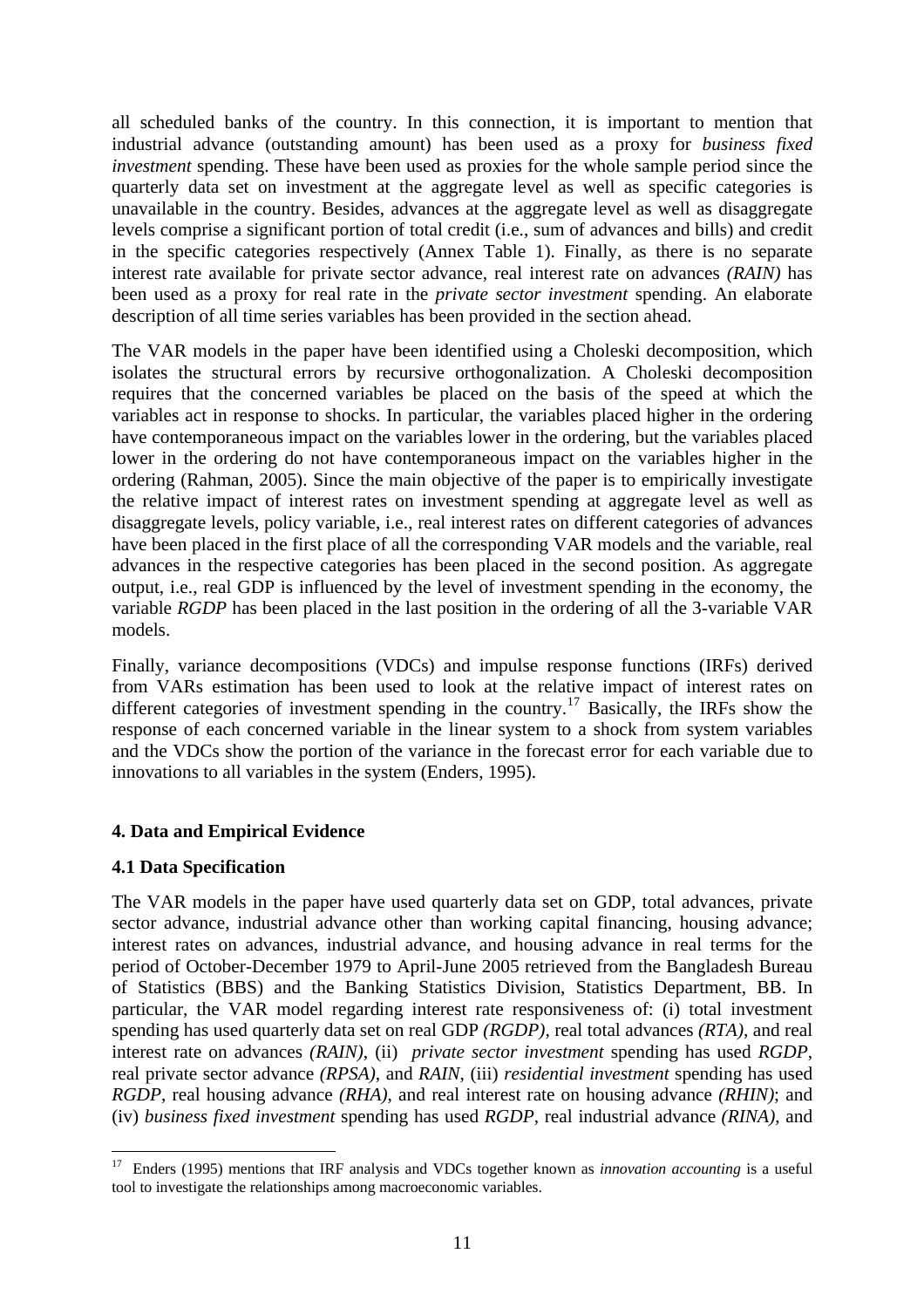real interest rate on industrial advance *(RINDIN)*. All the above mentioned time series variables have been adjusted for seasonality and used in log form, except for the interest rates for different types of advances.[18](#page-14-0) The detailed definitions of all the macroeconomic variables used in the empirical analysis are as follows:

### **Real GDP** *(RGDP)***:**

Until now GDP in Bangladesh has been calculated only on a yearly basis by the BBS. However, to investigate the issue of whether investment spending is responsive to interest rates in Bangladesh, quarterly data set on GDP is required in order to get a parsimonious result. Therefore, quarterly GDP at producer prices has been calculated both in real and in nominal terms from the available annual data where *RGDP* has been calculated at constant producer prices (base year:  $1995-96$  $1995-96$ ).<sup>19</sup> Since GDP in Bangladesh comprises of agriculture, industry, and services, quarterly contributions of these sectors have been estimated where seasonal factors are taken into accounts to reflect the agricultural as well as industrial production cycles. For the service sector, since there is very little seasonality in annual output, and therefore, it has been distributed equally into four quarters of each year in order to construct the quarterly GDP series of Bangladesh for the period of October-December 1979 to April-June  $2005.<sup>20</sup>$  $2005.<sup>20</sup>$ 

#### **Real Total Advances** *(RTA)***:**

Data on quarterly *RTA* has been calculated from nominal total advances (outstanding amounts at the end of each quarter) of all scheduled banks of the country using the constructed quarterly GDP deflator (1995-96  $= 100$ ). It includes outstanding advances both to public and private sectors.

#### **Real Private Sector Advance** *(RPSA)***:**

*RPSA* has been estimated from quarterly nominal private sector advances (outstanding amounts at the end of each quarter) of all scheduled banks using the constructed quarterly GDP deflator.

#### **Real Housing Advance** *(RHA)***:**

 $\overline{a}$ 

Quarterly data on *RHA* has been estimated from nominal advances for construction purposes (outstanding amounts at the end of each quarter) of all scheduled banks which include advances to housing societies/companies, urban and rural housing.<sup>[21](#page-14-3)</sup> Data before July-September 1998 includes outstanding advances to housing societies/companies and individual housing. Then the constructed quarterly GDP deflator has been employed to get quarterly data on *RHA*.

<span id="page-14-0"></span><sup>&</sup>lt;sup>18</sup> The seasonal adjustment has been done using *Census X12* procedure in *Econometric Views 4* package. This procedure has been developed by the U.S Census Bureau.

<span id="page-14-1"></span><sup>&</sup>lt;sup>19</sup> Quarterly nominal GDP at producer prices has been estimated in order to construct the quarterly GDP deflator where the base year is 1995-96, i.e., 1995-96 = 100. This has been used to construct the different types of advances in real terms from their respective nominal terms.<br>
<sup>20</sup> Details on the quarterly GDP estimation procedure are available from the authors on request.<br>
<sup>20</sup> Outstanding amounts by NBFIs (e.g., Delta Brac Housin

<span id="page-14-2"></span>

<span id="page-14-3"></span>microfinance institutions (MFIs) for housing purposes have not been included in the empirical analysis due to the unavailability of a quarterly data set in the country.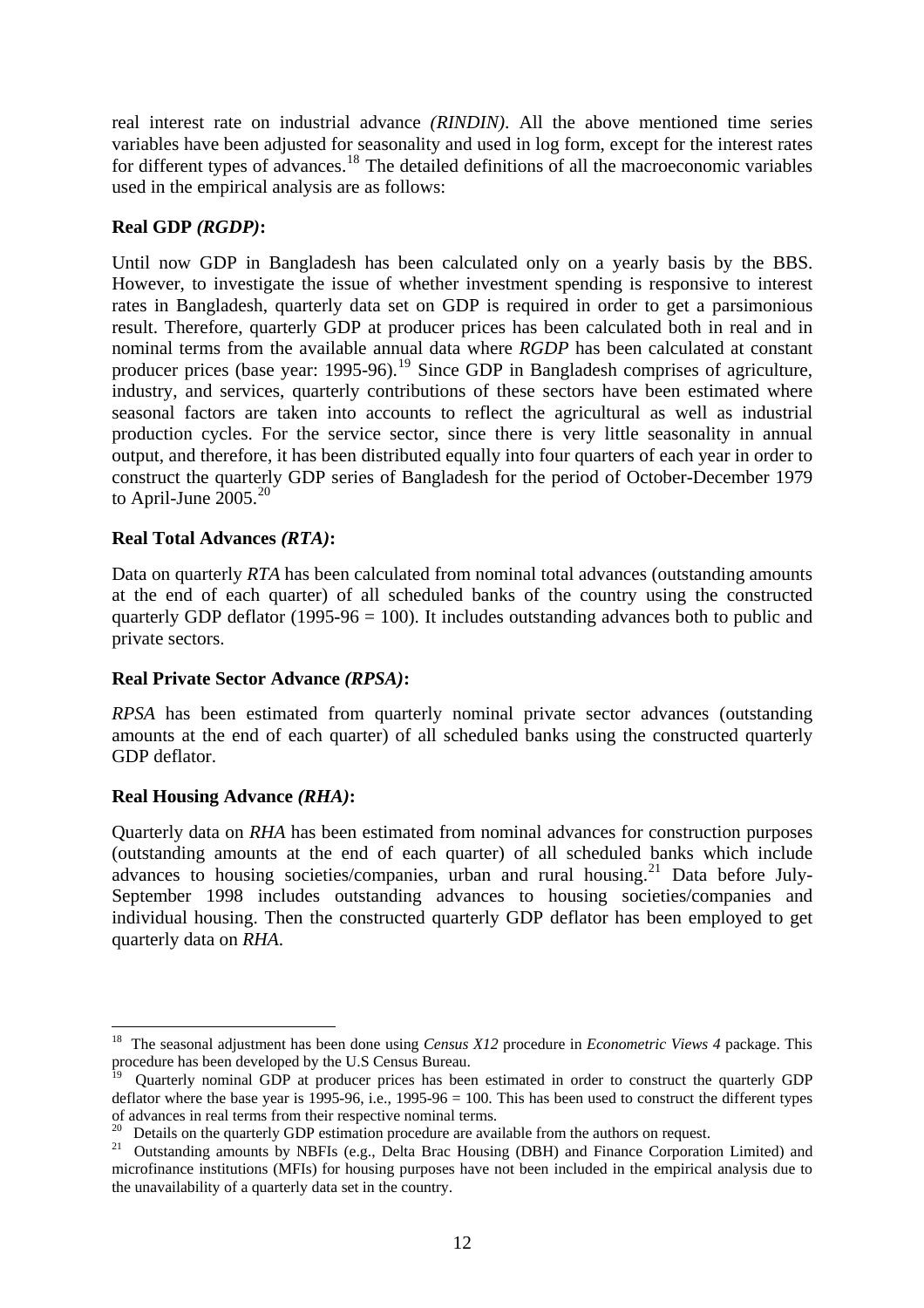## **Real Industrial Advance** *(RINA)***:**

Data on *RINA* has been constructed from quarterly nominal industrial advances (outstanding amounts at the end of each quarter) of all scheduled banks using quarterly GDP deflator. It excludes outstanding advances for working capital financing purposes.

#### **Real Interest Rate on Advances** *(RAIN)*:

*RAIN* has been estimated from quarterly weighted average nominal interest rates on advances of all scheduled banks after adjusting for inflation measured by the Consumer Price Index (CPI, 12-month moving average) at the preceding quarter end. $^{22}$  $^{22}$  $^{22}$ 

#### **Real Interest Rate on Housing Advance** *(RHIN)***:**

*RHIN* has been estimated from quarterly weighted average nominal interest rates of all scheduled banks on construction advances after adjusting for inflation measured by the CPI (12-month moving average) at the previous quarter end. Data before July-September 1992 are the quarterly inflation (i.e., previous quarter end) adjusted mid-points of the interest rate bands on construction purposes prescribed by the BB. Moreover, data from October-December 1992 to April-June 1996 are the quarterly inflation (i.e., preceding quarter end) adjusted simple average of 4 NCBs, i.e., Sonali, Rupali, Agrani, and Janata.

#### **Real Interest Rate on Industrial Advance** *(RINDIN)***:**

*RINDIN* has been calculated from quarterly weighted average nominal interest rates of all scheduled banks on industrial advances other than working capital financing after adjusting for inflation measured by the CPI (12-month moving average) at the preceding quarter end. Similar to *RHIN*, data before July-September 1992 are the quarterly inflation (i.e., previous quarter end) adjusted mid-points of the interest rate bands on large and medium scale manufacturing industries prescribed by the BB. In addition, data from October-December 1992 to April-June 1996 are the quarterly inflation (i.e., preceding quarter end) adjusted simple average of 4 NCBs because of non-availability of data on quarterly weighted average nominal interest rates for this economic purpose.

## **4.2 Empirical Evidence**

The results of the unit root tests on the relevant macroeconomic variables have been reported in Table 7. The tests show that the variables, *RTA*, *RHA*, *RINA*, *RGDP* are non-stationary and contain unit roots I(1) based on DF, ADF, PP, and KPSS tests and in case of *RPSA*, DF, PP, and KPSS tests succeed although the ADF test fails. Since the PP and KPSS tests are preferable to ADF it can be concluded that *RPSA* is also non-stationary, I(1). Conversely, the unit root tests suggest that the variables, *RAIN*, *RHIN*, and *RINDIN* are integrated of order zero based on the DF, ADF, PP, and KPSS tests. Therefore, they are stationary, I(0). Finally,

<span id="page-15-0"></span> $22$ In estimating the real rates on different types of advances for the period of October-December 1979 to April-June 2005, CPI of any particular (single) base year has been avoided because of several methodological issues in the data. In particular, till now there are three CPI base years, i.e., 1974-75=100, 1985-86=100, and 1995- 96=100, where the commodities and income groups included in each CPI basket of particular base year are considerably different from the others. Therefore, using a single CPI base year for the whole sample period generates negative real rates for a considerable number of observations and in some cases would be misleading. To avoid this problem, all real rates have been estimated by adjusting for inflation measured by the CPI (12 month moving average) at the preceding quarter end.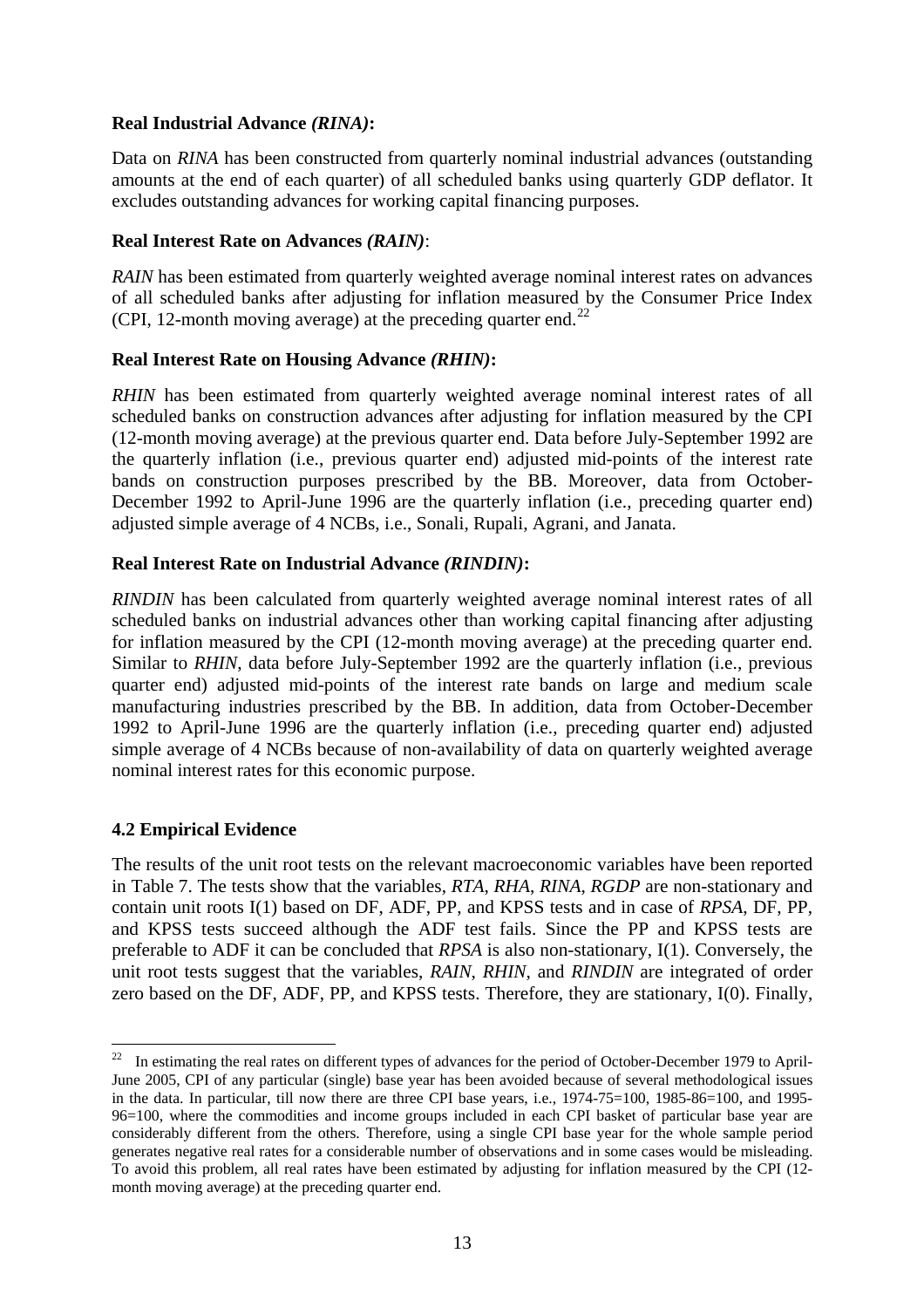the estimated results of all the 3-variable VAR models in terms of VDCs and IRFs have been presented in the next section.

|                              | DF               |               | <b>ADF</b>       |               | <b>PP</b>        |               | <b>KPSS</b>      |               | <b>Decision</b> |
|------------------------------|------------------|---------------|------------------|---------------|------------------|---------------|------------------|---------------|-----------------|
| Variables<br>(in log levels) | Without<br>trend | With<br>trend | Without<br>trend | With<br>trend | Without<br>trend | With<br>trend | Without<br>trend | With<br>trend |                 |
| <b>RTA</b>                   | $I(1)$ ***       | I(1)          | I(1)             | I(1)          | I(1)             | $I(1)$ ***    | I(1)             | I(1)          | I(1)            |
| <b>RPSA</b>                  | I(1)             | I(1)          | I(0)             | I(0)          | I(1)             | I(1)          | I(1)             | I(1)          | I(1)            |
| <b>RHA</b>                   | $I(1)$ ***       | I(1)          | I(1)             | I(1)          | I(1)             | I(1)          | I(1)             | I(1)          | I(1)            |
| <b>RINA</b>                  | I(1)             | I(1)          | I(1)             | I(1)          | I(1)             | I(1)          | I(1)             | I(0)          | I(1)            |
| <b>RGDP</b>                  | I(1)             | I(1)          | I(1)             | I(1)          | I(1)             | I(1)          | I(1)             | I(1)          | I(1)            |
| RAIN*                        | I(0)             | I(0)          | I(0)             | I(0)          | I(0)             | I(0)          | $I(0)$ ***       | I(0)          | I(0)            |
| RHIN*                        | I(0)             | I(0)          | I(0)             | I(0)          | $I(0)$ **        | I(0)          | I(1)             | I(0)          | I(0)            |
| $RINDIN*$                    | I(0)             | I(0)          | I(0)             | I(0)          | I(0)             | I(0)          | $I(0)$ ***       | I(0)          | I(0)            |

#### **Table 7: Unit Root Tests**

Notes: 1. \* means the series without log, \*\*\* and \*\* means significant at 1-percent and 10 percent levels, respectively.

2. Lag length for ADF tests have been decided on the basis of *Akaike's Information Criteria* (AIC).

3. Maximum Bandwidth for PP and KPSS tests have been decided on the basis of *Newey-West* (1994).

 4. All tests have been performed on the basis of 5-percent significance level using *Econometric Views 4* Package.

 5. The DF, ADF and PP tests are based on the null hypothesis of unit roots while the KPSS test assumes the null hypothesis of stationarity.

#### **4.2.1 Total Investment Spending**

 $\overline{a}$ 

The VAR model regarding the interest rate responsiveness of total investment spending has been estimated at the optimal lag of 12 that makes all the residuals of the model white noise, i.e., zero mean, constant variances, and individually serially uncorrelated (Annex 1.1).<sup>[23](#page-16-0)</sup> Estimated VDCs have been reported in Table 8 and IRFs in Figure 1 where each IRF has been reported with a two-standard-deviation confidence interval (i.e., 95 percent confidence interval) level. In this connection, it is important to mention that a response is considered to be significant if it does not contain the zero line within its confidence bands (i.e.,  $\pm 2$  s. e.).

VDCs presented in Table 8 for each variable at forecast horizons of 1 quarter through 12 quarters, i.e., 3 years, give the share of fluctuations in a given variable that are caused by shocks in other concerned variables as well as itself. The columns give the percentage of forecast error variance due to each shock, with each row adding up to 100 percent. The results indicate that, *RGDP* shock accounts for about 15 percent of the fluctuations in *RAIN* after 3 years, with its own shock accounting for most of the rest. This suggests that real output innovation is a relatively weak determinant of fluctuations in real rate on advances. Besides, after 3 years, the shock in *RAIN* account for about 12 percent of the fluctuations in

<span id="page-16-0"></span><sup>23</sup> Although, AIC and *Likelihood Ratio* (LR) tests indicate 13 and 12 lags respectively as the optimal lag length, 12 lags have been considered in the estimation that makes the residuals of the VAR model white noise. Besides, recursive residuals suggest stability in the parameters of the equations in the model (Annex 1.5).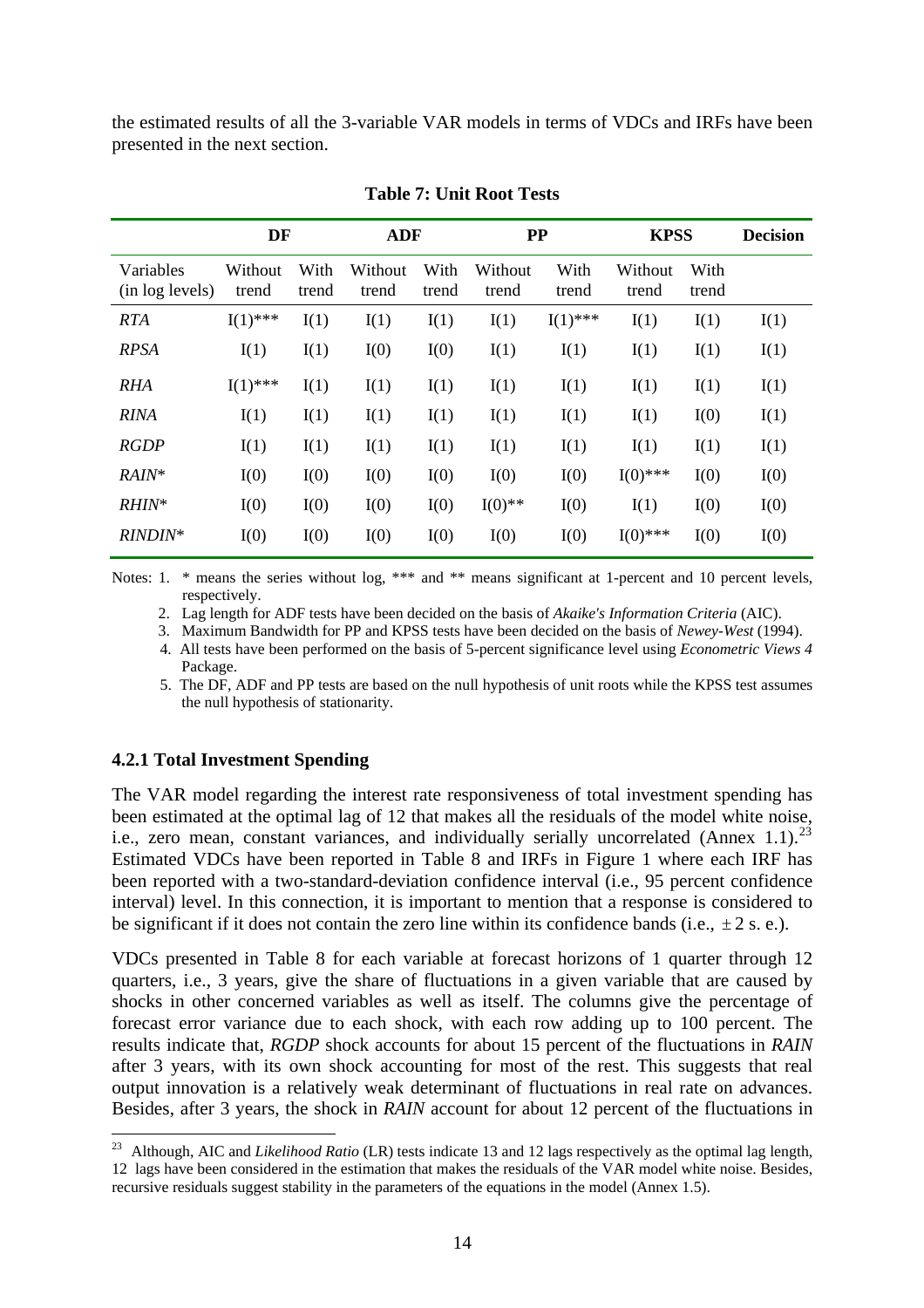*RTA*, again with its own shock accounting for most of the rest. This indicates that real rate innovation is a relatively weak determinant of fluctuations in total advances in real terms i.e., total investment spending. Finally, the shock in *RAIN* accounts for 38.42 percent of the fluctuations in *RGDP* after 3 years, suggesting that innovation in real rates on advances is a moderately strong determinant of fluctuations in real output.

| Variance Decomposition of RAIN   |                               |                                |            |             |  |  |  |  |  |
|----------------------------------|-------------------------------|--------------------------------|------------|-------------|--|--|--|--|--|
| Quarter                          | S.E.                          | <b>RAIN</b>                    | <b>RTA</b> | <b>RGDP</b> |  |  |  |  |  |
|                                  | 1.809                         | 100.00                         | 0.00       | 0.00        |  |  |  |  |  |
| 4                                | 2.509                         | 86.16                          | 9.16       | 4.68        |  |  |  |  |  |
| 8                                | 2.749                         | 77.65                          | 11.22      | 11.13       |  |  |  |  |  |
| 12                               | 2.918                         | 73.47                          | 11.87      | 14.66       |  |  |  |  |  |
|                                  | Variance Decomposition of RTA |                                |            |             |  |  |  |  |  |
| 1                                | 0.018                         | 2.62                           | 97.38      | 0.00        |  |  |  |  |  |
| 4                                | 0.045                         | 2.58                           | 93.45      | 3.97        |  |  |  |  |  |
| 8                                | 0.053                         | 7.09                           | 82.33      | 10.57       |  |  |  |  |  |
| 12                               | 0.055                         | 11.97                          | 76.74      | 11.28       |  |  |  |  |  |
|                                  |                               | Variance Decomposition of RGDP |            |             |  |  |  |  |  |
|                                  | 0.014                         | 0.86                           | 0.19       | 98.94       |  |  |  |  |  |
| 4                                | 0.017                         | 23.32                          | 9.74       | 66.95       |  |  |  |  |  |
| 8                                | 0.021                         | 31.98                          | 10.27      | 57.74       |  |  |  |  |  |
| 12                               | 0.024                         | 38.42                          | 9.29       | 52.29       |  |  |  |  |  |
| Cholesky Ordering: RAIN RTA RGDP |                               |                                |            |             |  |  |  |  |  |

**Table 8: Variance Decompositions-Total Investment Spending**

The estimated IRFs presented in Figure 1 show that the shock in *RTA* has a significant and positive impact on *RAIN* only in the 1<sup>st</sup> quarter and then dissipates indicating a very short-run positive influence on *RAIN* (top middle panel). It appears that real rates have risen in order to offset the excess demand in the credit market, a demand side phenomenon (from the borrowers' side) of interest rate responsiveness of investment spending at the aggregate level. Thus, real rate is responsive to total investment spending from borrowers' (i.e., potential investors, entrepreneurs, etc.) perspective in the very short-run. From the top right corner panel of Figure 1, it is observable that the shock in *RGDP* has a significant and negative impact on  $\overline{R}$ *AIN* only in the  $6<sup>th</sup>$  quarter indicating a supply side phenomenon of aggregate output in that quarter. It is also noticeable that the shock in the policy variable, *RAIN*, has no influence on *RTA* (middle left corner panel of Figure 1). That is, total investment spending is not responsive to real rates either from the lenders' (i.e., scheduled banks) or from the borrowers' perspective. Since the combined share of NCBs and SpBs in total credit (i.e., sum of advances and bills) is significant yet declining in recent years (Annex Table 1) where much of the credits have been as *directed credit* at a *concessional rate*, especially, in the public sector, total investment spending becomes non-responsive to real rates. Therefore, it can be concluded that investment spending at the aggregate level is not responsive to real interest rates in Bangladesh.[24](#page-17-0)

 $\overline{a}$ 

<span id="page-17-0"></span> $24$  The results regarding the interest rate responsiveness of investment spending at the aggregate level remain the same as those of alternative ordering of the relevant variables including some radical ones such as, completely reversing the order as well as a VAR model with all variables in nominal terms.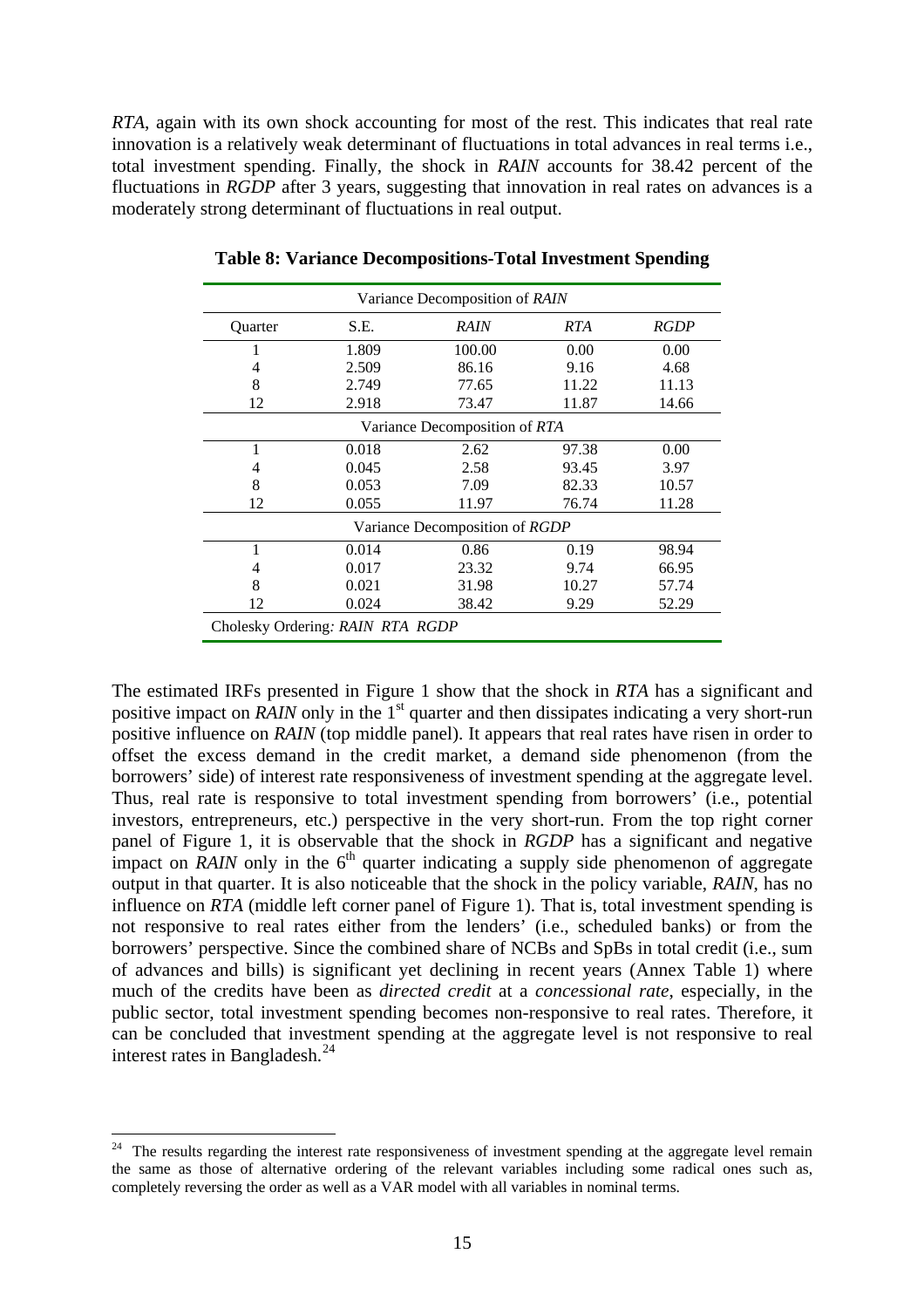

#### **Figure 1: Impulse Response: Total Investment Spending**

Typically from the borrower perspective, an inverse relationship between interest rates and investment spending is expected to exist in an economy. The BB in this regard has been pursuing market based interest rate policy under the FSRP of the 1990s. Nevertheless, the impact of interest rate liberalization on investment spending has not been reflected in the empirical analysis. The probable reasons could be: (i) the use of a quarterly data set of weighted average interest rates is not able to reflect the actual situation in the market; (ii) the channels of monetary transmission mechanism in the economy is still not strong enough to capture such dynamics; and (iii) a substantial amount of *directed credit* at a *concessional rate* mainly in the public sector as already explained above.<sup>[25](#page-18-0)</sup>

<span id="page-18-0"></span><sup>25</sup> 25 Inclusion of lending rates of NCBs and SpBs in weighted average lending rates purges away actual situation of the lending rate structure at the aggregate level as well specific categories.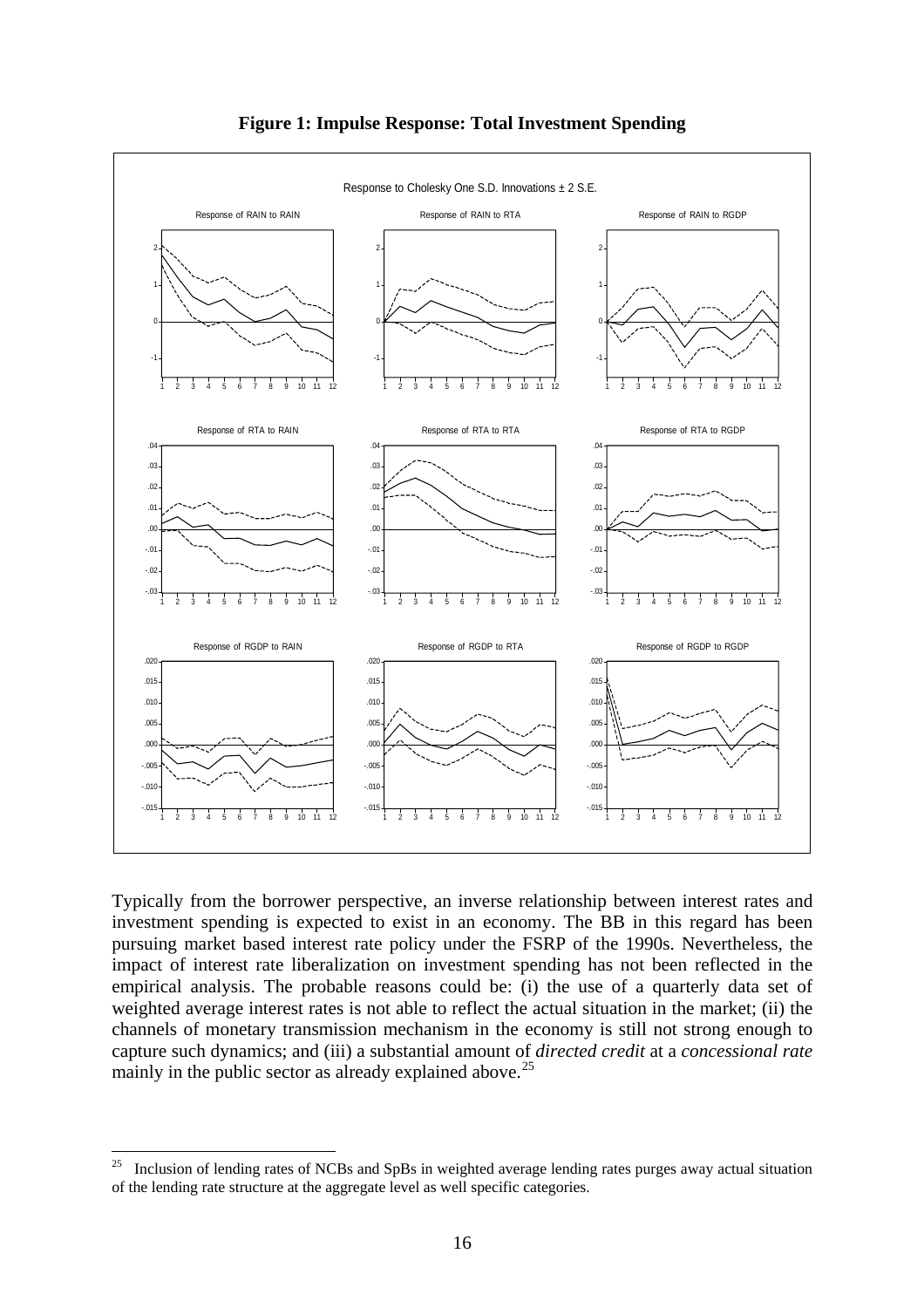The middle right corner panel of Figure 1 points out that *RTA* is non-responsive to *RGDP* shock. From the bottom left corner panel of Figure 1, it is visible that the response of *RGDP* to *RAIN* shock is insignificant in the 1<sup>st</sup> quarter and then turns negative and significant for a short while (up to the  $4<sup>th</sup>$  quarter) and then becomes insignificant. It again revives in the  $7<sup>th</sup>$ quarter and then the  $9<sup>th</sup>$  quarter which remains significant up to the  $10<sup>th</sup>$  quarter. This supports the inverse relationship between interest rates and aggregate output in an economy from the aggregate demand side perspective. Finally, the bottom middle panel of Figure 1 reveals that the response of *RGDP* to *RTA* shock is initially insignificant and then turns positive and significant in the  $2<sup>nd</sup>$  quarter, which again dissipates indicating a very short-run positive influence on *RGDP*. This confirms the traditional theory of investment that increases in investment spending raise aggregate output.

#### **4.2.2 Private Sector Investment Spending**

 $\overline{a}$ 

In order to analyze the interest rate responsiveness of *private sector investment* spending, the VAR model has been estimated at the optimal lag of 12 that makes all the residuals white noise (Annex 1.2).<sup>[26](#page-19-0)</sup> Computed VDCs have been presented in Table 9 for each variable at forecast horizons of 1 quarter through 12 quarters i.e., 3 years. The results indicate that after 3 years, the shock in *RAIN* accounts for 15.28 percent of the fluctuations in *RPSA*, with its own shock accounting for most of the rest. Thus, real rate innovation is a relatively feeble determinant of fluctuations in private sector advances in real terms i.e., *private sector investment* spending.

|                | Variance Decomposition of RAIN    |                                |             |             |  |  |  |
|----------------|-----------------------------------|--------------------------------|-------------|-------------|--|--|--|
| <b>Ouarter</b> | S.E.                              | RAIN                           | <b>RPSA</b> | <b>RGDP</b> |  |  |  |
| 1              | 1.755                             | 100.00                         | 0.00        | 0.00        |  |  |  |
| 4              | 2.297                             | 92.72                          | 3.27        | 4.01        |  |  |  |
| 8              | 2.758                             | 71.52                          | 9.75        | 18.73       |  |  |  |
| 12             | 2.983                             | 69.59                          | 8.56        | 21.85       |  |  |  |
|                |                                   | Variance Decomposition of RPSA |             |             |  |  |  |
| 1              | 0.021                             | 4.78                           | 95.22       | 0.00        |  |  |  |
| 4              | 0.046                             | 4.31                           | 93.96       | 1.72        |  |  |  |
| 8              | 0.062                             | 9.45                           | 87.92       | 2.63        |  |  |  |
| 12             | 0.065                             | 15.28                          | 81.49       | 3.23        |  |  |  |
|                |                                   | Variance Decomposition of RGDP |             |             |  |  |  |
|                | 0.014                             | 1.60                           | 2.15        | 96.24       |  |  |  |
| 4              | 0.016                             | 25.99                          | 3.89        | 70.12       |  |  |  |
| 8              | 0.019                             | 33.07                          | 5.73        | 61.20       |  |  |  |
| 12             | 0.022                             | 37.97                          | 6.94        | 55.09       |  |  |  |
|                | Cholesky Ordering: RAIN RPSA RGDP |                                |             |             |  |  |  |

**Table 9: Variance Decompositions-Private Sector Investment Spending** 

IRFs have been presented in Figure 2 where the top middle panel shows that the shock in *RPSA* has no real impact on *RAIN* up to the  $5<sup>th</sup>$  quarter and then becomes positive and significant in the  $6<sup>th</sup>$  quarter which again dissipates indicating a very short-run positive

<span id="page-19-0"></span><sup>26</sup> Although, AIC and *Likelihood Ratio* (LR) tests indicate 16 and 11 lags respectively as the optimal lag length, 12 lags have been considered in the estimation that makes the residuals of the VAR model almost white noise. In addition, recursive residuals suggest stability in the parameters of the equations in the model (Annex 1.6).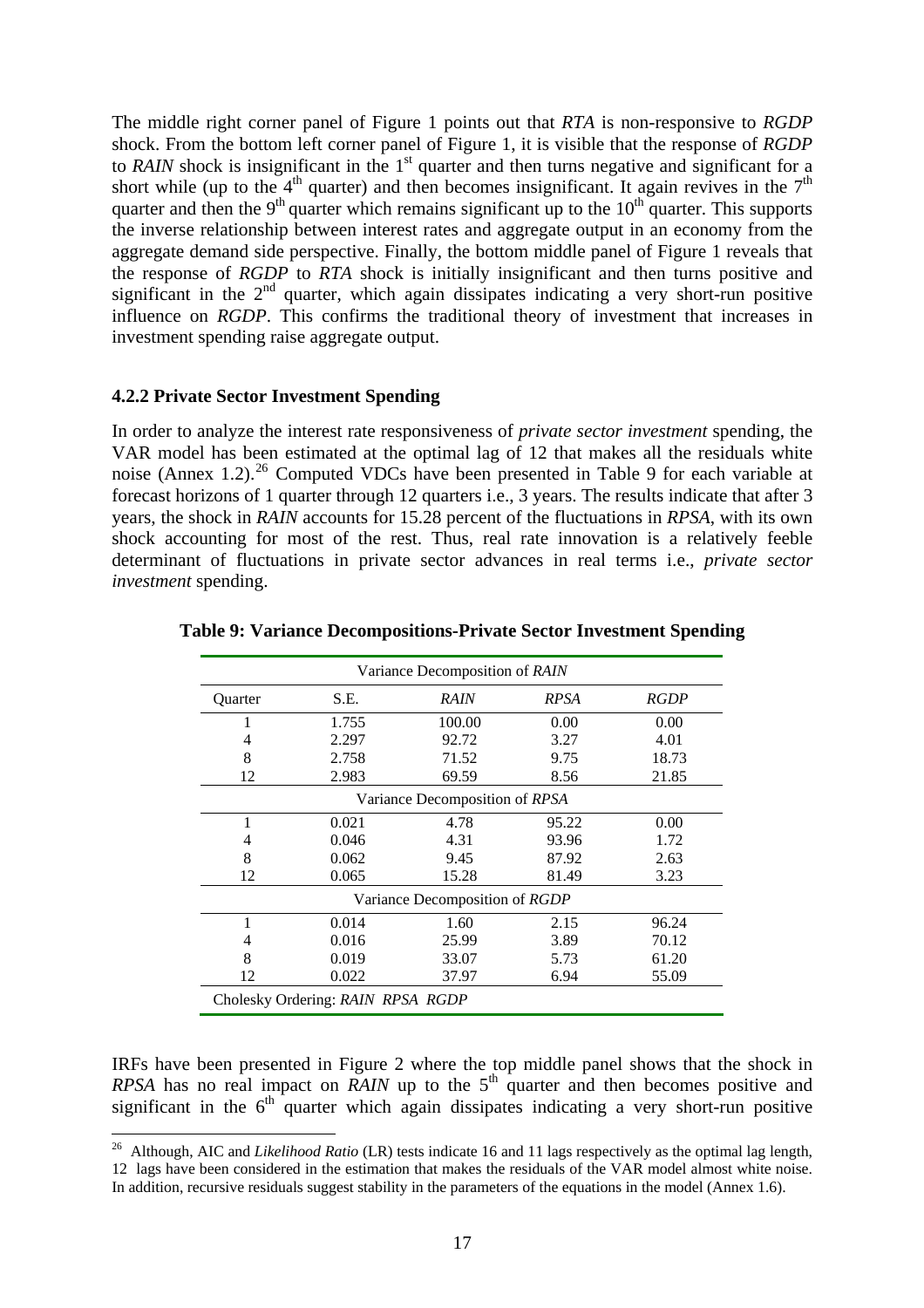influence on *RAIN*. Primarily, it is a demand side phenomenon of interest rate responsiveness of *private sector investment* spending. That is, in the face of increased demand for *private sector investment*, real rates have risen in order to neutralize the excess demand in the credit market. Besides, financial institutions, mainly NCBs and SpBs, have been following a conservative approach to disburse loans in the private sector since 1990s as a result of high NPL ratios. However, in recent years this ratio is declining reflecting an improved regulatory framework and supervision system of the BB.



**Figure 2: Impulse Response: Private Sector Investment Spending** 

From the top right corner panel of Figure 2, it is again observable that the shock in *RGDP* has a significant and negative impact on *RAIN* only in the  $6<sup>th</sup>$  quarter. It is also noticeable that the shock in *RAIN* has a positive and significant influence on the *RPSA* up to the 2<sup>nd</sup> quarter and then dissipates in the rest of the periods (middle left corner panel of Figure 2). This suggests a short-run positive impact of *RAIN* on *RPSA*. It seems that the supply side phenomenon (i.e., from lenders' side) of interest rate responsiveness of *private sector investment* spending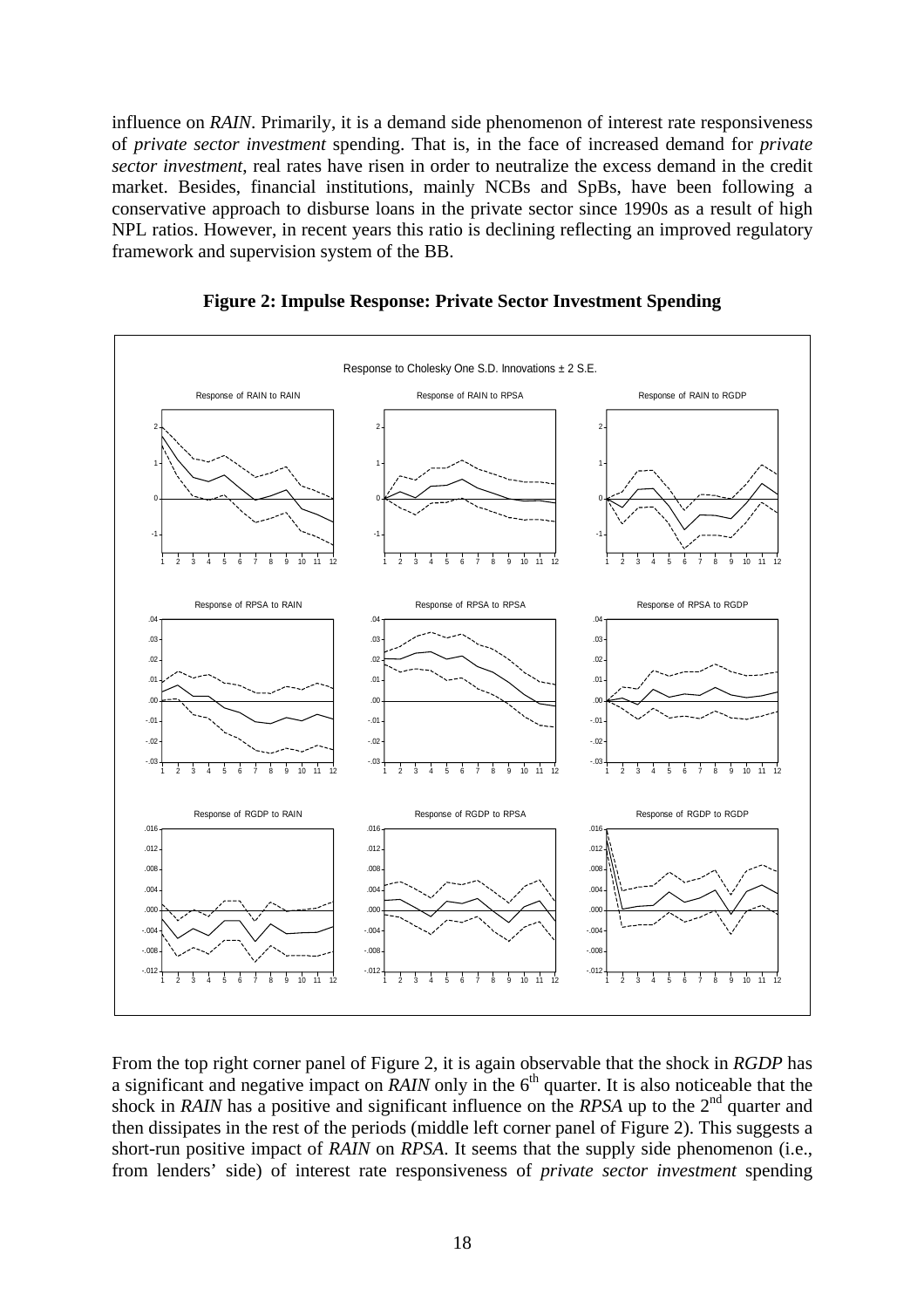exists in the country. That is, increase in real rates generate responses by scheduled banks, especially PCBs (including IBs) of the country to disburse more advances for *private sector investment* spending in order to earn more interest income.<sup>[27](#page-21-0)</sup> Therefore, it can be concluded that *private sector investment* in Bangladesh is moderately responsive to real interest rates in the short-run from the lenders' perspective.<sup>[28](#page-21-1)</sup> Similar to investment spending at the aggregate level, the impact of interest rate liberalization pursued by the BB has not been reflected in the empirical analysis (from the borrowers' perspective) due to reasons already mentioned in the preceding section.

Further, the response of *RPSA* to shocks in *RGDP* is insignificant (middle right corner panel of Figure 2). It is quite an unusual phenomenon that *RPSA*, i.e., *private sector investment* spending is non-responsive to *RGDP*. Since the private sector has been growing faster due to the privatization policy adopted by the government of Bangladesh (GOB) from the late 1980s, a positive and significant relationship between *private sector investment* and *RGDP* is expected to exist. Therefore, it again indirectly confirms the existence of a weak transmission mechanism in the real economy through the bank lending channel.<sup>[29](#page-21-2)</sup>

The response of *RGDP* to *RAIN* shock is insignificant in the  $1<sup>st</sup>$  quarter and then turns negative and significant in the  $2<sup>nd</sup>$  quarter and then becomes insignificant (bottom left corner panel of Figure 2). It again revives in the  $4<sup>th</sup>$  quarter and then the  $7<sup>th</sup>$  and  $9<sup>th</sup>$  quarters, therefore, confirming an inverse relationship between interest rates and aggregate output in the economy from the aggregate demand side perspective. It also matches the overall policies (i.e., fiscal and monetary) adopted to achieve higher economic growth through accelerated investment spending. Lastly, the bottom middle panel of Figure 2 reveals that the response of *RGDP* to *RPSA* shock is insignificant.

#### **4.2.3 Residential Investment Spending**

 $\overline{a}$ 

The interest rate responsiveness of *residential investment* spending in Bangladesh has been investigated in the VAR approach with an optimal lag of 12 that makes all the residuals white noise (Annex 1.3).<sup>[30](#page-21-3)</sup> Estimated VDCs have been presented in Table 10 where the results indicate that, after 3 years, the shock in *RGDP* accounts for about 20 percent of the fluctuations in *RHIN*, with its own shock accounting for most of the rest. This suggests that real output innovation is a relatively weak determinant of fluctuations in real rate on housing

$$
M \leftrightarrow
$$
  $Deposits \leftrightarrow$   $Loans \leftrightarrow I \leftrightarrow Y \leftrightarrow$ 

<span id="page-21-0"></span><sup>&</sup>lt;sup>27</sup> Recently, PCBs (including IBs) as a group has the highest share in credit in terms of volume which is close to 50 percent (Annex Table 1). Moreover, their lending and deposit rates are comparatively higher than those of NCBs and SpBs as well as the weighted average lending and deposit rates of the whole banking system (Annex Table 2).

<span id="page-21-1"></span><sup>&</sup>lt;sup>28</sup> The results regarding the interest rate responsiveness of *private sector investment* spending remain the same regardless the ordering of the relevant variables as well as a VAR model with all variables in nominal terms.

<span id="page-21-2"></span> $29$  The bank lending channel of monetary transmission is based on the view that banks play a special role in the financial system. Because of the banks' special role, certain borrowers will not have access to the credit markets unless they borrow from the banks. Therefore, as long as there is no perfect substitution between retail bank deposits and other sources of funds, the bank lending channel operates as follows. For instance, a contractionary monetary policy reduces bank reserves as well as bank deposits, which in turn decreases the quality of bank loans available to the consumers and producers in the economy. This decrease in loans will further cause investment (and possible consumer) spending and subsequent aggregate output to fall (Mishkin, 1996). Schematically, the monetary policy effect is:

<span id="page-21-3"></span><sup>&</sup>lt;sup>30</sup> Although, AIC and LR tests indicate 6 and 11 lags respectively as the optimal lag length, 12 lags have been considered in the estimation of VARs that make the residuals almost white noise. Moreover, recursive residuals suggest stability in the parameters of the equations in the model (Annex 1.7).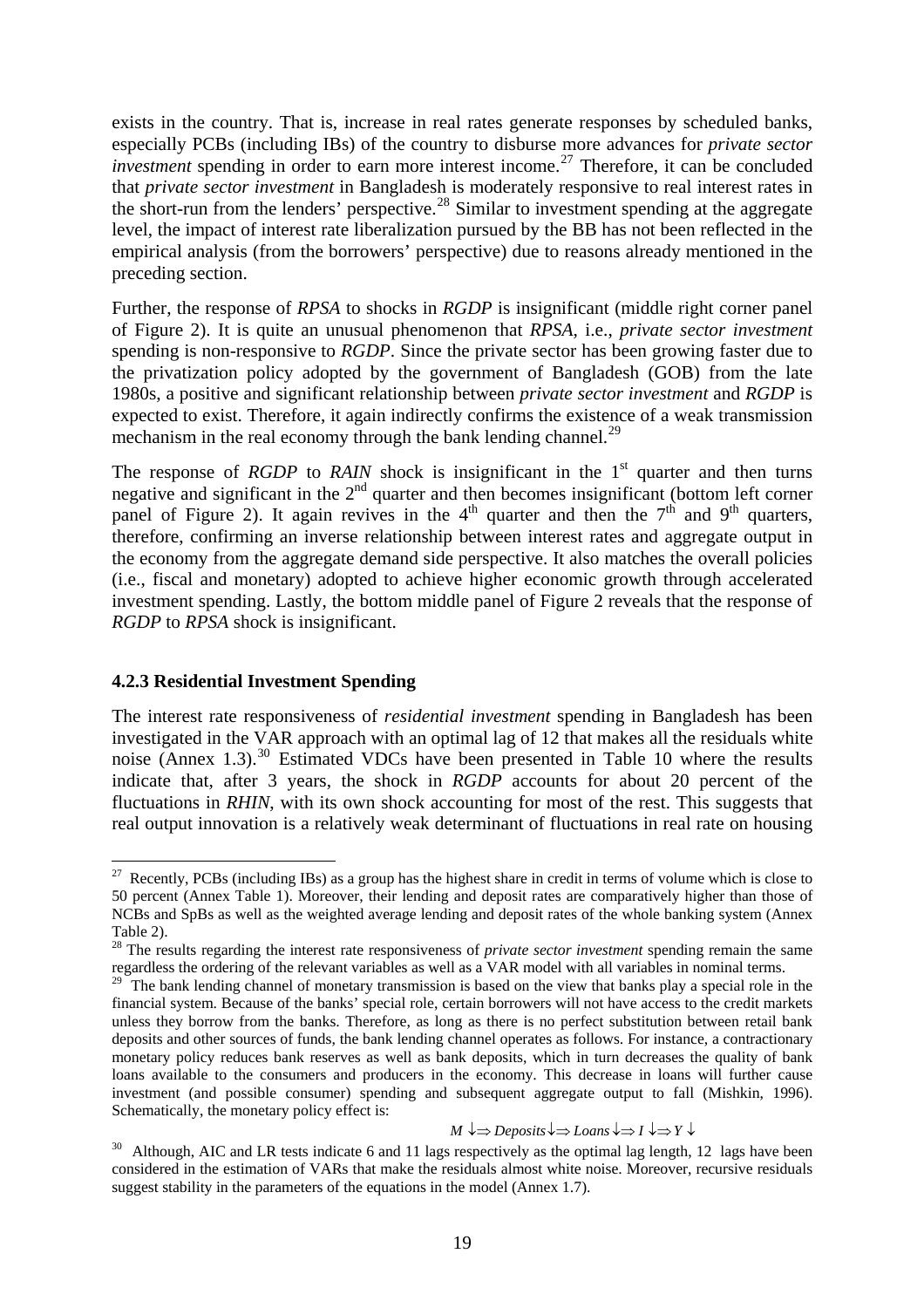advances. Besides, *RHIN* shock accounts for only 2.09 percent of the fluctuations in *RHA* after 3 years, indicating that innovation in real rates on housing advances is a very weak determinant of fluctuations in advances on housing in real terms i.e., *residential investment*  spending. Lastly, the shock in *RHIN* accounts for around 18 percent of the fluctuations in *RGDP* after 3 years, again with its own shock accounting for most of the rest. This suggests that innovation in real rates on housing advances is a comparatively weak determinant of fluctuations in real output.

| Variance Decomposition of RHIN |                                  |                                |       |             |  |  |  |
|--------------------------------|----------------------------------|--------------------------------|-------|-------------|--|--|--|
| Quarter                        | S.E.                             | <b>RHIN</b>                    | RHA   | <b>RGDP</b> |  |  |  |
| 1                              | 1.527                            | 100.00                         | 0.00  | 0.00        |  |  |  |
| 4                              | 2.171                            | 83.76                          | 10.44 | 5.81        |  |  |  |
| 8                              | 2.581                            | 66.52                          | 19.38 | 14.09       |  |  |  |
| 12                             | 2.767                            | 63.12                          | 17.31 | 19.57       |  |  |  |
|                                |                                  | Variance Decomposition of RHA  |       |             |  |  |  |
| 1                              | 0.067                            | 0.50                           | 99.49 | 0.00        |  |  |  |
| 4                              | 0.109                            | 1.62                           | 85.78 | 12.59       |  |  |  |
| 8                              | 0.137                            | 1.89                           | 84.45 | 13.66       |  |  |  |
| 12                             | 0.149                            | 2.09                           | 85.67 | 12.25       |  |  |  |
|                                |                                  | Variance Decomposition of RGDP |       |             |  |  |  |
| 1                              | 0.016                            | 0.00                           | 0.64  | 99.35       |  |  |  |
| 4                              | 0.019                            | 11.28                          | 5.28  | 83.44       |  |  |  |
| 8                              | 0.022                            | 15.79                          | 9.32  | 74.88       |  |  |  |
| 12                             | 0.025                            | 17.51                          | 12.33 | 70.16       |  |  |  |
|                                | Cholesky Ordering: RHIN RHA RGDP |                                |       |             |  |  |  |

**Table 10: Variance Decompositions-Residential Investment Spending** 

The computed IRFs have been presented in Figure 3. The top middle panel reveals that the shock in *RHA* has a significant and positive impact on *RHIN* up to the  $2^{nd}$  quarter and then becomes insignificant, which again revives in the  $6<sup>th</sup>$  quarter indicating a short-run positive impact on *RHIN*. Alike *private sector investment* spending, this suggests the existence of a demand side phenomenon (i.e., from the borrowers' side) of interest rate responsiveness of *residential investment* spending. In other words, real rates on housing advances have risen in order to offset the excess demand for *residential investment*. Thus, it can be concluded that real rates on housing advances is somewhat responsive to *residential investment* spending in Bangladesh in the short-run from the borrowers' point of view. The top right corner panel of Figure 3 is similar to the interest rate responsiveness of *private sector investment* spending which has already been discussed in the previous section. In particular, *RGDP* shock has a negative and significant impact on *RHIN* only in the  $6<sup>th</sup>$  quarter and then becomes insignificant.

The shock in *RHIN* has no real impact on *RHA* (middle left corner panel of Figure 3). Thus, it can be concluded that *residential investment* spending in Bangladesh is responsive to real rates on housing advances in the short-run neither from the borrower nor from the lender point of view.<sup>[31](#page-22-0)</sup> This may be due to the exclusion of data for NBFIs as well as housing

 $\overline{a}$ 

<span id="page-22-0"></span><sup>31</sup> The results regarding the interest rate responsiveness of *residential investment* spending remain the same regardless the ordering of the concerned variables as well as a VAR model with all variables in nominal terms.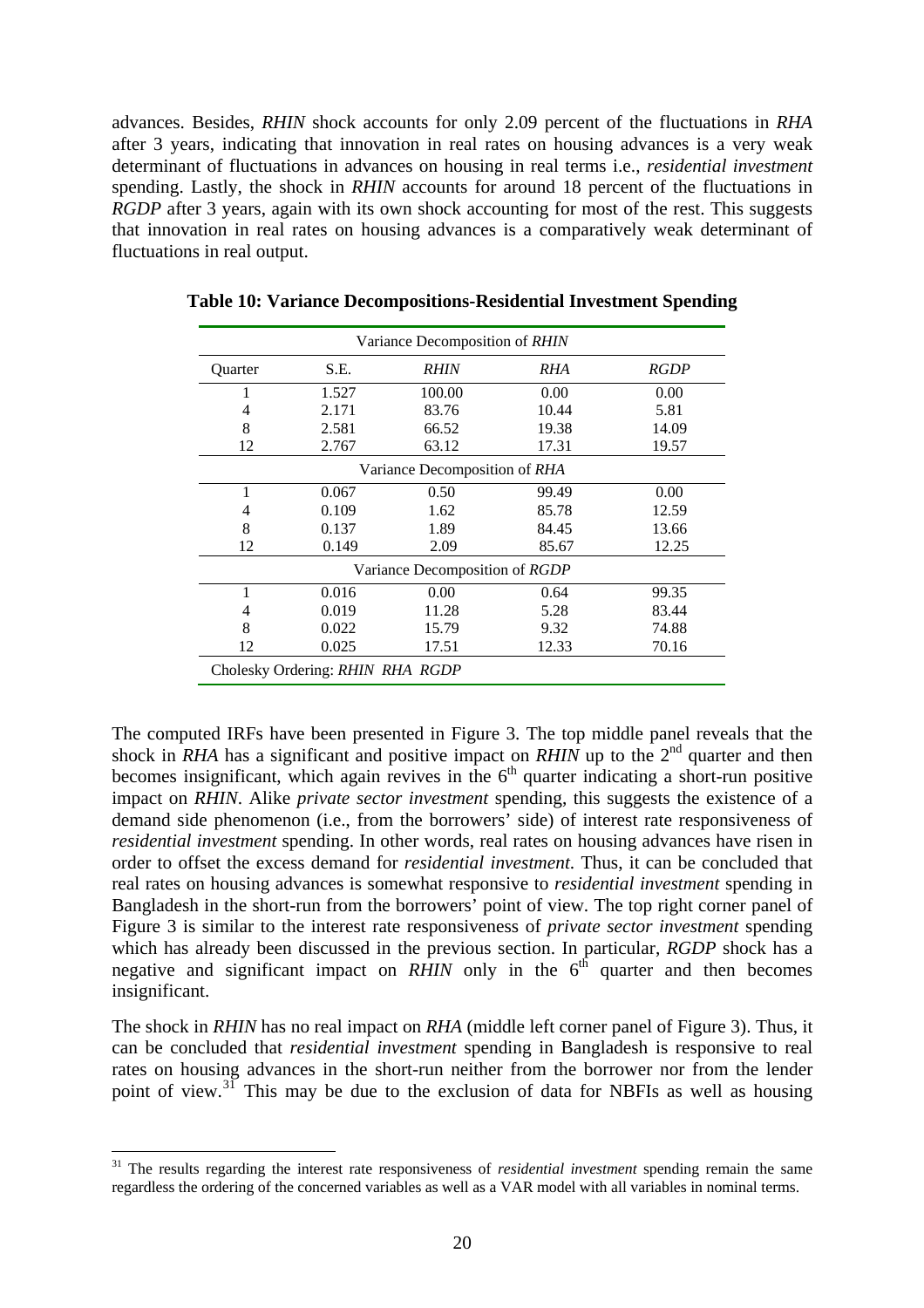financed by MFIs, mostly in rural areas, in the empirical analysis.<sup>[32](#page-23-0)</sup> Moreover, self-financed (e.g., remittances, savings, etc.) housing both in rural and urban areas could be a probable reason. Again, the impact of BB's interest rate liberalization has not been reflected in the empirical analysis (from the borrowers' perspective) for this particular category of investment spending.



**Figure 3: Impulse Response: Residential Investment Spending**

The middle right corner panel of Figure 3 points that the response of *RHA* to *RGDP* shock becomes negative and significant between the  $3<sup>rd</sup>$  and  $4<sup>th</sup>$  quarter and then dissipates indicating a short-run negative impact on *RHA*. This contradicts that increases in aggregate output increases *residential investment* spending in the country, quite an unusual phenomenon. Although, the housing sector in the country is growing faster over the years, the

<span id="page-23-0"></span> $32$ 32 For example, in 2004, Grammen Bank disbursed BDT 1.14 billion (outstanding amounts at the end of December) for housing purposes (CDF, 2004, p. 225).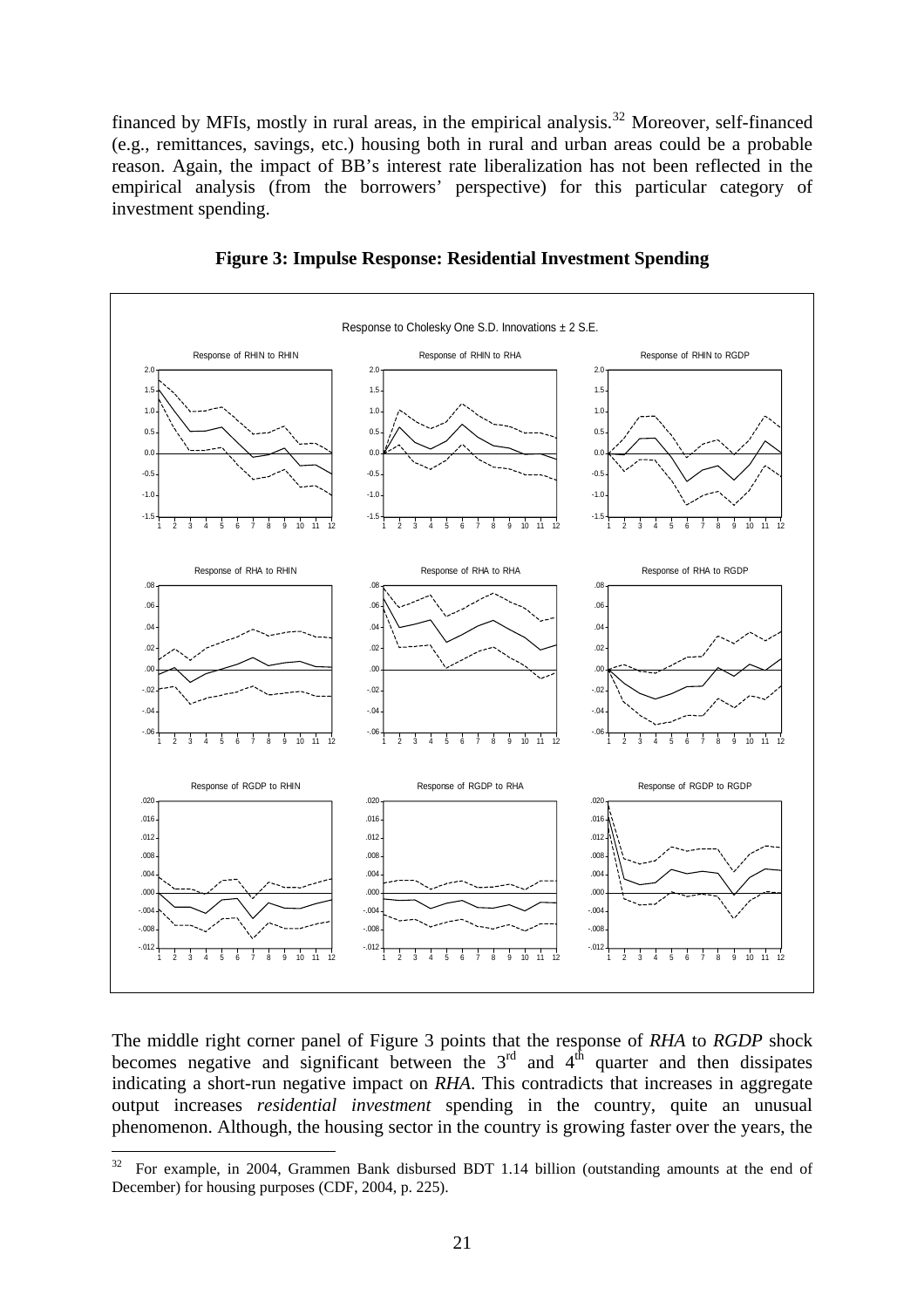empirical analysis has not been able to capture this development probably due to reasons already explained above. The response of *RGDP* to *RHIN* shock is insignificant up to the 3rd quarter and then turns negative and significant in the  $4<sup>th</sup>$  quarter which again becomes insignificant (bottom left corner panel of Figure 3). It again turns significant in the  $7<sup>th</sup>$  quarter. Thus, an inverse relationship between real rates on housing advances and aggregate output exists in the economy from the aggregate demand side perspective. Finally, the bottom middle panel of Figure 3 reveals that the response of *RGDP* to *RHA* shock is not significant at all.

#### **4.2.4 Business Fixed Investment Spending**

 $\overline{a}$ 

To assess the interest rate responsiveness of *business fixed investment* spending, an optimal lag of 9 has been considered in the VARs approach that makes all the residuals white noise  $(Annex 1.4)$ <sup>[33](#page-24-0)</sup> Computed VDCs have been presented in Table 11 for each variable at forecast horizons of 1 through 12 quarters. The results indicate that, after 3 years, *RGDP* shock accounts for about 17 percent of the fluctuations in *RINDIN*, with its own shock accounting for most of the rest. This suggests that real output innovation is a relatively weak determinant of fluctuations in real rate on industrial advances.

Besides, the shock in *RINDIN* accounts for only 3-percent of the fluctuations in *RINA* after 3 years, indicating that innovation in real rate on industrial advances is a very weak determinant of fluctuations in industrial advances in real terms, i.e., *business fixed investment* spending. The shock in *RINDIN* accounts for about 18 percent of the fluctuations in *RGDP* after 3, again with its own shock accounting for most of the rest. This in turn, suggests that innovation in real rates on industrial advances is a relatively weak determinant of fluctuations in real output.

| Variance Decomposition of RINDIN    |                                                     |                                |       |       |  |  |  |  |  |
|-------------------------------------|-----------------------------------------------------|--------------------------------|-------|-------|--|--|--|--|--|
| Quarter                             | S.E.<br><b>RINDIN</b><br><b>RINA</b><br><b>RGDP</b> |                                |       |       |  |  |  |  |  |
|                                     | 1.745                                               | 100.00                         | 0.00  | 0.00  |  |  |  |  |  |
| 4                                   | 2.401                                               | 95.04                          | 0.55  | 4.41  |  |  |  |  |  |
| 8                                   | 2.832                                               | 74.99                          | 8.25  | 16.76 |  |  |  |  |  |
| 12                                  | 3.188                                               | 72.11                          | 11.02 | 16.87 |  |  |  |  |  |
|                                     | Variance Decomposition of RINA                      |                                |       |       |  |  |  |  |  |
| 1                                   | 0.056                                               | 2.88                           | 97.12 | 0.00  |  |  |  |  |  |
| 4                                   | 0.117                                               | 1.64                           | 97.41 | 0.95  |  |  |  |  |  |
| 8                                   | 0.157                                               | 2.95                           | 95.74 | 1.30  |  |  |  |  |  |
| 12                                  | 0.193                                               | 2.99                           | 95.34 | 1.66  |  |  |  |  |  |
|                                     |                                                     | Variance Decomposition of RGDP |       |       |  |  |  |  |  |
| 1                                   | 0.015                                               | 0.00                           | 0.61  | 99.39 |  |  |  |  |  |
| 4                                   | 0.017                                               | 12.41                          | 1.78  | 85.80 |  |  |  |  |  |
| 8                                   | 0.019                                               | 16.63                          | 7.53  | 75.84 |  |  |  |  |  |
| 12                                  | 0.021                                               | 18.10                          | 9.43  | 72.47 |  |  |  |  |  |
| Cholesky Ordering: RINDIN RINA RGDP |                                                     |                                |       |       |  |  |  |  |  |

**Table 11: Variance Decompositions-Business Fixed Investment Spending**

<span id="page-24-0"></span><sup>&</sup>lt;sup>33</sup> AIC and LR tests have been used to determine the optimal lag length of 13 that makes the residuals of the VAR model white noise. Besides, recursive residuals suggest stability in the parameters of the equations in the model (Annex 1.8).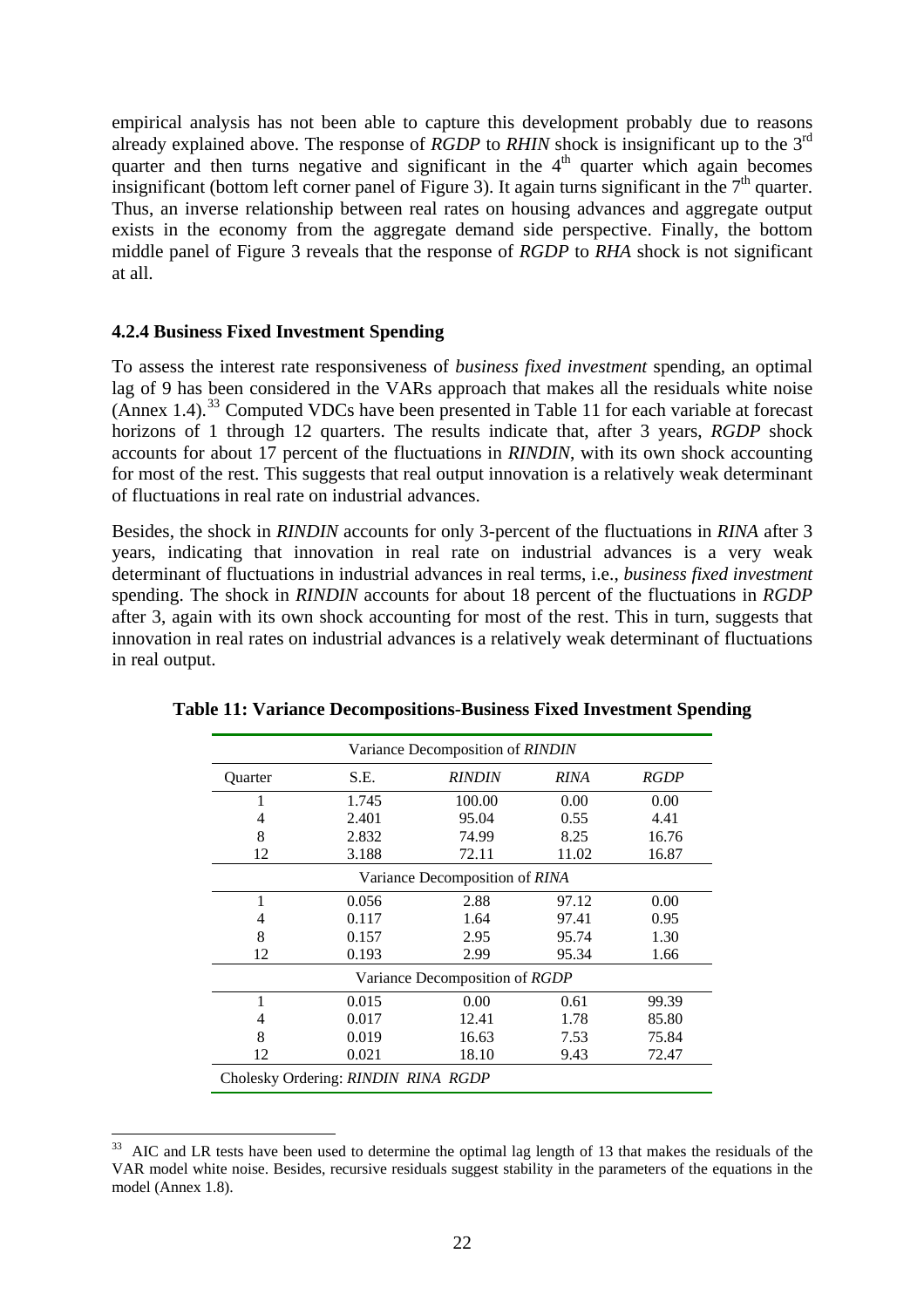IRFs presented in Figure 4 reveals that the shock in *RINA* has no real impact on *RINDIN* (top middle panel). This indicates that the real rate is non-responsive to *business fixed investment* spending either from the lenders' or borrowers' perspective. The shock in *RGDP* has no impact on *RINDIN* except in the  $6<sup>th</sup>$  quarter, indicating a very short-run negative impact on *RINDIN* which is basically an aggregate supply side phenomenon in the economy (top right corner panel of Figure 4). Moreover, shock in the policy variable i.e., *RINDIN* has no influence at all on *RINA* (middle left corner panel of Figure 4). This is perhaps due to: (i) mounting amount of *directed credits* at *concessional rates*, particularly, by NCBs and SpBs; (ii) unequal access of potential borrowers to the credit market; (iii) exhaustion of available bank credit by many firms; and (iv) exclusion of data for NBFIs as well as data related to small and medium enterprises (SMEs) financed by MFIs in the country. Hence, it can be concluded that *business fixed investment* spending in Bangladesh is responsive to real rates in the short-run neither from the lenders' nor from the borrowers' perspective.<sup>[34](#page-25-0)</sup>



#### **Figure 4: Impulse Response: Business Fixed Investment Spending**

<span id="page-25-0"></span>34 34 The results of interest rate responsiveness of *business fixed investment* spending remain the same regardless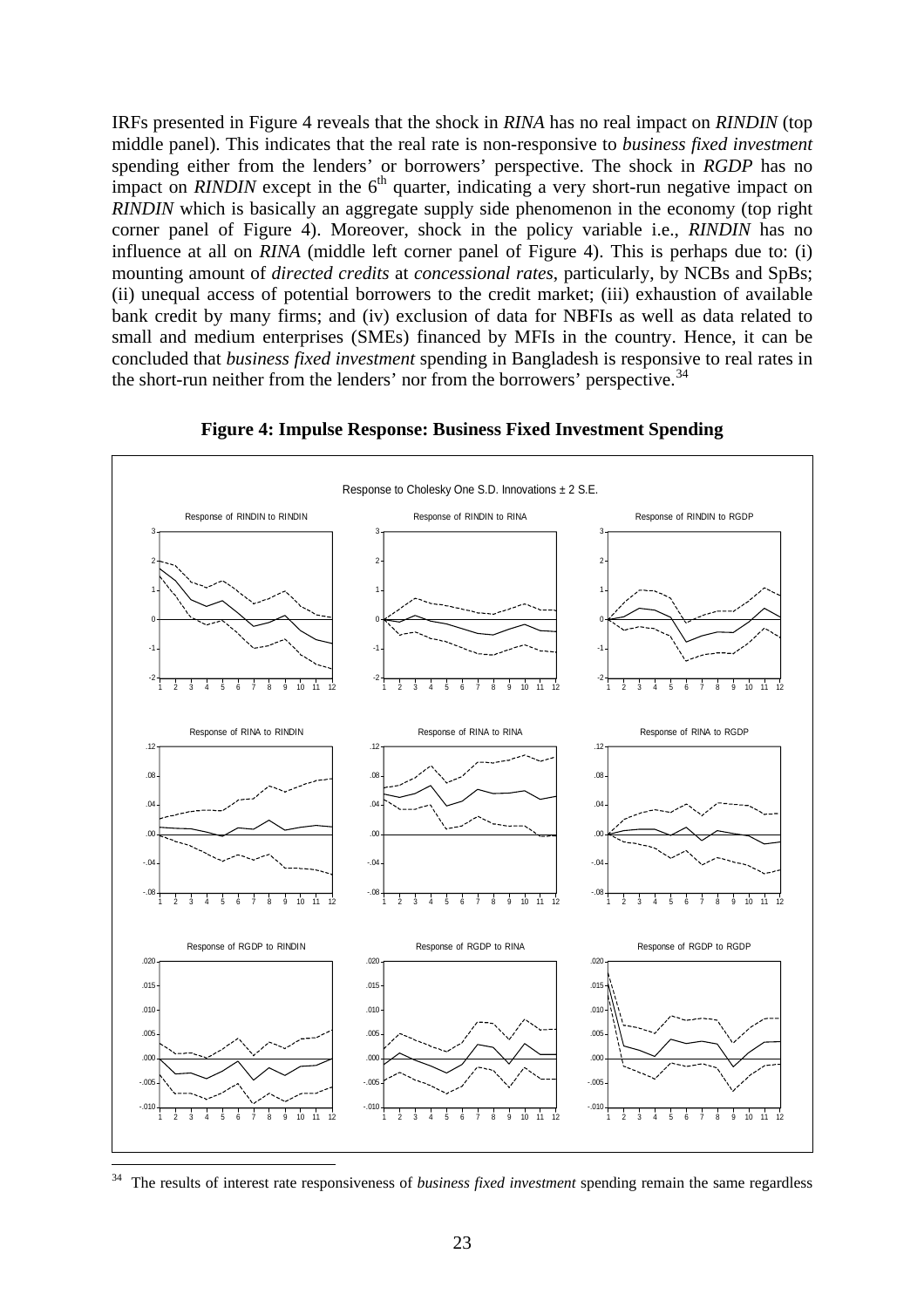This supports the findings of the WB & BEI that firms in Bangladesh collect most (i.e., more than 50 percent) of their working capital and investment capital from their retained earnings (Table 6). Thus, in this category of investment spending, the impact of BB's interest rate liberalization has not been reflected in the empirical analysis (from the borrowers' perspective). The middle right corner panel of Figure 3 points that the response of *RINA* to *RGDP* shock remains insignificant for the whole sample period. The response of *RGDP* to *RINDIN* shock is insignificant (bottom left corner panel of Figure 4). Finally, the bottom middle panel of Figure 4 again reveals that the response of *RGDP* to *RINA* shock is not significant at all.

#### **5. Conclusion**

In view of changes in interest rate policy regimes as well as policy debate on interest rates in Bangladesh, the paper is an attempt to empirically investigate the interest rate responsiveness of investment spending at the aggregate level as well as disaggregate level, particularly, *private sector*, *residential*, and *business fixed investment*. An assessment of the empirical evidence has been performed through a sophisticated macro-econometric framework, namely, the unrestricted VARs approach using a quarterly data set of the relevant time series variables. Major findings about the interest rate responsiveness of investment spending in Bangladesh are summarized as follows:

- Real interest rates on advances respond positively to total advances in real terms only in the  $1<sup>st</sup>$  quarter and then disappear. It suggests a demand side phenomenon of interest rate responsiveness of investment spending at the aggregate level in the very shortrun. Conversely, total advance in real terms is not responsive to real interest rates in the country. This observation is more or less consistent with the empirical evidence of Islam and Begum (2005), that is, investment spending is weakly sensitive to lending rates in Bangladesh.
- Real rate on advances reacts positively to private sector advances in real terms only in the  $6<sup>th</sup>$  quarter, which dissipates afterwards. It indicates a demand side phenomenon of the interest rate responsiveness of *private sector investment* spending. On the other hand, private sector advances in real terms respond positively to the respective real rates up to the 2<sup>nd</sup> quarter and then dissipates in the rest of the periods, indicating a supply side phenomenon of interest rate responsiveness. That is, *private sector investment* spending in Bangladesh is only moderately responsive to real rates in the short-run from the lenders' perspective.
- Real rates on housing advances respond positively to housing advances in real terms for a short period i.e., up to the  $2<sup>nd</sup>$  quarter, suggesting the existence of a demand side phenomenon of interest rate responsiveness of *residential investment* spending. On the contrary, housing advances in real terms is non-responsive to real rates on housing advances. In other words, *residential investment* spending in the country is not responsive to real rates on housing advances.
- Real rate on industrial advances is non-responsive to industrial advances in real terms either from the lenders' or borrowers' perspective. Similarly, industrial advances in real terms are also non- responsive to real rate on industrial advances. Hence, *business*

the ordering of the relevant variables as well as a VAR model with all variables in nominal terms.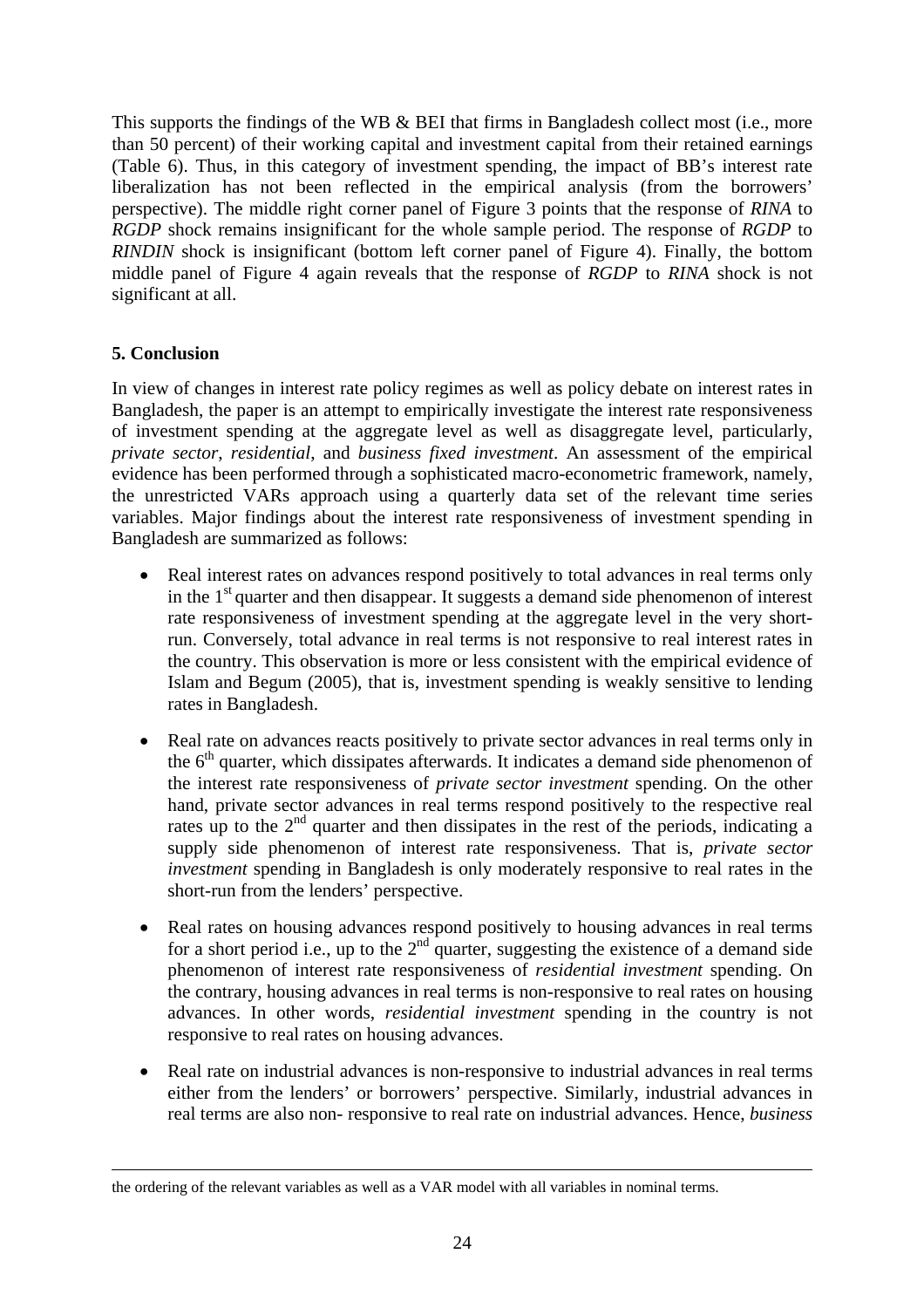*fixed investment* spending in Bangladesh is responsive to the respective real rates neither from the lenders' nor from the borrowers' perspective.

The results of the empirical analysis suggest that although the GOB along with the BB adopted the FSRP in the 1990s, particularly, interest rate liberalization, investment spending at the aggregate level is non-responsive to interest rates. Moreover, investment spending at the disaggregate level is still not responsive to interest rates except for *private sector investment* category which is only moderately responsive from the lenders' perspective in the short-run.

Several reasons could be responsible for the findings obtained in the paper. Firstly, the use of proxies like advances in the respective categories in the empirical analysis due to the unavailability of quarterly data set on total investment as well as specific categories. Secondly, the coverage of the data period in the empirical analysis. Although the data set includes observations during the period between October-December 1979 to April-June 2005, most of the reforms were fully in effect only from the late 1990s. Therefore, the channels of monetary transmission mechanism are still not strong enough to capture the actual scenario regarding interest rate responsiveness of investment spending in the paper. Thirdly, the inclusion of suppressed lending rates of NCBs and SpBs compared to PCBs (including IBs) and FCBs in the weighted average lending rates purges away the actual situation of the lending rate structure in the banking system. Moreover, although declining in recent years, the existence and continuation of *directed credits* at *concessional rates* in NCBs and SpBs are causing investors to become non-responsive to interest rates. Fourthly, interest rate responsiveness under the monetary transmission mechanism is perhaps weak due to the absence of a bond market and the existence of a narrow based capital market in the financial system of Bangladesh. Fifthly, according to the survey report by the WB & BEI, firms in the country are mostly (i.e., more than 50 percent) financed by retained earnings; therefore, interest rate responsiveness to investment spending is likely to become non-existent or insignificant. Finally, apart from access to and a constraint on adequate supply of resources i.e., credits, the cost of operating a business is considerably higher due to several non economic factors (e.g., weak governance and infrastructure as cited above) other than interest rate cost, thereby, discouraging investment in the country (GOB, 2005).

The empirical findings of the paper suggest that the recent policy debate on higher lending rates due to tight monetary policy is futile. However, the BB has broader objectives (i.e., price and macroeconomic stability) in conducting both tight and easy monetary policies through both direct and indirect instruments (e.g. bank rate, statutory liquidity ratio (SLR), cash reserve requirement (CRR), repo and reverse repo, etc.). For instance, to contain inflationary pressures and stabilize exchange rates in the country, the BB has been pursuing tight monetary policy since the early 2005.

Some caveats are in order. For example, in the context of Bangladesh, the empirical results provided in the paper do not address the following important issues:

- 1. It does not estimate the interest rate responsiveness of investment spending at the aggregate as well as disaggregate level for the pre and post-interest liberalization periods separately.
- 2. Whether the policies regarding fiscal (mainly taxes) incentives have an impact on investment decision of firms.

Future research should extend in the above directions in order to derive firm policy relevant conclusions.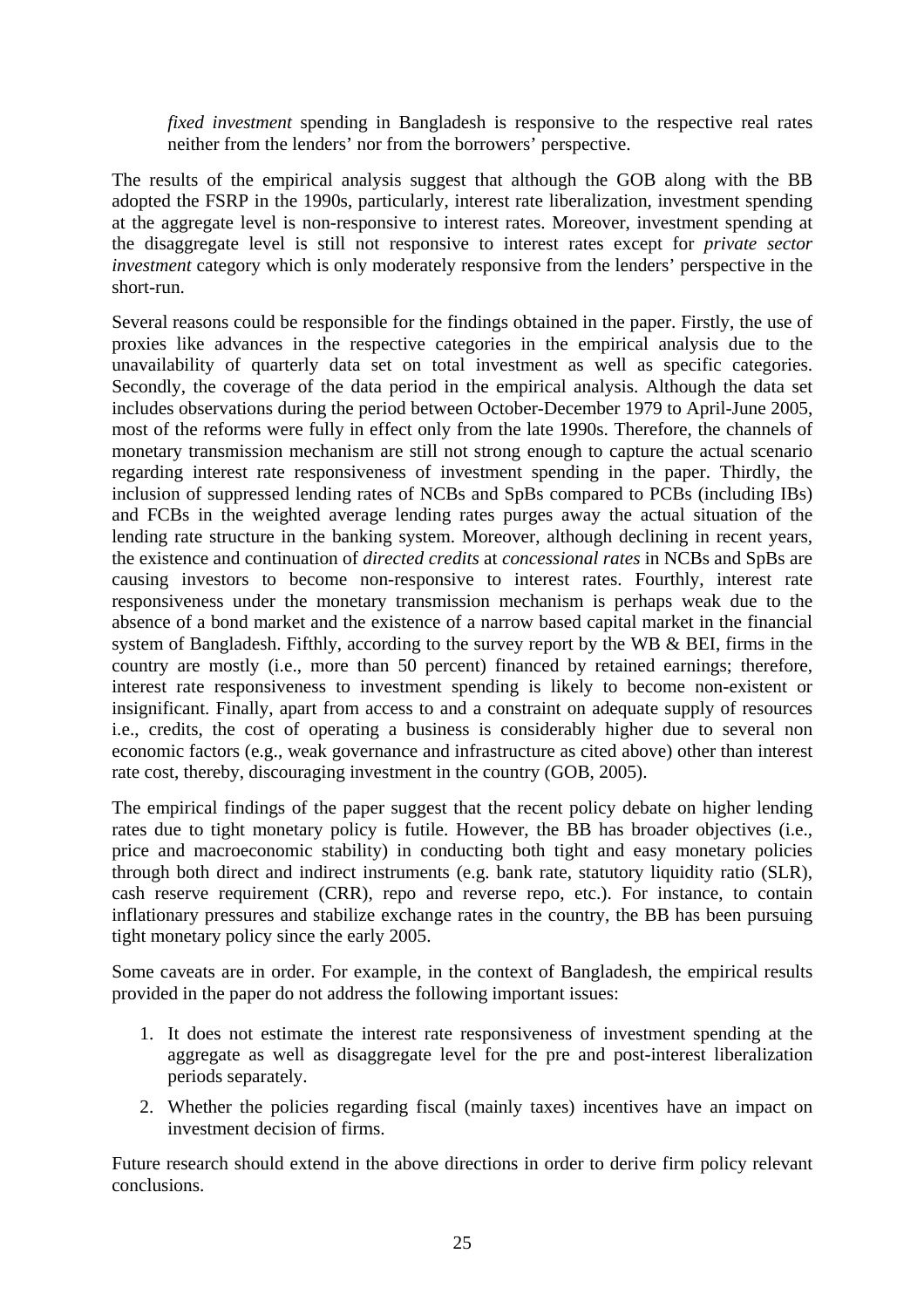#### **References**

Ahmed, S. and Md. E. Islam (2006). "Interest Rate Spread," section 3.2, *Financial Sector Review* (FSR), Vol. 1, No. 1, Policy Analysis Unit (PAU), Research Department, Bangladesh Bank.

Bangladesh Bank (1989). *Revised Interest Rate Policy and Revised Procedure of Loan Classification and Provisioning*, Banking Control Department, BB: Dhaka.

\_\_\_\_\_\_\_\_\_\_\_\_\_\_\_\_\_\_. *Scheduled Bank Statistics* (various issues), Banking and Statistics Division, Statistics Department, BB: Dhaka.

\_\_\_\_\_\_\_\_\_\_\_\_\_\_\_\_\_\_. *Economic Trends* (various issues), Statistics Department, BB: Dhaka.

\_\_\_\_\_\_\_\_\_\_\_\_\_\_\_\_\_\_. *Bangladesh Bank Annual Report* (various issues), BB: Dhaka.

\_\_\_\_\_\_\_\_\_\_\_\_\_\_\_\_\_\_. *Bangladesh Bank Quarterly* (various issues), BB: Dhaka.

Bangladesh Bureau of Statistics (2000). National Accounts Statistics of Bangladesh (Revised Estimates, 1989-90 to 1998-99), Strengthening National Accounts and Poverty Monitoring Project (SNAPMP), National Accounting Wing (NAW), BBS, Ministry of Planning: Statistics Division.

\_\_\_\_\_\_\_\_\_\_\_\_\_\_\_\_\_\_\_ (2001). National Accounts Statistics (Gross Domestic Product, 2000-2001), NAW, BBS, Ministry of Planning: Statistics Division.

\_\_\_\_\_\_\_\_\_\_\_\_\_\_\_\_\_\_\_ (2005). National Accounts Statistics (Provisional Estimates of GDP, 2004-05 and Final Estimates of GDP, 2003-04), SNAPMP, NAW, BBS, Ministry of Planning: Planning Division.

Bhattacharaya, D. (2004). "Bangladesh Economy: Macroeconomic Performance," *mimeo*, Centre for Policy Dialogue (CPD), Dhaka. Available at [www.cpd-bangladesh.org](http://www.cpd-bangladesh.org/) (access date: 1, December 2005).

Coats, W. and J. Alam (2003). "Bangladesh Interest Rate: Reducing the Cost of Capital," *mimeo*, International Monetary Fund (IMF), Dhaka.

Choudhury A. Q. (2003). "The Interest Rate Debate Involves Multi-Dimensional Issues," *The Financial Express,* Dhaka.

Credit Development Forum (2004). *Microfinance Statistics*, Vol. 17, CDF: Dhaka.

Dickey, D. A. and W. A. Fuller (1979). "Distribution of the Estimators for Autoregressive Time Series with a Unit Root," *Journal of the American Statistical Association*, Vol. 74, pp. 427-431.

\_\_\_\_\_\_\_\_\_\_\_\_\_\_\_\_\_ (1981). "Likelihood Ratio Statistics for Autoregressive Time Series with a Unit Root," *Econometrica*, Vol. 49, pp. 1057-1072.

Disyatat, P. and P. Vongsinsirikul (2003). "Monetary Policy and the Transmission Mechanism in Thailand," *Journal of Asian Economics*, Vol.14 (4).

Dornbusch, R. and S. Fischer. (2001). *Macroeconomics*. 8<sup>th</sup> ed. New York: McGraw-Hill, Inc.

Eichenbaum, M. (1992). "Comments: 'Interpreting the Macroeconomic Time Series Facts: The Effects of Monetary Policy' by Christopher Sims," *European Economic Review*, Vol. 36(5), pp. 1001- 1011.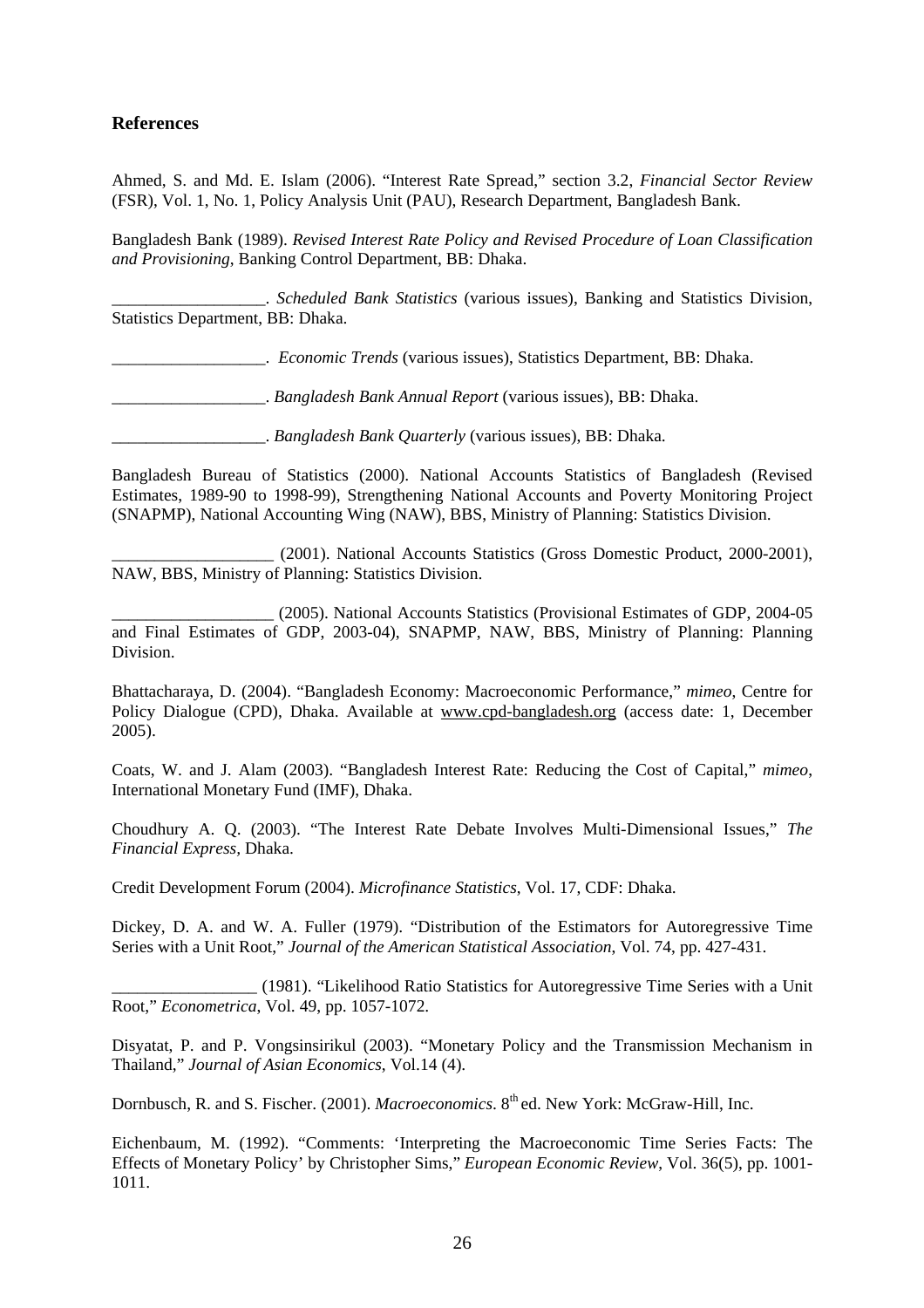Emran, S., M. I. Alam and F. Shilpi (2003). "After the 'License Raj': Economic Liberalization and Aggregate Private Investment in India," *mimeo*. Available at [www.econ.yale.edu/seminars/NEUDC03/shahe.pdf](http://www.econ.yale.edu/seminars/NEUDC03/shahe.pdf) (access date: 10, May 2006).

Enders, W. (1995). *Applied Econometric Time Series*. New York: John Willy & Sons, Inc. Government of Bangladesh (2005). "Unlocking the Potential: National Strategy for Accelerated Poverty Reduction," General Economics Division, Planning Commission.

Islam, E. Md. and N. Begum (2004). "High Lending Rates in Bangladesh: An Analytical Review," *Bank Parikrama*, Bangladesh Institute of Bank Management (BIBM), Vol. 29-29, pp. 100-119.

\_\_\_\_\_\_\_\_\_\_\_\_\_\_\_\_ (2005). "Is Investment Demand Sensitive to Interest Rate in Bangladesh?-An Empirical Analysis," *Bank Parikrama*, BIBM, Vol. 30 (1), pp. 69-86.

Jahan, S. (2005). "Interest Rate Policy in Bangladesh," *mimeo*, Policy Note: World Bank Institute (WBI), Washington, D.C.

Kwiatkowski, D., P. Phillips, P. Schmidt and Y. Shin (1992). "Testing the Null Hypothesis of Stationarity against the Alternative of a Unit Root," *Journal of Econometrics*, Vol. 54, pp. 159-178.

Lucas, R. (1976). "Econometric Policy Evaluation: A Critique," *Carnegie-Rochester Conference Series on Public Policy* 1, pp. 19-46.

Mahmud, W. (2004). "Macroeconomic Management From Stabilization to Growth?," *Economic and Political Weekly*, Vol. 35, No. 36, pp. 4023-32.

Mckinnon, R. (1973). *Money and Capital in Economic Development*, Washington, D. C.: Brookings Institution.

Mishkin, F. S. (1996). "The Channels of Monetary Transmission: Lessons for Monetary Policy," National Bureau of Economic Research (NBER) Working Paper No. 5464.

(2004). *The Economics of Money, Banking, and Financial Markets*. 7<sup>th</sup> ed. New York: Pearson, Addison Wesley.

Morisset, J. (1991). "Does Financial Liberalization Really Improve Private Investment in Developing Countries?," Working Paper Series 717, Debt and International Finance, International Economics Department, The World Bank, Washington: DC.

Newey, W. and K. West (1994). "Automatic Lag Selection in Covariance Matrix Estimation," *Review of Economic Studies,* Vol. 61, pp. 631-653.

Perkins, D. H., S. Radelet, D. R. Snodgrass, M. Gillis and M. Roemer (2001). *Economics of Developments*. 5<sup>th</sup> ed. New York: w. W. Norton & Company.

Phillips, P. C. B. and P. Perron (1998). "Testing for a Unit Root in Time Series Regressions," *Biometrika,* Vol. 32, pp. 301-318.

Rahman, Md. H. (2005). "Relative Effectiveness of Monetary and Fiscal Policies on Output Growth in Bangladesh: A VAR Approach," Working Paper Series, WP 0601, PAU, Research Department, Bangladesh Bank.

Shaw, E. S. (1973). *Financial Deepening in Economic Development*, New York: Oxford University Press.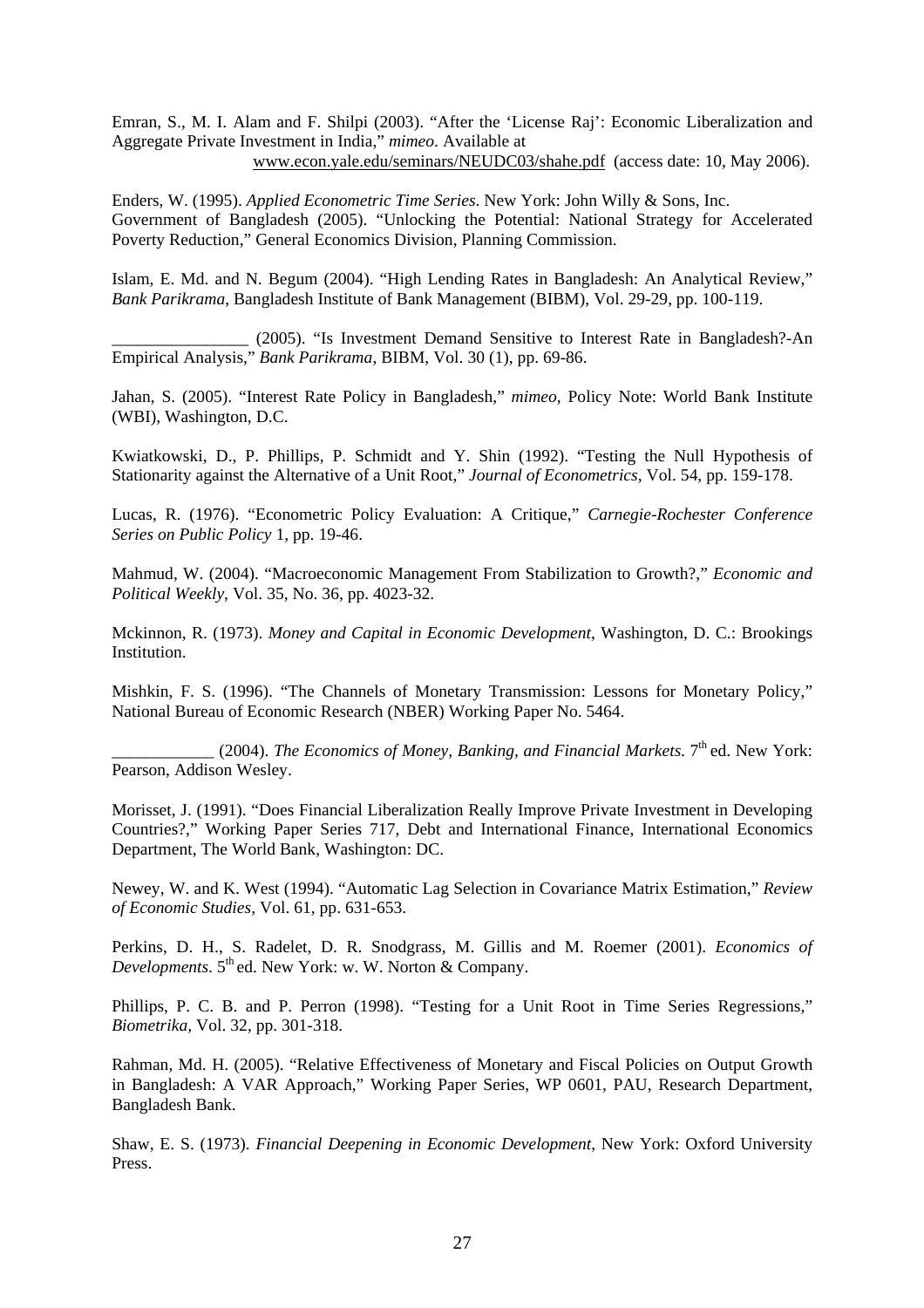Sims, C. A. (1972). "Money, Income and Causality," *American Economic Review*, Vol. 62 (4), pp. 540-542.

\_\_\_\_\_\_\_\_\_\_\_ (1980). "Macroeconomics and Reality," *Econometrica*, 48, pp. 1-48.

The World Bank and Bangladesh Enterprise Institute (2003). "Improving the Investment Climate in Bangladesh: An Investment Climate Assessment based on an Enterprise Survey," Dhaka.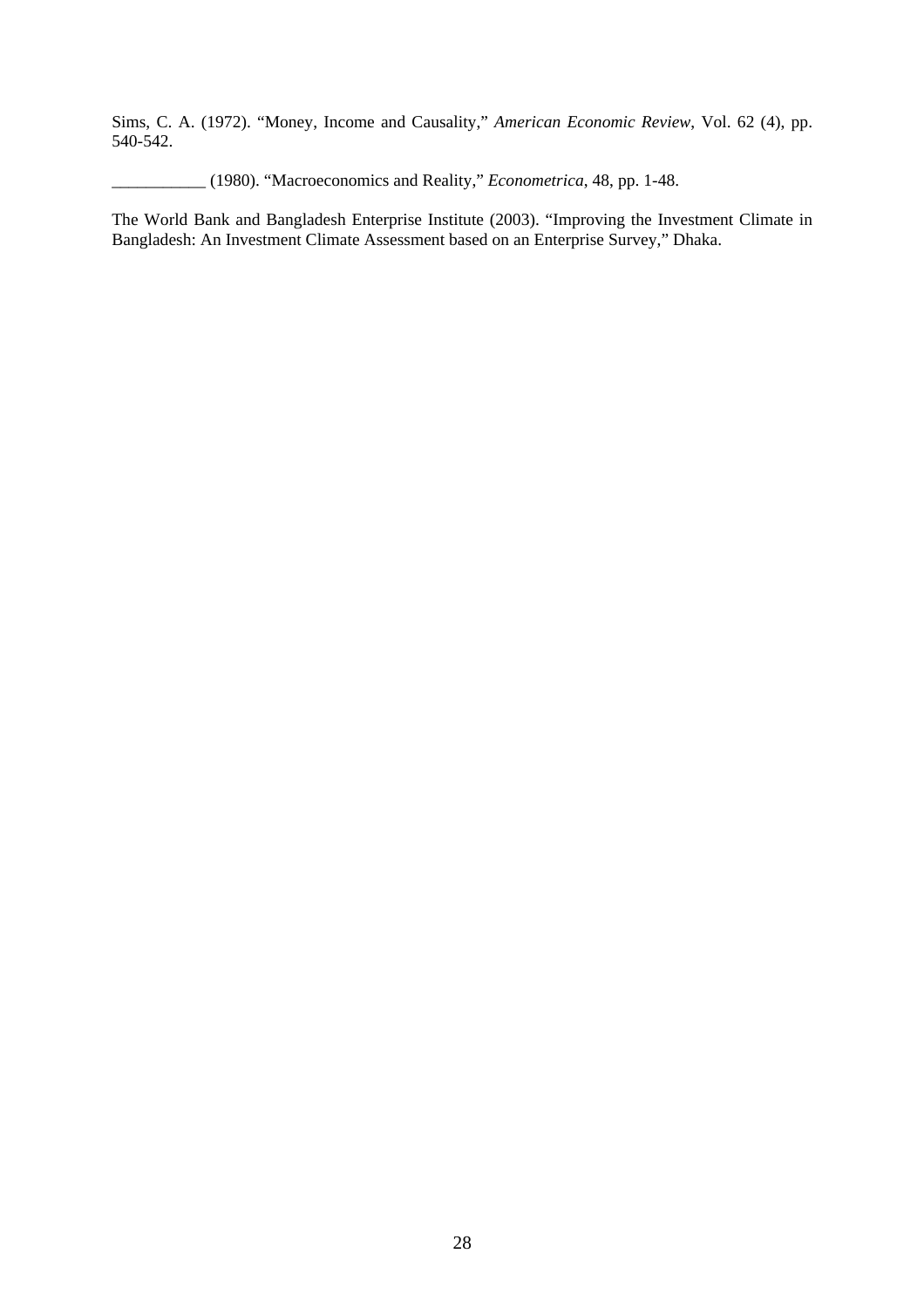| Year | <b>NCBs</b>    |              | <b>SpBs</b>    |              | <b>FCBs</b>    |              | <b>PCBs</b><br>(including IBs) |              | <b>IBs</b>     |              | All<br><b>Banks</b> |
|------|----------------|--------------|----------------|--------------|----------------|--------------|--------------------------------|--------------|----------------|--------------|---------------------|
|      | <b>Advance</b> | <b>Bills</b> | <b>Advance</b> | <b>Bills</b> | <b>Advance</b> | <b>Bills</b> | <b>Advance</b>                 | <b>Bills</b> | <b>Advance</b> | <b>Bills</b> |                     |
| 1999 | 278.66         | 8.22         | 97.37          | 0.54         | 30.27          | 2.85         | 157.69                         | 8.76         | 32.85          | 2.28         | 584.35              |
| 2000 | 297.95         | 14.00        | 102.06         | 0.69         | 35.03          | 1.70         | 196.68                         | 12.50        | 42.97          | 1.76         | 660.61              |
| 2001 | 327.73         | 13.65        | 108.28         | 0.77         | 37.77          | 3.36         | 253.72                         | 14.79        | 56.24          | 1.54         | 760.05              |
| 2002 | 355.86         | 20.85        | 109.22         | 0.74         | 50.92          | 2.10         | 314.31                         | 15.18        | 73.19          | 2.45         | 869.17              |
| 2003 | 361.68         | 22.94        | 99.63          | 0.54         | 61.64          | 2.20         | 372.42                         | 20.27        | 92.04          | 4.19         | 941.31              |
| 2004 | 381.09         | 23.61        | 107.95         | 1.40         | 69.05          | 2.44         | 466.27                         | 26.17        | 137.32         | 7.71         | 1077.99             |
| 2005 | 423.86         | 69.81        | 110.41         | 1.14         | 78.80          | 4.36         | 589.41                         | 42.61        | 171.41         | 8.37         | 1500.17             |

**Annex Table 1: Scheduled Banks Credit (BDT in billions)** 

Note: All figures are outstanding amounts at the period end.

Source: Banking Statistics Division, Statistics Department, BB, Head Office, Dhaka

| <b>Quarter</b> |                     |             | <b>Lending Rate</b> |             |             | <b>Deposit Rate</b> |             |             |             |             |  |
|----------------|---------------------|-------------|---------------------|-------------|-------------|---------------------|-------------|-------------|-------------|-------------|--|
|                | All<br><b>Banks</b> | <b>NCBs</b> | <b>SpBs</b>         | <b>PCBs</b> | <b>FCBs</b> | All<br><b>Banks</b> | <b>NCBs</b> | <b>SpBs</b> | <b>PCBs</b> | <b>FCBs</b> |  |
| June '03       | 12.78               | 11.93       | 12.80               | 13.81       | 12.10       | 6.30                | 5.79        | 6.75        | 7.18        | 4.49        |  |
| September '03  | 12.59               | 11.80       | 12.10               | 13.61       | 12.14       | 6.36                | 5.90        | 6.41        | 7.16        | 4.71        |  |
| December '03   | 12.36               | 11.59       | 10.90               | 13.54       | 12.10       | 6.25                | 5.82        | 6.22        | 6.99        | 4.78        |  |
| March '04      | 11.32               | 9.96        | 10.40               | 12.82       | 11.52       | 5.92                | 5.17        | 6.15        | 6.93        | 4.58        |  |
| June '04       | 11.01               | 9.76        | 9.37                | 12.51       | 11.64       | 5.65                | 4.88        | 5.73        | 6.66        | 4.42        |  |
| September '04  | 10.90               | 9.72        | 9.23                | 12.24       | 11.62       | 5.68                | 5.02        | 5.57        | 6.57        | 4.26        |  |
| December '04   | 10.83               | 9.76        | 9.19                | 11.99       | 11.46       | 5.56                | 4.88        | 5.49        | 6.47        | 4.00        |  |
| March '05      | 10.74               | 9.74        | 9.16                | 11.78       | 11.45       | 5.58                | 4.94        | 5.49        | 6.48        | 3.62        |  |
| June $'05$     | 10.93               | 9.77        | 12.10               | 11.68       | 9.03        | 5.62                | 4.63        | 6.83        | 3.75        | 5.45        |  |
| September '05  | 11.14               | 9.89        | 9.05                | 12.33       | 12.11       | 5.90                | 4.81        | 5.49        | 7.23        | 3.77        |  |
| December '05   | 11.25               | 10.01       | 9.07                | 12.48       | 11.83       | 5.90                | 4.59        | 5.41        | 7.40        | 3.96        |  |

**Annex Table 2: Lending and Deposit Rates (weighted average in percent)** 

Source: Banking Statistics Division, Statistics Department, BB, Head Office, Dhaka.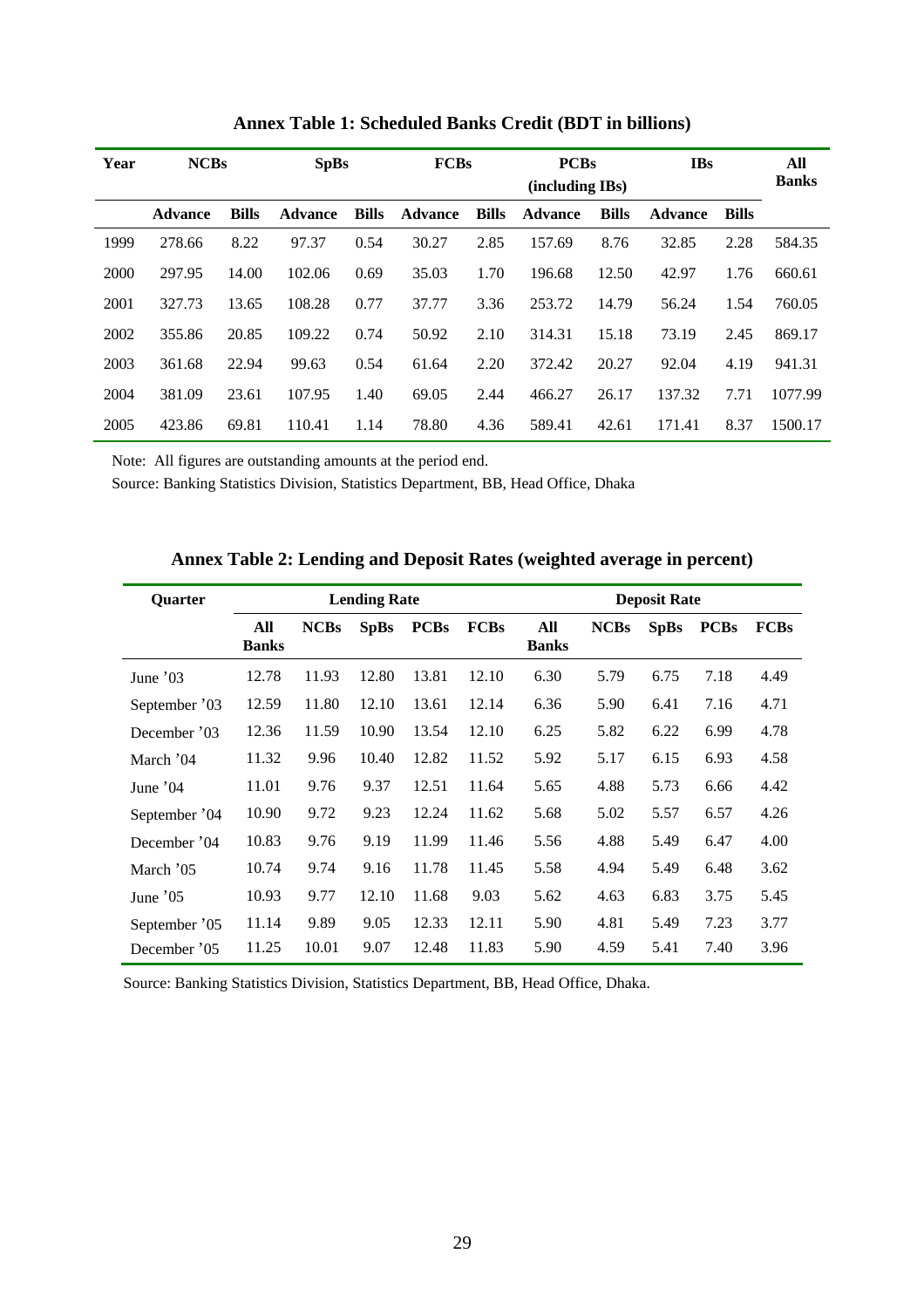| Year | <b>Private</b><br><b>Sector</b><br><b>Advance</b> | <b>Total Advance</b><br>(Public +Private) | <b>Interest</b><br>Rate on<br><b>Advance</b> | <b>Housing</b><br><b>Advance</b> | <b>Interest Rate</b><br>on Housing<br><b>Advance</b> | <b>Industrial</b><br><b>Advance</b> | <b>Interest Rate</b><br>on Industrial<br><b>Advance</b> |
|------|---------------------------------------------------|-------------------------------------------|----------------------------------------------|----------------------------------|------------------------------------------------------|-------------------------------------|---------------------------------------------------------|
| 1980 | 15.67                                             | 30.50                                     | 13.16                                        | 0.40                             | 16.00                                                | 12.52                               | 14.00                                                   |
| 1985 | 76.68                                             | 101.49                                    | 14.58                                        | 1.47                             | 16.00                                                | 22.99                               | 14.50                                                   |
| 1990 | 170.98                                            | 210.46                                    | 14.91                                        | 5.23                             | 13.50                                                | 55.82                               | 14.50                                                   |
| 1995 | 309.75                                            | 348.69                                    | 12.50                                        | 12.54                            | 12.12                                                | 98.39                               | 13.50                                                   |
| 2000 | 581.01                                            | 631.72                                    | 13.75                                        | 26.19                            | 12.88                                                | 167.33                              | 13.98                                                   |
| 2001 | 676.07                                            | 727.49                                    | 13.42                                        | 27.83                            | 12.71                                                | 180.40                              | 13.57                                                   |
| 2002 | 765.17                                            | 830.31                                    | 13.09                                        | 40.95                            | 11.78                                                | 170.13                              | 12.86                                                   |
| 2003 | 841.07                                            | 895.37                                    | 12.36                                        | 43.24                            | 10.88                                                | 174.72                              | 11.83                                                   |
| 2004 | 986.27                                            | 1024.37                                   | 10.83                                        | 48.12                            | 9.67                                                 | 190.48                              | 10.61                                                   |
| 2005 | 1048.46                                           | 1117.32                                   | 10.93                                        | 50.31                            | 9.84                                                 | 199.52                              | 10.61                                                   |

### **Annex Table 3: Scheduled Banks Outstanding Advances (BDT in billions) and Nominal Interest Rates on Advances (weighted average in percent)**

Notes: 1. Figures for advances in 2005 are at the end of June (outstanding amounts).

 2. Weighted average interest rates on different types of advances are as of each year's October-December quarter's end nominal rates.

3. Industrial advance excludes advance on working capital financing.

 4. Interest rates on housing and Industrial advances in 1995 are the average of 4 NCBs and before that were the mid points of the range determined by the BB.

5. Interest rates on housing advance have been taken from the rates on construction advance.

Source: Banking Statistics Division, Statistics Department, BB, Head Office, Dhaka.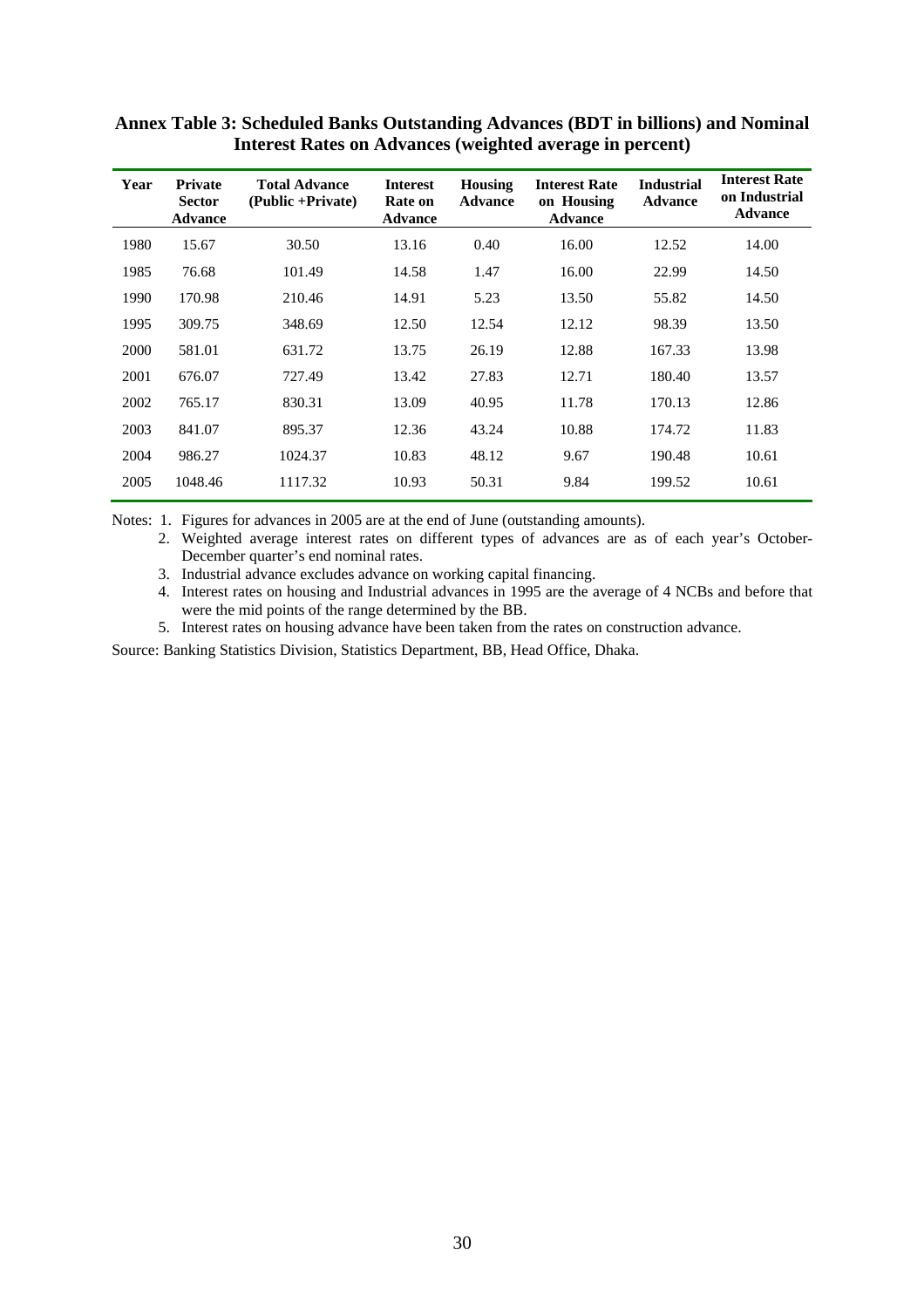

**Annex 1.1: Correlogram of Residuals (Total Investment Spending)** 

Note: Optimal lag length 12 has been used to make the residuals white noise.





Note: Optimal lag length 12 has been used to make the residuals almost white noise.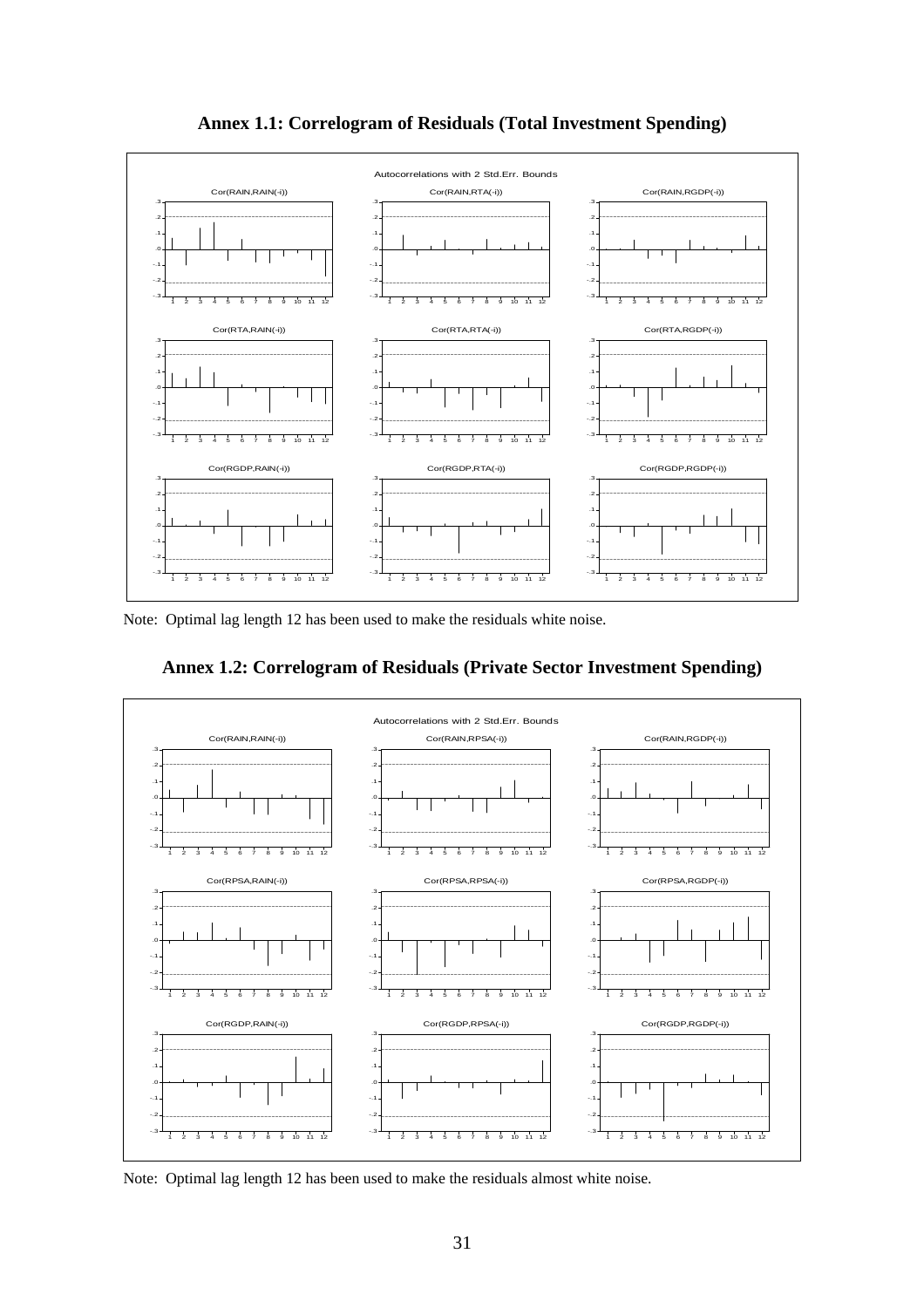

**Annex 1.3: Correlogram of Residuals (Residential Investment Spending)** 

Note: Optimal lag length 12 has been used to make the residuals almost white noise.

**Annex 1.4: Correlogram of Residuals (Business Fixed Investment Spending)** 



Note: Optimal lag length 13 has been used to make the residuals white noise.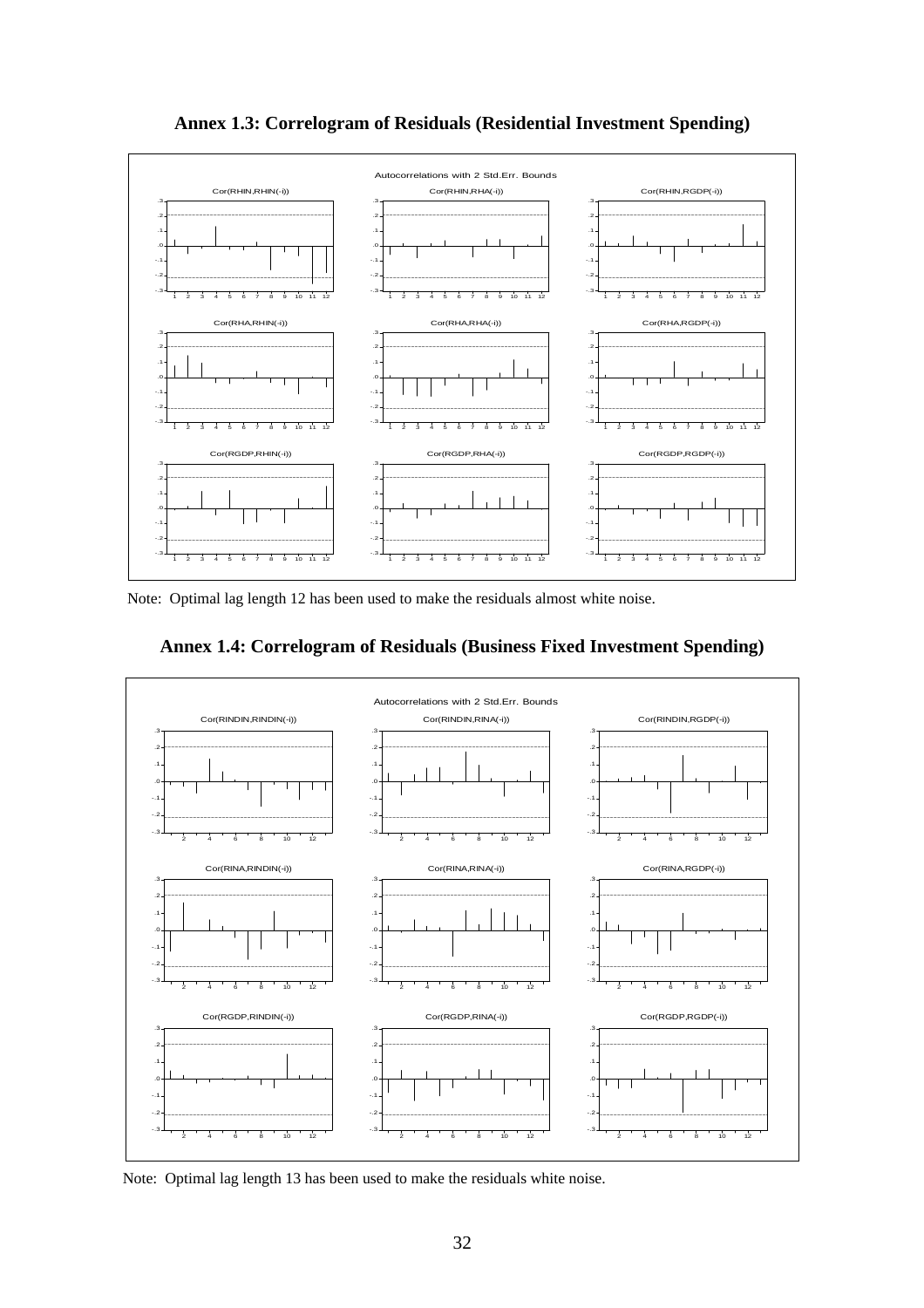

**Annex 1.5: Stability Test-Recursive Residuals (Total Investment Spending)** 





Note: Residuals outside the standard error bands (i.e.,  $\pm 2$  s. e.) suggest instability in the parameters of the equation in the VAR model.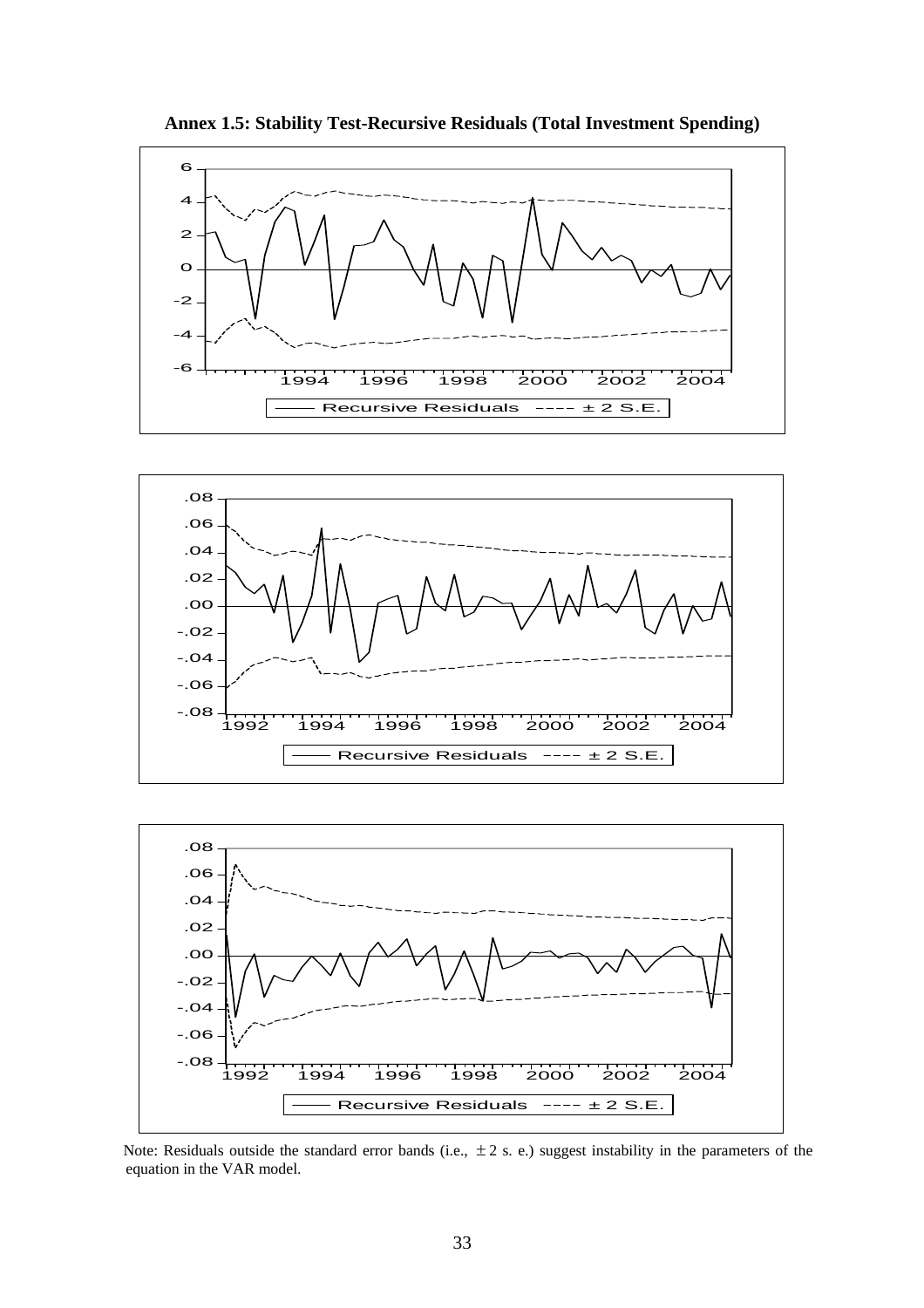

**Annex 1.6: Stability Test-Recursive Residuals (Private Sector Investment Spending)** 



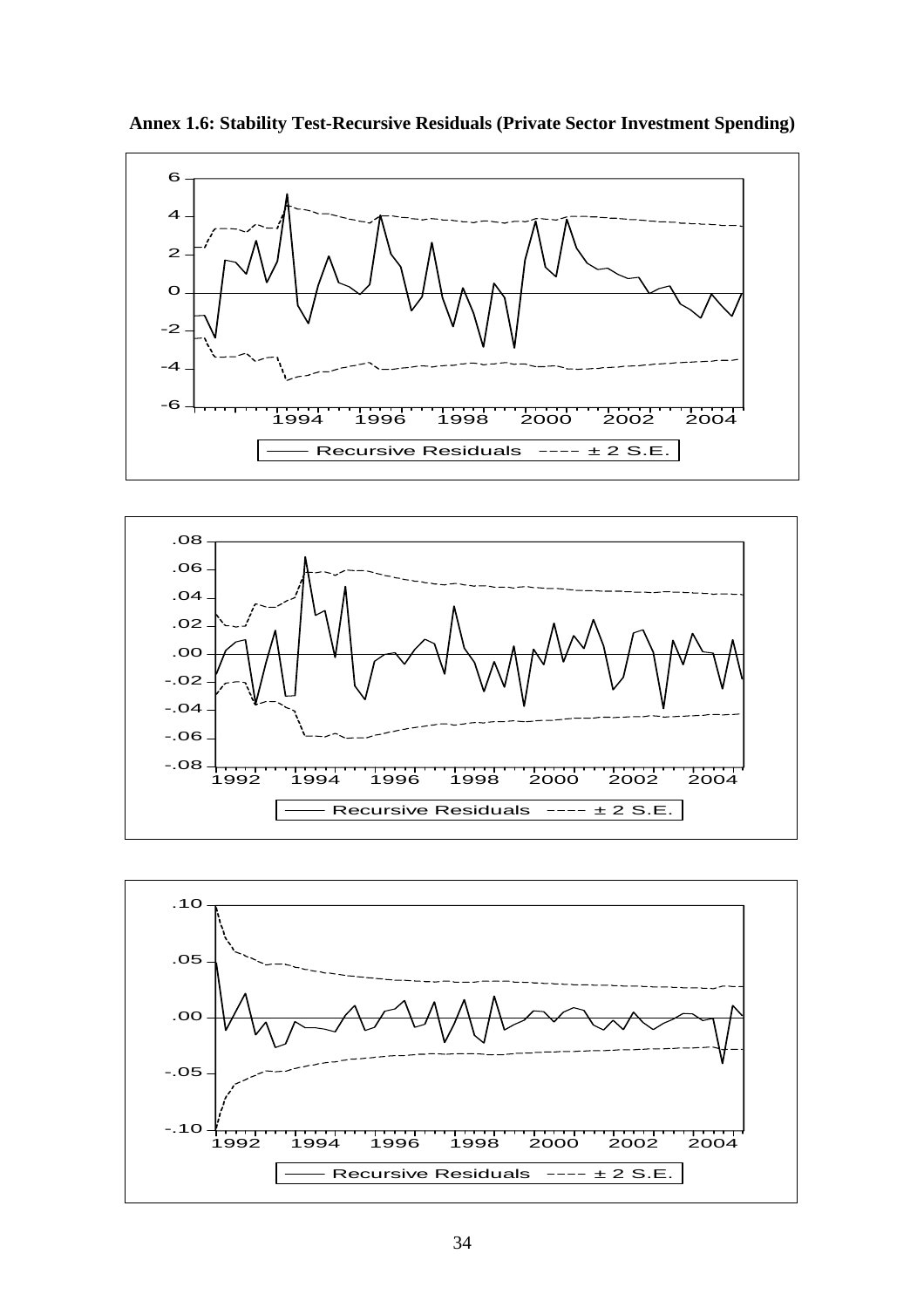

**Annex 1.7: Stability Test-Recursive Residuals (Residential Investment Spending)**